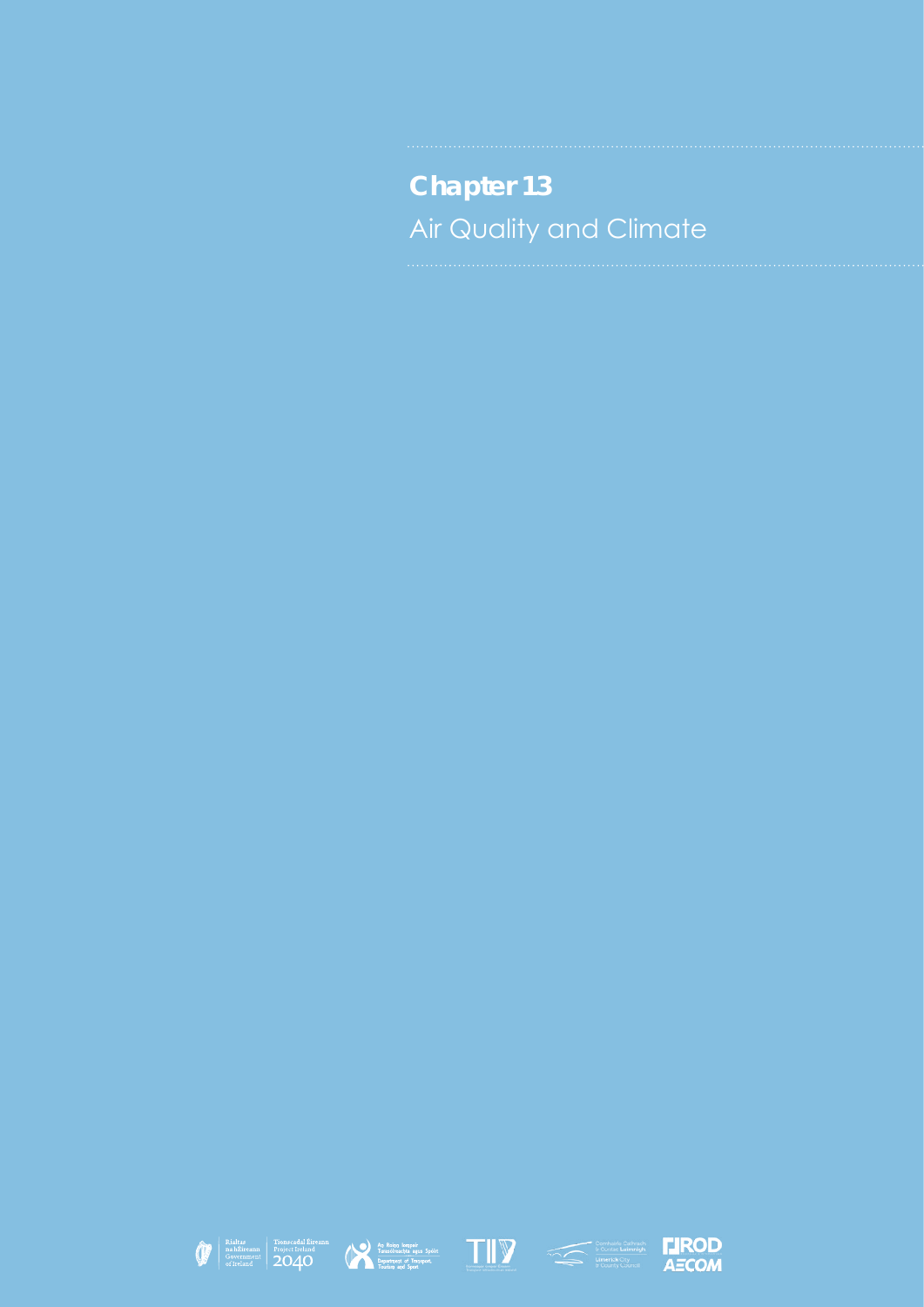# **Chapter 13 Air Quality and Climate**

# **13.1 Introduction**

This chapter assesses the likely air quality and climate impacts, if any, associated with the proposed Foynes to Limerick Road (including Adare Bypass). A full description of the proposed road development is provided in Chapter 4: Description of the Proposed Road Development.

This Chapter interacts with the following Chapters:

- Chapter 6 Population and Human Health;
- Chapter 7 Biodiversity.

# **13.2 Background Information**

# **13.2.1 Ambient Air Quality Standards**

In order to reduce the risk to health from poor air quality, national and European statutory bodies have set limit values in ambient air for a range of air pollutants. These limit values or "*Air Quality Standards*" are health or environmental-based levels for which additional factors may be considered. For example, natural background levels, environmental conditions and socio-economic factors may all play a part in the limit value which is set (see Table 13.1 and Appendix 13.1).

Air quality significance criteria are assessed on the basis of compliance with the appropriate standards or limit values. The applicable standards in Ireland include the Air Quality Standards Regulations 2011, which give effect to EU Directive 2008/50/EC, which has set limit values for Nitrogen Dioxide (NO<sub>2</sub>), Particulate Matter > 10 µg (PM<sub>10</sub>), Particulate Matter > 2.5 µg (PM<sub>2.5</sub>), benzene (C<sub>6</sub>H<sub>6</sub>), Lead (Pb), Sulphur Dioxide (SO<sub>2</sub>) and Carbon Monoxide (CO). The pollutants of concern in relation to the proposed road development are NO<sub>2</sub>, PM<sub>10</sub>, PM<sub>2.5</sub>, benzene and carbon monoxide (see Table 13.1). Although the EU Air Quality Limit Values are the basis of legislation, other thresholds outlined by EU Directives are used which are triggers for particular actions (see Appendix 13.1).

#### **13.2.2 Climate Agreements**

Ireland ratified the United Nations Framework Convention on Climate Change (UNFCCC) in April 1994 and the Kyoto Protocol in principle in 1997 and formally in May 2002 (UNFCCC, 1997; 1999). For the purposes of the EU burden sharing agreement under Article 4 of the Doha Amendment to the Kyoto Protocol, in December 2012, Ireland agreed to limit the net growth of the six Greenhouse Gases (GHGs) under the Kyoto Protocol to 20% below the 2005 level over the period 2013 to 2020 (UNFCCC, 2012). The GHGs of concern are carbon dioxide  $(CO_2)$ , methane  $(CH_4)$ , nitrous oxide (N2O), hydrofluorocarbons (HFCs), perfluorocarbons (PFCs), and sulphur hexafluoride ( $SF_6$ ) with the addition of nitrogen trifluoride ( $NF_3$ ). The UNFCCC is continuing detailed negotiations in relation to GHG reductions and in relation to technical issues such as Emission Trading and burden sharing. The most recent Conference of the Parties to the Convention (COP24) took place in Katowice, Poland from the  $4<sup>th</sup>$  to the 14<sup>th</sup> December 2018 and focussed on advancing the implementation of the Paris Agreement. The Paris Agreement was agreed by over 200 nations and has a stated aim of limiting global temperature increases to no more than 2°C above pre-industrial levels with efforts to limit this rise to 1.5°C. The aim is to limit global GHG emissions to 40 Giga-tonnes as soon as possible whilst acknowledging that peaking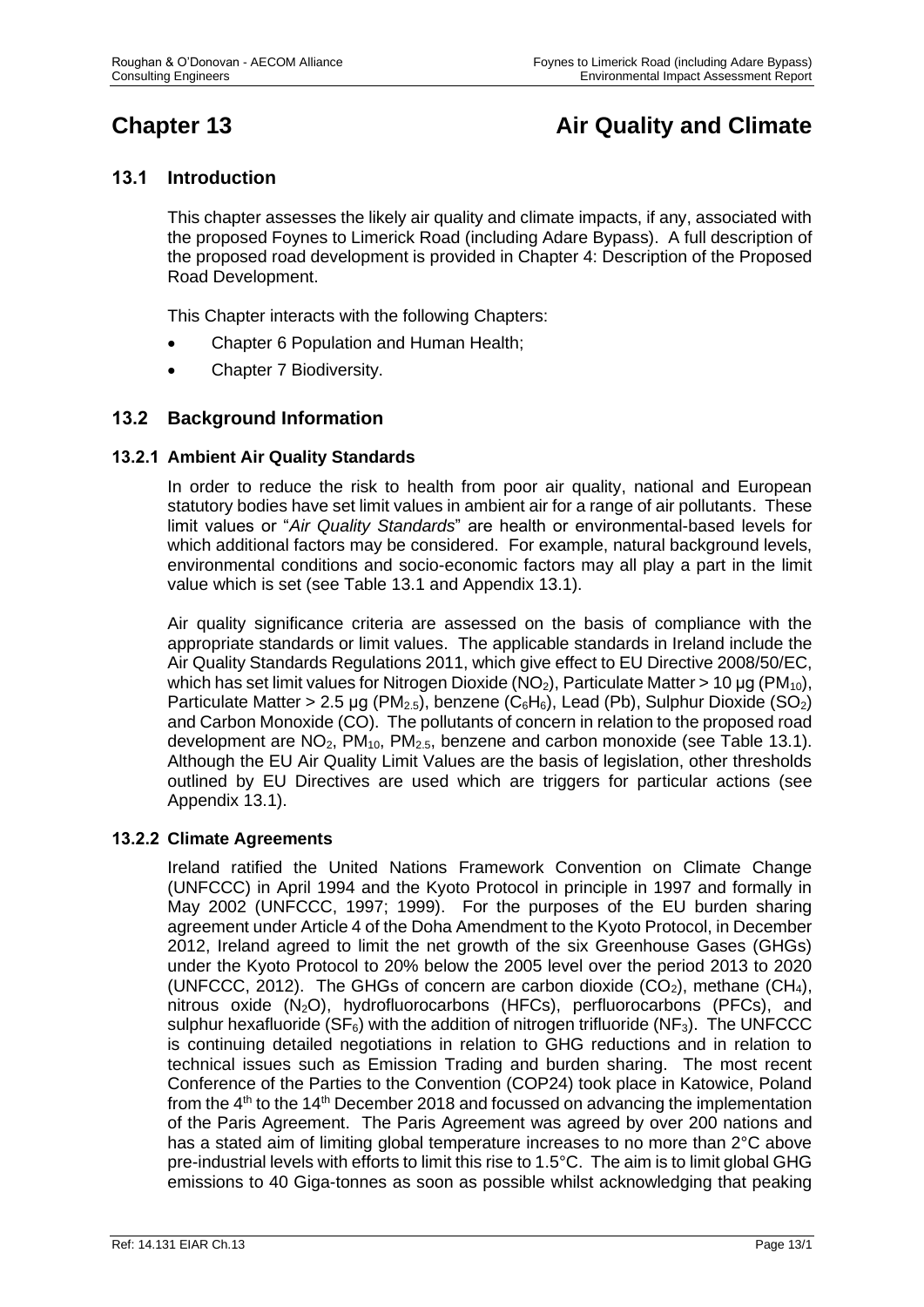of GHG emissions will take longer for developing countries. Contributions to GHG emissions will be based on Intended Nationally Determined Contributions (INDCs) which will form the foundation for climate action post 2020. Significant progress was also made on elevating adaption onto the same level as action to cut and curb emissions.

The EU, on the 23/24<sup>th</sup> of October 2014, agreed the "2030 Climate and Energy Policy Framework" (EU 2014). The European Council endorsed a binding EU target of at least a 40% domestic reduction in GHG emissions by 2030 compared to 1990. The target will be delivered collectively by the EU in the most cost-effective manner possible, with the reductions in the Emission Trading Scheme (ETS) and non-ETS sectors amounting to 43% and 30% by 2030 compared to 2005, respectively. Secondly, it was agreed that all Member States will participate in this effort, balancing considerations of fairness and solidarity. The policy also outlines, under "Renewables and Energy Efficiency", an EU binding target of at least 27% for the share of renewable energy consumed in the EU in 2030.

# **13.2.3 Gothenburg Protocol**

In 1999, Ireland signed the Gothenburg Protocol to the 1979 UN Convention on Long Range Transboundary Air Pollution. The initial objective of the Protocol was to control and reduce emissions of Sulphur Dioxide  $(SO_2)$ , Nitrogen Oxides  $(NO<sub>X</sub>)$ , Volatile Organic Compounds (VOCs) and Ammonia (NH<sub>3</sub>). To achieve the initial targets Ireland was obliged, by 2010, to meet national emission ceilings of 42 kt for  $SO<sub>2</sub>$  (67% below 2001 levels), 65 kt for  $NO_x$  (52% reduction), 55 kt for VOCs (37% reduction) and 116 kt for NH<sup>3</sup> (6% reduction). In 2012, the Gothenburg Protocol was revised to include national emission reduction commitments for the main air pollutants to be achieved in 2020 and beyond and to include emission reduction commitments for  $PM<sub>2.5</sub>$ .

European Commission Directive 2001/81/EC, the National Emissions Ceiling Directive (NECD), prescribes the same emission limits as the 1999 Gothenburg Protocol. A National Programme for the progressive reduction of emissions of these four transboundary pollutants has been in place since April 2005 (DEHLG, 2004; 2007). Data available from the EPA in 2019 indicated that Ireland complied with the emissions ceilings for  $SO_2$  and NH<sub>3</sub> but failed to comply with the ceiling for  $NO_\chi$  and non-methane volatile organic compounds (NMVOCs) (EPA, 2019a). Directive (EU) 2016/2284 "*On the Reduction of National Emissions of Certain Atmospheric Pollutants and Amending Directive 2003/35/EC and Repealing Directive 2001/81/EC*" was published in December 2016. The Directive will apply the 2010 NECD limits until 2020 and establish new national emission reduction commitments which will be applicable from 2020 and 2030 for  $SO_2$ , NO<sub>X</sub>, NMVOC, NH<sub>3</sub>, PM<sub>2.5</sub> and CH<sub>4</sub> (Methane). In relation to Ireland, 2020 emission targets are 25.5 kt for  $SO<sub>2</sub>$  (65% on 2005 levels), 66.9 kt for  $NO<sub>X</sub>$  (49% reduction on 2005 levels), 56.9 kt for NMVOCs (25% reduction on 2005 levels), 112 kt for NH<sub>3</sub> (1% reduction on 2005 levels) and 15.6 kt for  $PM_{2.5}$  (18% reduction on 2005 levels). In relation to 2030, Ireland's emission targets are 10.9 kt (85% below 2005 levels) for  $SO_2$ , 40.7 kt (69% reduction) for  $NO_x$ , 51.6 kt (32% reduction) for NMVOCs, 107.5 kt (5% reduction) for NH<sub>3</sub> and 11.2 kt (41% reduction) for  $PM_{2.5}$ .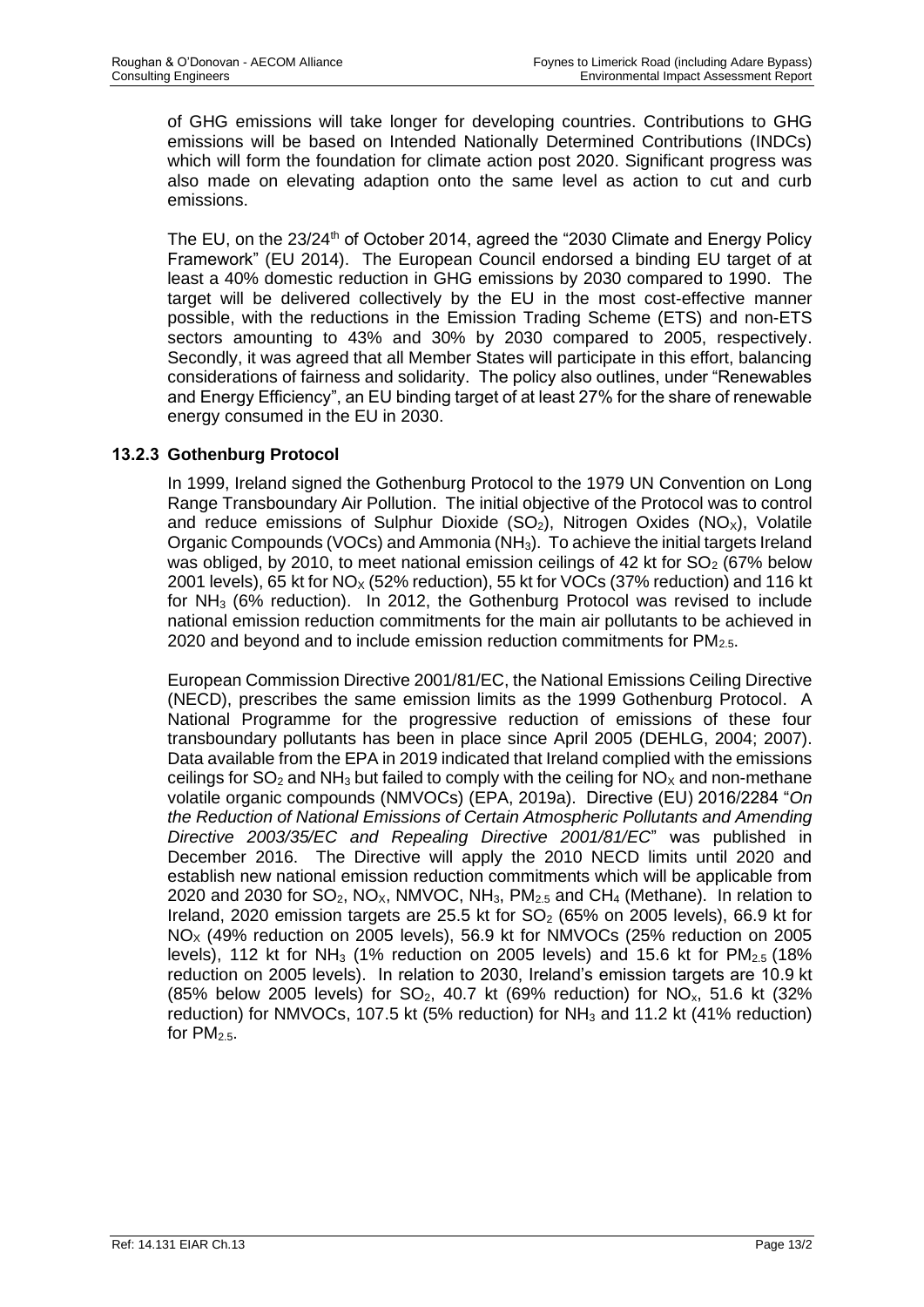| <b>Pollutant</b>                       | <b>Regulation</b><br>Note 1 | <b>Limit Type</b>                                                                               | Value                                                              |
|----------------------------------------|-----------------------------|-------------------------------------------------------------------------------------------------|--------------------------------------------------------------------|
| Nitrogen                               |                             | Hourly limit for protection of human<br>health - not to be exceeded more than 18<br>times/year  | 200 $\mu$ g/m <sup>3</sup>                                         |
| Dioxide<br>(NO <sub>2</sub> )          | 2008/50/EC                  | Annual limit for protection of human<br>health                                                  | 40 $\mu$ g/m <sup>3</sup>                                          |
|                                        |                             | Critical level for protection of ecosystems                                                     | 30 $\mu$ g/m <sup>3</sup> NO +<br>NO <sub>2</sub>                  |
| Particulate<br>Matter                  | 2008/50/EC                  | 24-hour limit for protection of human<br>health - not to be exceeded more than 35<br>times/year | 50 $\mu$ g/m <sup>3</sup>                                          |
| (as $PM_{10}$ )                        |                             | Annual limit for protection of human<br>health                                                  | 40 $\mu$ g/m <sup>3</sup>                                          |
| Particulate<br>Matter<br>(as $PM2.5$ ) | 2008/50/EC                  | Annual limit for protection of human<br>health                                                  | $25 \mu g/m^3$<br>$(1$ Jan 2015)<br>$20 \mu g/m^3$<br>(1 Jan 2020) |
| Benzene<br>$(C_6H_6)$                  | 2008/50/EC                  | Annual limit for protection of human<br>health                                                  | 5 $\mu$ g/m <sup>3</sup>                                           |
| Carbon<br>Monoxide<br>(CO)             | 2008/50/EC                  | 8-hour limit (on a rolling basis) for<br>protection of human health                             | 10 mg/m <sup>3</sup> (8.6)<br>ppm)                                 |

Note 1 EU 2008/50/EC - Clean Air for Europe (CAFÉ) Directive replaces the previous Air Framework Directive (1996/30/EC) and daughter directives 1999/30/EC and 2000/69/EC

# **13.3 Assessment Methodology**

# **13.3.1 Construction Stage**

# **13.3.1.1** *Air Quality*

The current assessment focuses on identifying the existing baseline levels of  $PM_{10}$  and PM<sub>2.5</sub> in the region of the proposed road development by an assessment of EPA monitoring data. Thereafter, the impact of the construction phase of the development on air quality was determined by a qualitative assessment of the nature and scale of dust generating construction activities associated with the proposed road development in line with Appendix 8 of the TII document *Guidelines for the Treatment of Air Quality During the Planning and Construction of National Road Schemes* (TII, 2011).

Construction phase traffic also has the potential to impact air quality and climate. The UK DMRB guidance (UK Highways Agency, 2007), on which the TII guidance (2011) was based, states that road links meeting one or more of the following criteria can be defined as being 'affected' by a proposed development and should be included in the local air quality assessment:

- Road alignment change of 5 metres or more;
- Daily traffic flow changes by 1,000 AADT or more;
- HGV flows change by 200 vehicles per day or more;
- Daily average speed changes by 10 km/h or more; or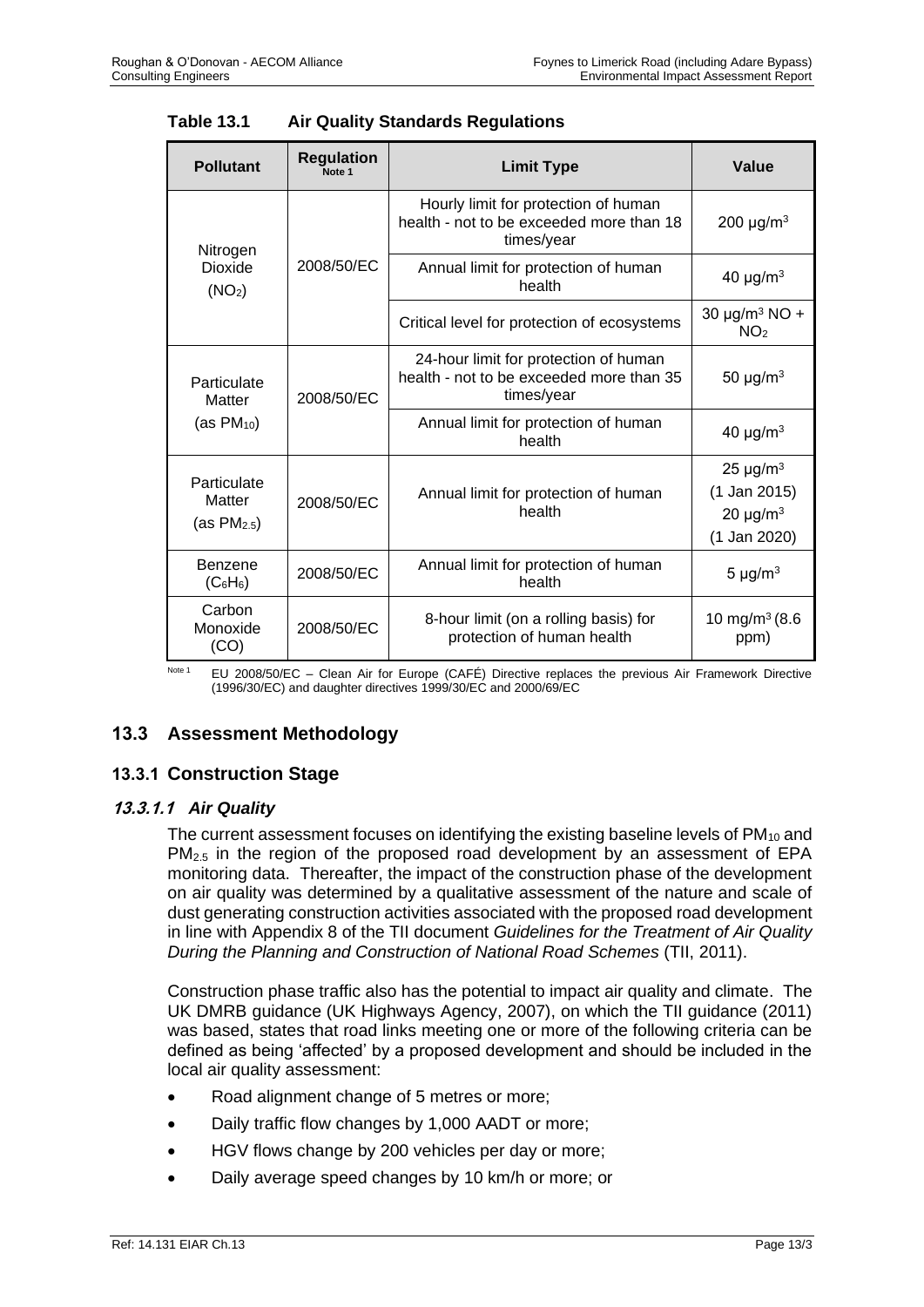• Peak hour speed changes by 20 km/h or more.

The construction stage traffic does not meet the above criteria and, therefore, has been scoped out from any further assessment.

#### **13.3.1.2** *Climate*

The impact of the construction phase of the proposed road development on climate has been estimated using the TII Carbon Assessment Tool which is designed specifically to account for the climatic impact from road projects in Ireland. The carbon calculator measures the greenhouse gas impacts of construction activities (in terms of  $CO<sub>2</sub>$ eq) by calculating the embodied  $CO<sub>2</sub>$ eq of material plus the  $CO<sub>2</sub>$ eq associated with their transportation. The model can also consider personnel travel, site energy use and waste management. The majority of emission factors are similar to those used in the UK Environment Agency's carbon calculator tool (Version 3.6, 2014).

Information on the material quantities, waste product and construction traffic was obtained for this assessment (as detailed in Chapter 4). This information was input into the Carbon Calculator to determine an estimate of the GHG emissions associated with the development.

#### **13.3.2 Operational Stage**

#### **13.3.2.1** *Local Air Quality Assessment*

The air quality assessment has been carried out following procedures described in the publications by the Environmental Protection Agency (EPA) (2002, 2003, 2015, 2017) and using the methodology outlined in the guidance documents published by the UK Department for Environment, Food and Rural Affairs (DEFRA) (2016; 2018). Transport Infrastructure Ireland (TII) reference the use of the UK DEFRA guidance and methodology in their document *Guidelines for the Treatment of Air Quality During the Planning and Construction of National Road Schemes* (2011). This approach is considered best practice in the absence of Irish guidance. The assessment of air quality was carried out using a phased approach as recommended by the UK DEFRA (2016). The phased approach recommends that the complexity of an air quality assessment be consistent with the risk of failing to achieve the air quality standards.

In the assessment for the proposed road development, an initial scoping of possible key pollutants was carried out and the likely location of air pollution "*hot-spots*" identified. An examination of recent EPA and Local Authority data in Ireland (EPA, 2019) has indicated that  $SO<sub>2</sub>$  and smoke are unlikely to be exceeded at locations such as the current one and thus these pollutants do not require detailed monitoring or assessment to be carried out.

However, the analysis did indicate potential issues in regard to nitrogen dioxide  $(NO<sub>2</sub>)$ , PM<sub>10</sub> and PM<sub>2.5</sub> at busy junctions in urban centres (EPA, 2019b). Benzene, although previously reported at quite high levels in urban centres, has recently been measured at several city centre locations to be well below the EU limit value (EPA, 2019b). Historically, carbon monoxide (CO) levels in urban areas were a cause for concern. However, CO concentrations have decreased significantly over the past number of years and are now measured to be well below the limits, even in urban centres (EPA 2018; 2019b). Due to the rural nature of the proposed road development, background concentrations of pollutants are likely to be low. On the basis of the initial scoping the key pollutants reviewed in the following assessments for the proposed road are  $NO<sub>2</sub>$ ,  $PM_{10}$ , PM<sub>2.5</sub>, benzene and CO, with particular focus on  $NO<sub>2</sub>$  and PM<sub>10</sub>.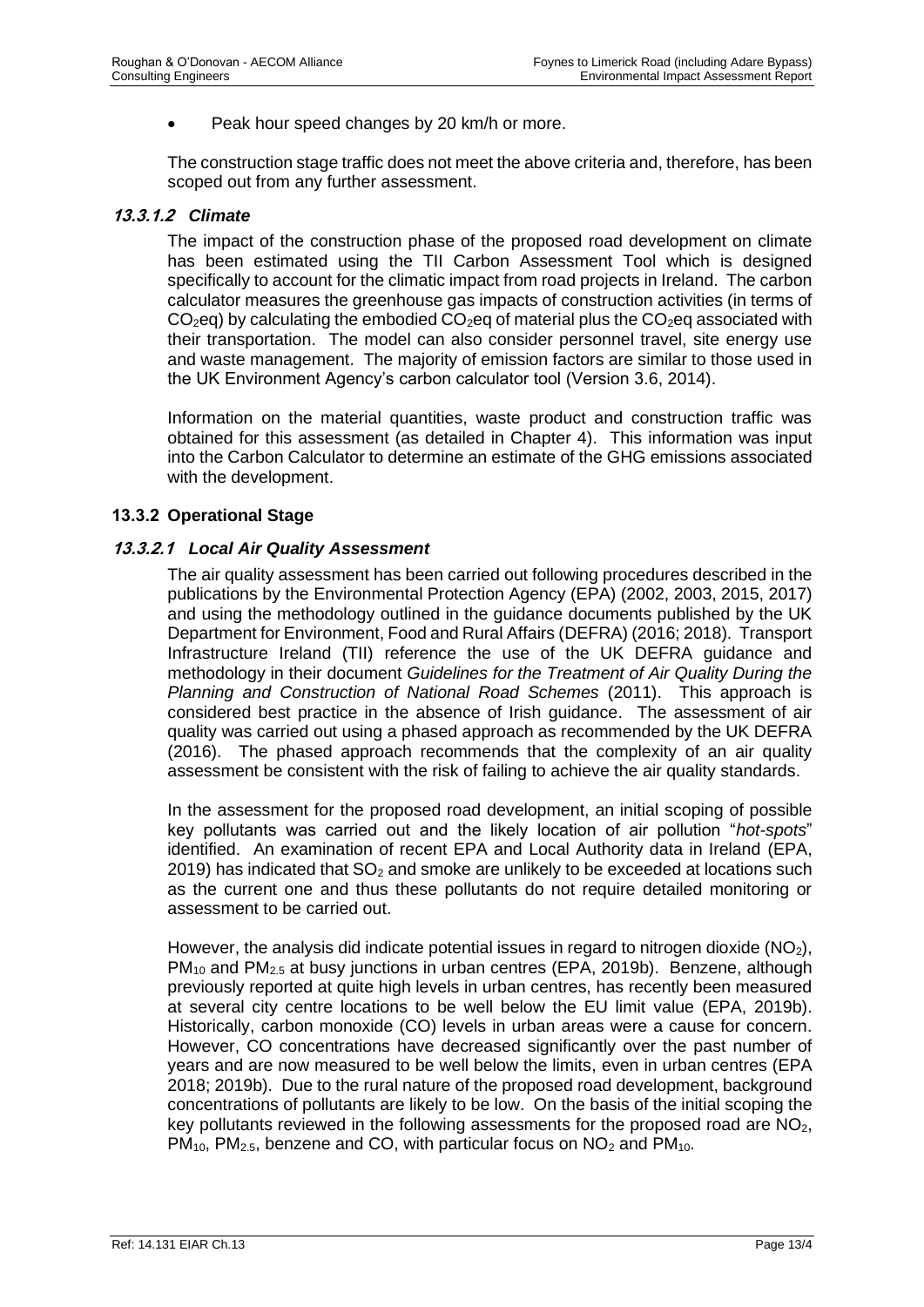Key pollutant concentrations were predicted for nearby sensitive receptors for the following scenarios:

- The Baseline scenario (2017), for model verification;
- Opening Year Do-Minimum scenario (DM), which assumes the retention of present site usage with no proposed road development in place (2024);
- Opening Year Do-Something scenario (DS), which assumes the proposed road development is in place (2024);
- Design Year Do-Minimum scenario (DM), which assumes the retention of present site usage with no proposed road development in place (2039); and
- Design Year of the Do-Something scenario (DS), which assumes the proposed road development is in place (2039).

In terms of receptor sensitivity, for the purposes of this assessment, high sensitivity receptors are regarded as residential properties where people are likely to spend the majority of their time, schools and hospitals. Commercial properties and places of work are regarded as medium sensitivity while low sensitivity receptors are places where people are present for short periods or do not expect a high level of amenity. High sensitivity receptors have been included in this assessment.

The air quality assessment methodology involved air dispersion modelling using the UK Design Manual for Roads and Bridges (DMRB) Screening Model (Version 1.03c, July 2007), the  $NO<sub>x</sub>$  to  $NO<sub>2</sub>$  Conversion Spreadsheet (Version 7.1, 2019), and following the TII *Guidelines for Treatment of Air Quality During the Planning and Construction of National Road Schemes* (2011), and guidance issued by the UK Highways Agency (2007), UK DEFRA (2016; 2018), UK DETR (1998) and the EPA (2002; 2003; 2015; 2017).

The TII guidance (2011) states that the assessment must progress to detailed modelling if:

- Concentrations exceed 90% of the air quality limit values when assessed by the screening method; or
- Sensitive receptors exist within 50m of a complex road layout (e.g. grade separated junctions, hills etc).

The UK DMRB guidance (UK Highways Agency, 2007), on which the TII guidance was based, states that road links meeting one or more of the following criteria can be defined as being 'affected' by a proposed development and should be included in the local air quality assessment:

- Road alignment change of 5 metres or more;
- Daily traffic flow changes by 1,000 AADT or more;
- HGV flows change by 200 vehicles per day or more;
- Daily average speed changes by 10 km/h or more; or
- Peak hour speed changes by 20 km/h or more.

Concentrations of key pollutants are calculated at sensitive receptors that have the potential to be affected by the proposed road development. For road links which are deemed to be affected by the proposed road development as per the above criteria and within 200m of the chosen sensitive receptors, inputs to the air dispersion model consist of:

• road layouts;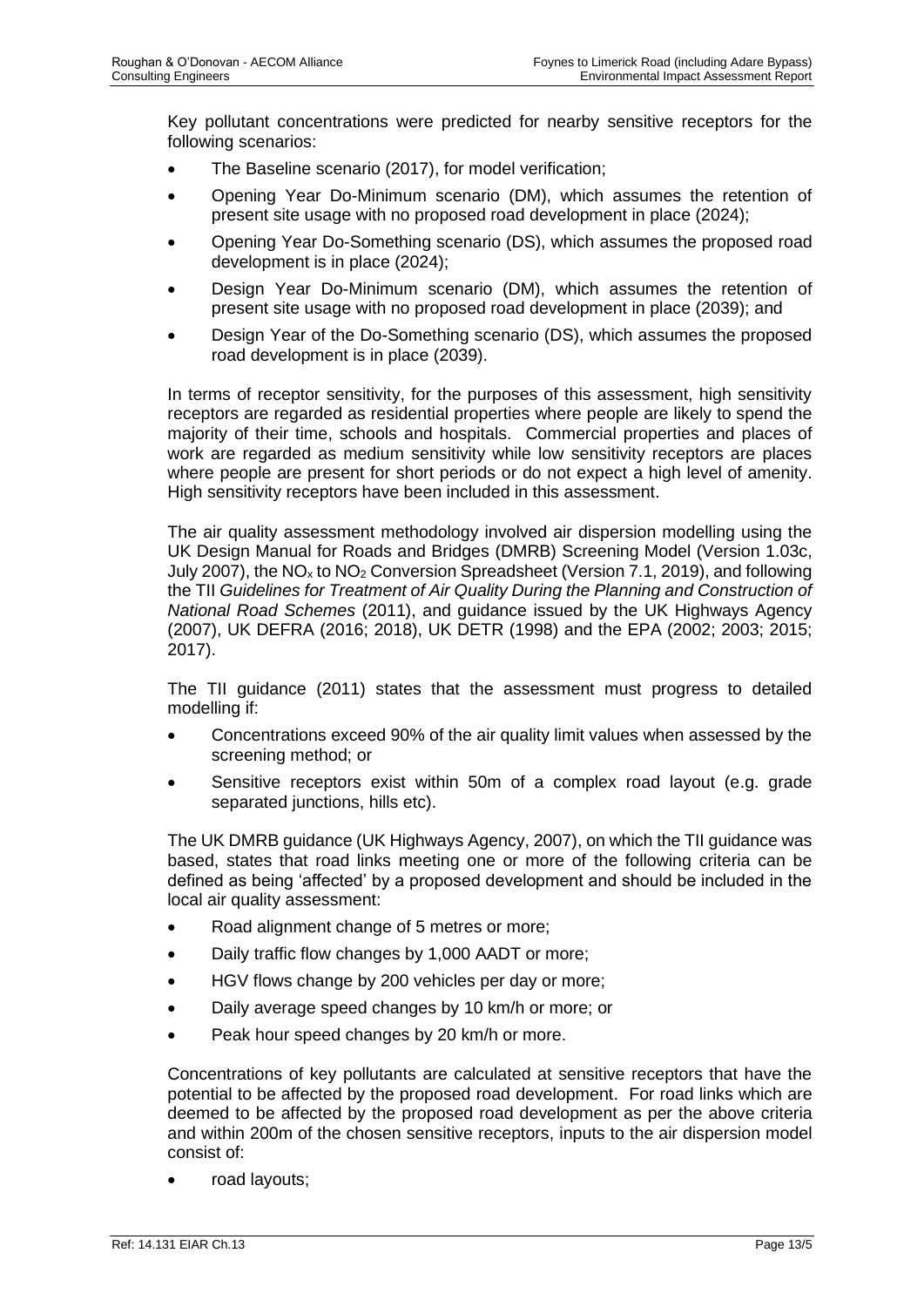- receptor locations;
- annual average daily traffic movements (AADT);
- percentage heavy goods vehicles;
- annual average traffic speeds; and
- background concentrations.

The UK DMRB guidance states that road links at a distance of greater than 200m from a sensitive receptor will not influence pollutant concentrations at the receptor. Using this input data, the model predicts the road traffic contribution to ambient ground level concentrations at the worst-case sensitive receptors using generic meteorological data. The DMRB model uses conservative emission factors, the formulae for which are outlined in the DMRB Volume 11 Section 3 Part 1 – HA 207/07 Annexes B3 and B4. These worst-case road contributions are then added to the existing background concentrations to give the worst-case predicted ambient concentrations. The worstcase ambient concentrations are then compared with the relevant ambient air quality standards to assess the compliance of the proposed road development with these ambient air quality standards.

The TII *Guidelines for the Treatment of Air Quality During the Planning and Construction of National Road Schemes (2011)* detail a methodology for determining air quality impact significance criteria for road schemes. The degree of impact is determined based on both the absolute and relative impact of the proposed development. The TII significance criteria have been adopted for the proposed road development and are detailed below in Table 13.2 to Table 13.4. The significance criteria are based on  $PM_{10}$  and  $NO<sub>2</sub>$  as these pollutants are the ones most likely to exceed the annual mean limit values (40  $\mu$ g/m<sup>3</sup>). However, the criteria have also been applied to the predicted 8-hour CO, annual benzene and annual PM<sub>2.5</sub> concentrations for the purposes of this assessment.

| Table 13.2 | Definition of Impact Magnitude for Changes in Ambient Pollutant |
|------------|-----------------------------------------------------------------|
|            | <b>Concentrations</b>                                           |
|            |                                                                 |

| <b>Magnitude</b> | Annual Mean NO <sub>2</sub> /                     | No. days with $PM_{10}$                | <b>Annual Mean PM2.5</b>                                 |
|------------------|---------------------------------------------------|----------------------------------------|----------------------------------------------------------|
| of Change        | $PM_{10}$                                         | concentration $>$ 50 µg/m <sup>3</sup> |                                                          |
| Large            | Increase / decrease<br>$\geq$ 4 µg/m <sup>3</sup> | Increase / decrease >4 days            | Increase / decrease $\geq$ 2.5<br>$\mu$ g/m <sup>3</sup> |
| Medium           | Increase / decrease                               | Increase / decrease 3 or 4             | Increase / decrease 1.25 -                               |
|                  | $2 - 4 \mu g/m^3$                                 | days                                   | $<$ 2.5 µg/m <sup>3</sup>                                |
| Small            | Increase / decrease                               | Increase / decrease 1 or 2             | Increase / decrease 0.25 -                               |
|                  | $0.4 - 2 \mu g/m^3$                               | days                                   | $<$ 1.25 µg/m <sup>3</sup>                               |
| Imperceptible    | Increase / decrease<br>$< 0.4 \mu g/m^3$          | Increase / decrease <1 day             | Increase / decrease $< 0.25$<br>$\mu$ g/m <sup>3</sup>   |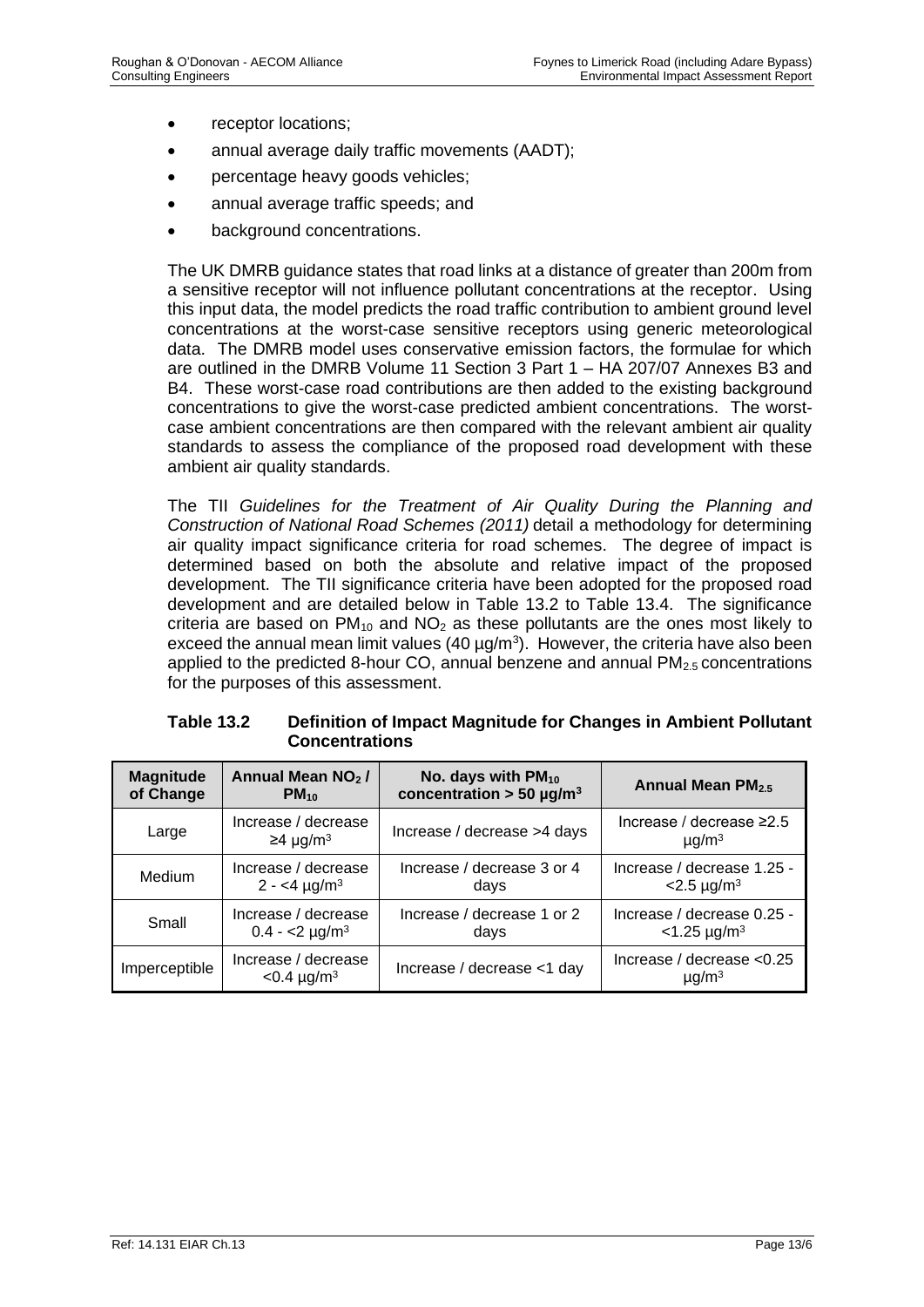# **Table 13.3 Air Quality Impact Significance Criteria for Annual Mean Nitrogen Dioxide and PM<sup>10</sup> and PM2.5 Concentrations at a Receptor**

| Absolute Concentration in Relation to Objective /                                                                                                                              | <b>Change in Concentration Note 1</b> |                   |                             |  |
|--------------------------------------------------------------------------------------------------------------------------------------------------------------------------------|---------------------------------------|-------------------|-----------------------------|--|
| Limit Value                                                                                                                                                                    | <b>Small</b>                          | <b>Medium</b>     | Large                       |  |
| Increase with Scheme                                                                                                                                                           |                                       |                   |                             |  |
| Above Objective/Limit Value with Scheme ( $\geq 40 \mu g/m^3$ of                                                                                                               | Slight                                | Moderate          | Substantial                 |  |
| NO <sub>2</sub> or PM <sub>10</sub> ) ( $\geq$ 25 µg/m <sup>3</sup> of PM <sub>2.5</sub> )                                                                                     | Adverse                               | Adverse           | Adverse                     |  |
| Just Below Objective/Limit Value with Scheme (36 - <40                                                                                                                         | Slight                                | Moderate          | Moderate                    |  |
| $\mu$ g/m <sup>3</sup> of NO <sub>2</sub> or PM <sub>10</sub> ) (22.5 - <25 $\mu$ g/m <sup>3</sup> of PM <sub>2.5</sub> )                                                      | Adverse                               | Adverse           | Adverse                     |  |
| Below Objective/Limit Value with Scheme (30 - <36 $\mu$ g/m <sup>3</sup>                                                                                                       | Negligible                            | Slight            | Slight                      |  |
| of NO <sub>2</sub> or PM <sub>10</sub> ) (18.75 - <22.5 µg/m <sup>3</sup> of PM <sub>2.5</sub> )                                                                               |                                       | Adverse           | Adverse                     |  |
| Well Below Objective/Limit Value with Scheme (<30 $\mu$ g/m <sup>3</sup><br>of NO <sub>2</sub> or PM <sub>10</sub> ) (<18.75 $\mu$ g/m <sup>3</sup> of PM <sub>2.5</sub> )     | Negligible                            | Negligible        | Slight<br>Adverse           |  |
| Decrease with Scheme                                                                                                                                                           |                                       |                   |                             |  |
| Above Objective/Limit Value with Scheme ( $\geq 40 \mu g/m^3$ of                                                                                                               | Slight                                | Moderate          | Substantial                 |  |
| NO <sub>2</sub> or PM <sub>10</sub> ) ( $\geq$ 25 µg/m <sup>3</sup> of PM <sub>2.5</sub> )                                                                                     | <b>Beneficial</b>                     | <b>Beneficial</b> | <b>Beneficial</b>           |  |
| Just Below Objective/Limit Value with Scheme (36 - <40                                                                                                                         | Slight                                | Moderate          | Moderate                    |  |
| $\mu$ g/m <sup>3</sup> of NO <sub>2</sub> or PM <sub>10</sub> ) (22.5 - <25 $\mu$ g/m <sup>3</sup> of PM <sub>2.5</sub> )                                                      | <b>Beneficial</b>                     | <b>Beneficial</b> | <b>Beneficial</b>           |  |
| Below Objective/Limit Value with Scheme (30 - <36 $\mu$ g/m <sup>3</sup>                                                                                                       | Negligible                            | Slight            | Slight                      |  |
| of NO <sub>2</sub> or PM <sub>10</sub> ) (18.75 - <22.5 µg/m <sup>3</sup> of PM <sub>2.5</sub> )                                                                               |                                       | <b>Beneficial</b> | <b>Beneficial</b>           |  |
| Well Below Objective/Limit Value with Scheme $\left($ < 30 $\mu$ g/m <sup>3</sup><br>of NO <sub>2</sub> or PM <sub>10</sub> ) (<18.75 µg/m <sup>3</sup> of PM <sub>2.5</sub> ) | Negligible                            | Negligible        | Slight<br><b>Beneficial</b> |  |

Note 1 Well Below Standard =  $<$ 75% of limit value.

# **Table 13.4 Air Quality Impact Significance Criteria for Changes to Number of Days with PM10 Concentration Greater than 50 µg/m<sup>3</sup> at a Receptor**

| <b>Absolute Concentration in</b>                                         | <b>Change in Concentration</b> |                               |                                  |  |  |  |
|--------------------------------------------------------------------------|--------------------------------|-------------------------------|----------------------------------|--|--|--|
| <b>Relation to Objective / Limit Value</b>                               | <b>Small</b>                   | <b>Medium</b>                 | Large                            |  |  |  |
|                                                                          | Increase with Scheme           |                               |                                  |  |  |  |
| Above Objective/Limit Value with<br>Scheme (≥35 days)                    | <b>Slight Adverse</b>          | Moderate<br>Adverse           | Substantial<br>Adverse           |  |  |  |
| Just Below Objective/Limit Value<br>with Scheme $(32 - 35 \text{ days})$ | <b>Slight Adverse</b>          | Moderate<br>Adverse           | Moderate<br>Adverse              |  |  |  |
| Below Objective/Limit Value with<br>Scheme (26 - < 32 days)              | Negligible                     | <b>Slight Adverse</b>         | <b>Slight Adverse</b>            |  |  |  |
| Well Below Objective/Limit Value<br>with Scheme (<26 days)               | Negligible                     | Negligible                    | <b>Slight Adverse</b>            |  |  |  |
|                                                                          | Decrease with Scheme           |                               |                                  |  |  |  |
| Above Objective/Limit Value with<br>Scheme (≥35 days)                    | <b>Slight Beneficial</b>       | Moderate<br><b>Beneficial</b> | Substantial<br><b>Beneficial</b> |  |  |  |
| Just Below Objective/Limit Value<br>with Scheme $(32 - 35 \text{ days})$ | <b>Slight Beneficial</b>       | Moderate<br><b>Beneficial</b> | Moderate<br>Beneficial           |  |  |  |
| Below Objective/Limit Value with<br>Scheme (26 - < 32 days)              | Negligible                     | <b>Slight Beneficial</b>      | <b>Slight Beneficial</b>         |  |  |  |
| Well Below Objective/Limit Value<br>with Scheme (<26 days)               | Negligible                     | Negligible                    | <b>Slight Beneficial</b>         |  |  |  |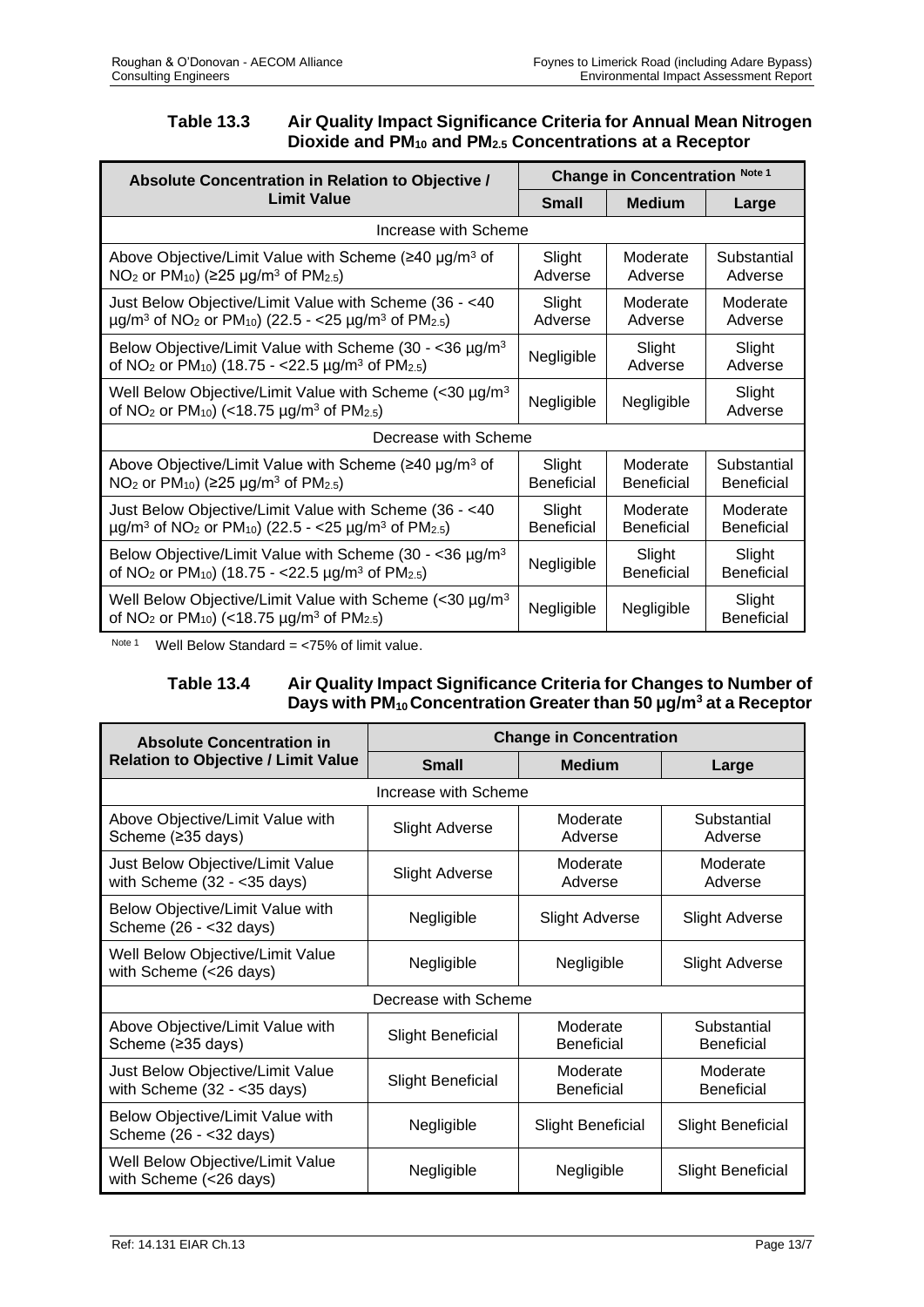# **13.3.2.2** *Regional Air Quality and Climate Impact Assessment*

The impact of the proposed road development at a national / international level has been determined using the procedures given by Transport Infrastructure Ireland in the document *Guidelines for the Treatment of Air Quality During the Planning and Construction of National Road Schemes* (2011) and the methodology provided in Annex 2 in the UK Design Manual for Roads and Bridges (2018). The assessment focused on determining the resulting change in emissions of volatile organic compounds (VOCs), nitrogen oxides (NO<sub>x</sub>) and carbon dioxide (CO<sub>2</sub>). The Annex provides a method for the prediction of the regional impact of emissions of these pollutants from road schemes. The inputs to the air dispersion model consist of information on road link lengths, AADT movements and annual average traffic speeds.

As part of the proposed road development a number of trees are to be planted for screening and mitigation purposes. Trees are a natural carbon sink and absorb  $CO<sub>2</sub>$ from the atmosphere helping in the reduction of climate change; increased planting of trees on suitable lands will, over time, help to increase the carbon sink potential of the land and benefit climate. The advice in the "Best Practice Guidelines for the Irish Wind Energy Industry" (Fehily Timoney & Company 2012) was used for calculating the GHG sinks due to the planting of trees along the length of the proposed road development.

Trees have the ability to sequester carbon with the peak  $CO<sub>2</sub>$  uptake rate for tree stands of the order of  $5 - 20$  tonnes of  $CO<sub>2</sub>/ha/year$  with  $CO<sub>2</sub>$  uptake rates declining before stand maturity. Additionally, after afforestation on mineral soils, there will be an increase of soil carbon soon after planting of the order of 0.2 – 1.7 tonnes of CO2/ha/year (IPCC, 2006). Therefore, there is the potential uptake of up to 21.7 tonnes of CO2/ha/year. As a worst-case conservative approach, this factor has been halved and a factor of 10.85 tonnes of  $CO<sub>2</sub>/ha/year$  has been used in the current assessment to determine the potential minimum  $CO<sub>2</sub>$  uptake rate as a result of additional tree planting as not all tree types have the same  $CO<sub>2</sub>$  uptake rate.

#### **13.3.2.3** *Conversion of NO<sup>x</sup> to NO<sup>2</sup>*

 $NO<sub>x</sub>$  (NO + NO<sub>2</sub>) is emitted by vehicles exhausts. The majority of emissions are in the form of NO, however, with greater numbers of diesel vehicles and some regenerative particle traps on HGVs the proportion of NOx emitted as  $NO<sub>2</sub>$ , rather than NO is increasing. With the correct conditions (presence of sunlight and  $O_3$  (Ozone)), emissions in the form of NO have the potential to be converted to  $NO<sub>2</sub>$ .

TII outlines the recommended method for the conversion of NO<sup>x</sup> to NO<sup>2</sup> in "*Guidelines for the Treatment of Air Quality During the Planning and Construction of National Road Schemes*" (2011). The TII guidelines recommend the use of DEFRA's  $NO<sub>x</sub>$  to  $NO<sub>2</sub>$ calculator (2019) which was originally published in 2009 and is currently on version 7.1. This calculator (which can be downloaded in the form of an excel spreadsheet) accounts for the predicted availability of  $O_3$  and proportion of  $NO_x$  emitted as NO for each local authority across the UK.  $O_3$  is a regional pollutant and therefore concentrations do not vary in the same way as concentrations of  $NO<sub>2</sub>$  or  $PM<sub>10</sub>$ .

The calculator includes Local Authorities in Northern Ireland and the TII guidance recommends the use of 'Armagh, Banbridge and Craigavon' as the choice for local authority when using the calculator. The choice of Craigavon provides the most suitable relationship between NO<sub>2</sub> and NO<sub>x</sub> for Ireland. The "All Other Non-Urban UK *Traffic"* traffic mix option was used.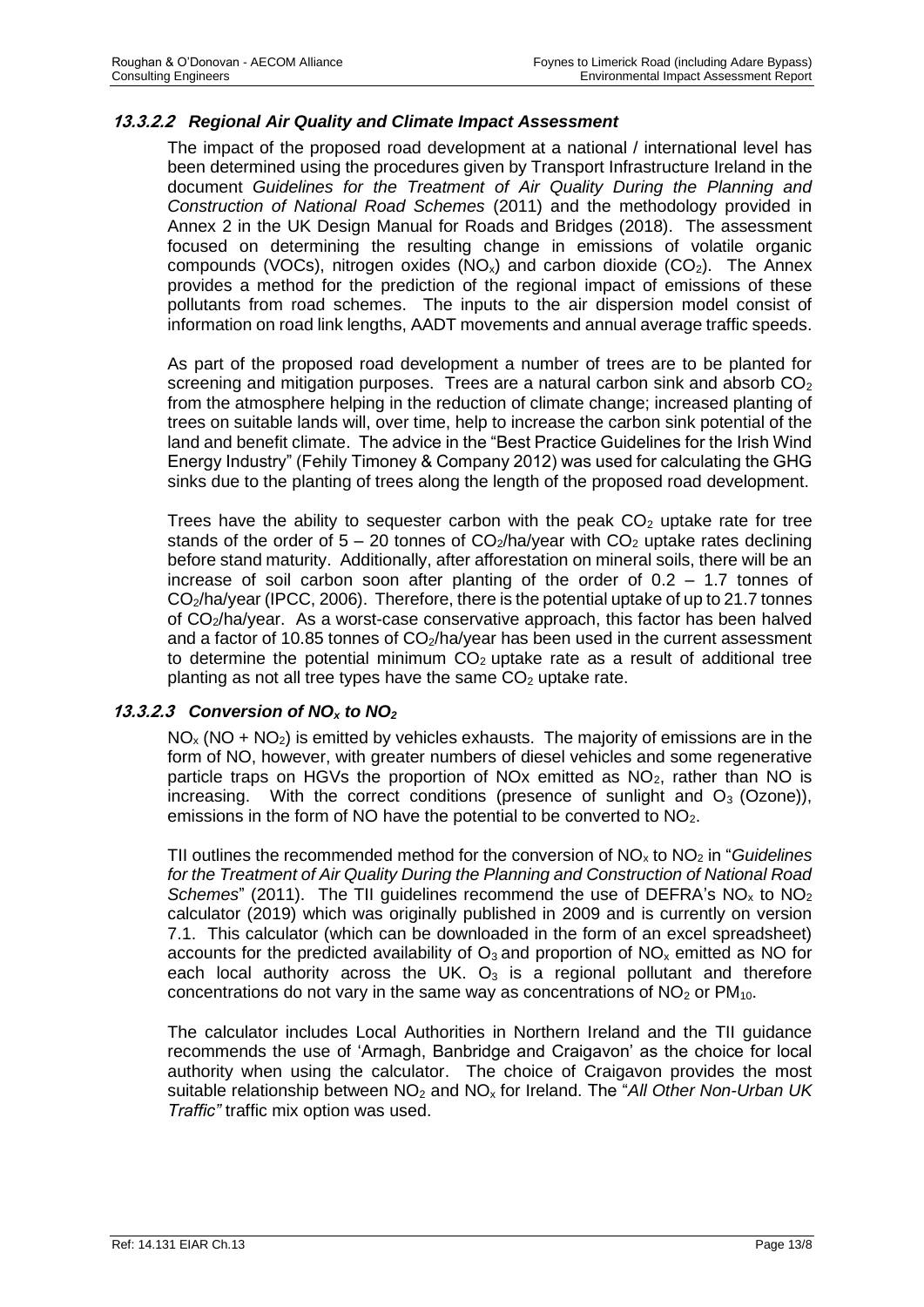# **13.3.2.4** *Ecological Sites*

For routes that pass within 2km of a designated area of conservation (either Irish or European designation) the TII Guidelines require consultation with an ecologist (2011). However, in practice, the potential for impact to an ecological site is highest within 200m of a proposed development and when significant changes in AADT (>5%) occur.

Transport Infrastructure Ireland's *Guidelines for Assessment of Ecological Impacts of National Road Scheme*s (2009) and *Appropriate Assessment of Plans and Projects in Ireland – Guidance for Planning Authorities* (DEHLG, 2010) provide details regarding the legal protection of designated conservation areas.

If both of the following assessment criteria are met, an assessment of the potential for impact due to nitrogen deposition should be conducted:

- A designated area of conservation is located within 200 m of the proposed development; and
- A significant change in AADT flows (>5%) will occur.

One of the bridges for the proposed road development will cross the River Maigue which is a part of the Lower River Shannon SAC at Islandea/Ardshanbally (approximate Ch. 61+000). In addition, the proposed route east of Foynes near Robertstown (approximate Ch. 2+000) passes within 200m of the River Shannon & River Fergus Estuaries SPA (site code 004077). Dispersion modelling and prediction was carried out at typical traffic speeds at these locations and ambient  $NO<sub>x</sub>$ concentrations predicted for the opening and design years along a transect of up to 200m within the Lower River Shannon SAC and River Shannon & River Fergus Estuaries SPA were modelled. The road contribution to dry deposition along the transect was also calculated using the methodology outlined in Appendix 9 of the *Guidelines for the Treatment of Air Quality During the Planning and Construction of National Road Schemes* (TII, 2011).

#### **13.3.2.5** *Update to NO2 Projections using DMRB*

In 2011 the UK DEFRA published research on the long term trends in  $NO<sub>2</sub>$  and  $NO<sub>x</sub>$ for roadside monitoring sites in the UK. This study found a marked decrease in  $NO<sub>2</sub>$ concentrations between 1996 and 2002, after which the concentrations stabilised with little reduction between 2004 and 2010. The result of this study is that there now exists a gap between projected  $NO<sub>2</sub>$  concentrations which UK DEFRA previously published and monitored concentrations. The impact of this 'gap' is that the DMRB screening model can under-predict NO<sub>2</sub> concentrations predicted for future years. Subsequently, the UK Highways Agency (HA) published an Interim advice note (IAN 170/12) in order to correct the DMRB results for future years.

# **13.4 Description of Receiving Environment**

#### **13.4.1 Air Quality**

The predominant source of air pollutants in the region of the proposed road development is from the existing road network, primarily the N69, N21 and N20/M20. A review of EPA Licenced Integrated Pollution Prevention and Control (IPPC) and Industrial Emissions Directive (IED) sites with emissions to atmosphere in the area showed that there are three licenced sites within the study area: Aughinish Alumina Ltd. (Licence no. P0035-06), Wyeth Nutritionals (Licence no. P0395-03) and ABP Rathkeale (Licence no. 0191-02). These sites have various emission points which will emit pollutants to atmosphere, however, each site must comply with the emission limits stipulated within their licence and, as such, should not be impacting significantly on the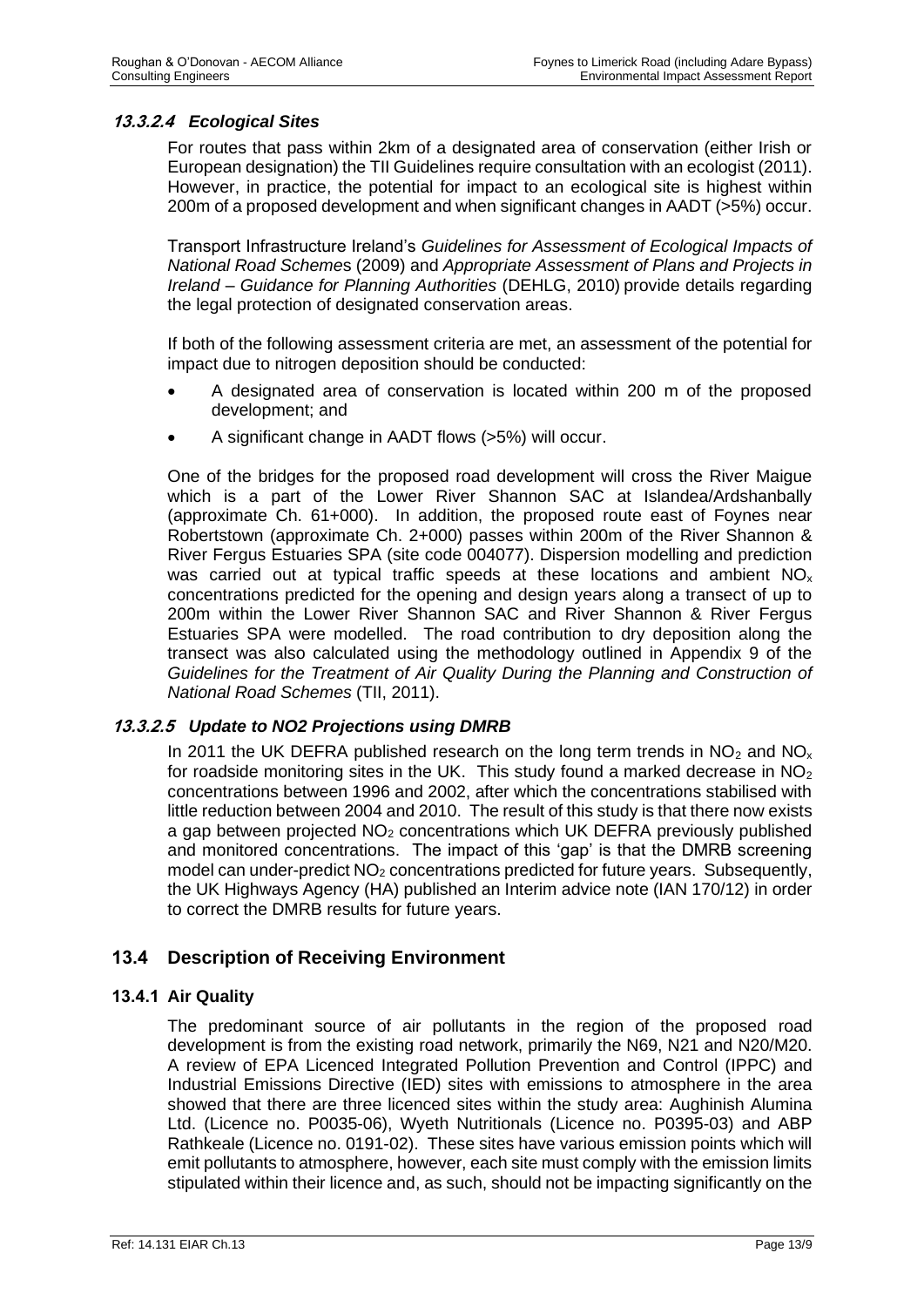air quality in the area. Background concentrations for the study area incorporate emissions from these existing sources.

Sensitive receptors in the region of the proposed road development consist primarily of once off residential housing along the majority of the route. There are a number of towns and villages also in the area, such as Foynes, Askeaton, Rathkeale, Croagh and Adare.

## **13.4.1.1** *Meteorological Data*

A key factor in assessing temporal and spatial variations in air quality is the prevailing meteorological conditions. Depending on wind speed and direction, individual receptors may experience very significant variations in pollutant levels under the same source strength (i.e. traffic levels). Wind is of key importance in dispersing air pollutants and for ground level sources, such as traffic emissions, pollutant concentrations are generally inversely related to wind speed. Thus, concentrations of pollutants derived from traffic sources will generally be greatest under very calm conditions and low wind speeds when the movement of air is restricted. In relation to  $PM_{10}$ , the situation is more complex due to the range of sources of this pollutant. Smaller particles (less than  $PM<sub>2.5</sub>$ ) from traffic sources will be dispersed more rapidly at higher wind speeds. However, fugitive emissions of coarse particles ( $PM_{2.5}$  -  $PM_{10}$ ) will actually increase at higher wind speeds. Thus, measured levels of  $PM_{10}$  will be a non-linear function of wind speed.

The nearest representative weather station collating detailed weather records is Shannon Airport, which is located approximately 19km north of the proposed road at its furthest point. Shannon Airport meteorological data has been examined to identify the prevailing wind direction and average wind speeds over a five-year period (see Plate 13.1). For data collated during five representative years (2014 - 2018) (Met Éireann, 2019), the predominant wind direction is westerly to southerly, with generally moderate wind speeds averaging 4.7 m/s in 2018.



**Plate 13.1 Shannon Airport Windrose 2014 – 2018**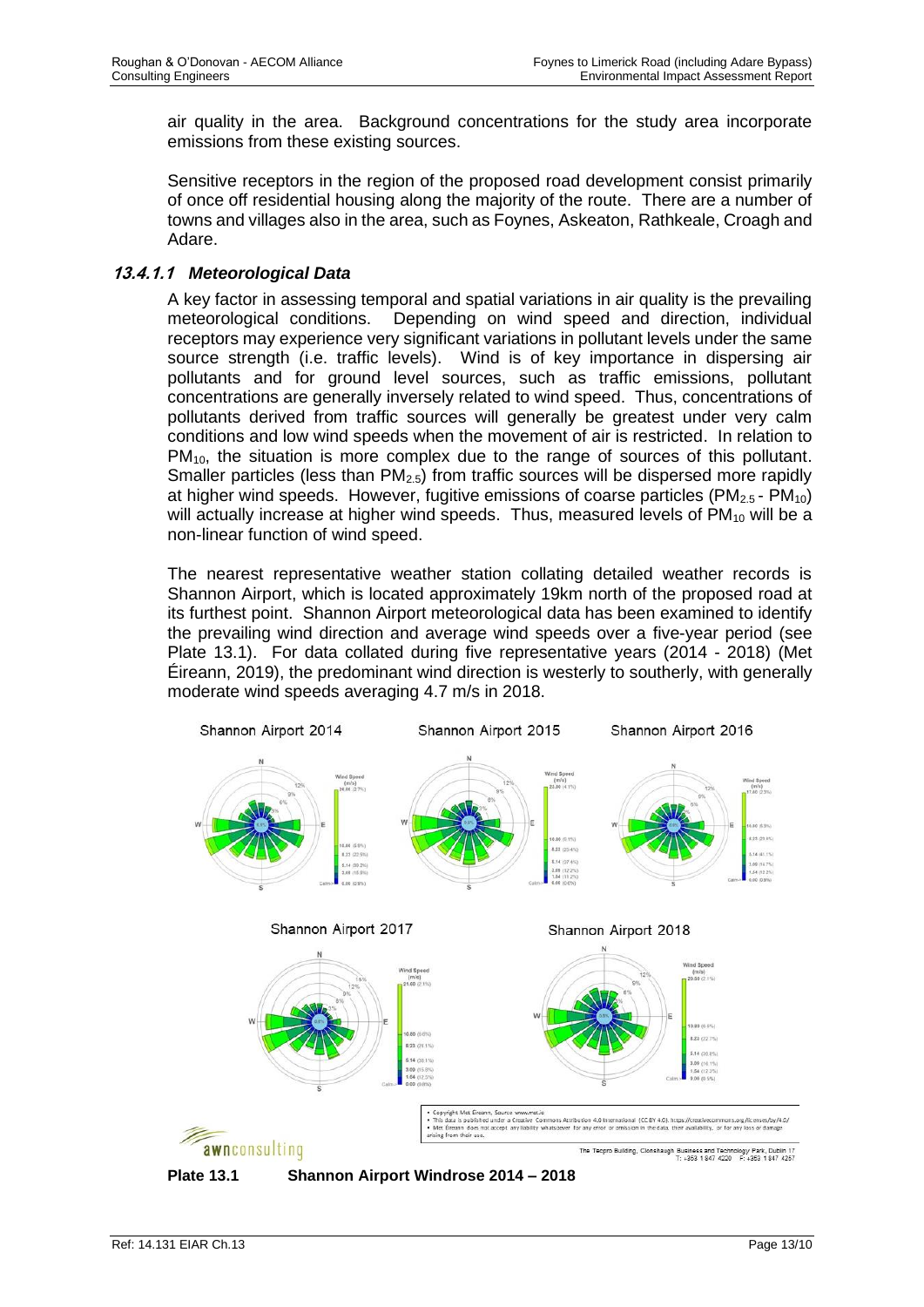# **13.4.1.2** *Trends in Air Quality*

Air quality is variable and subject to both significant spatial and temporal variation. In relation to spatial variations in air quality, concentrations generally fall significantly with distance from major road sources (WHO, 2006). Thus, residential exposure is determined by the location of sensitive receptors relative to major road sources in the area. Temporally, air quality can vary significantly by orders of magnitude due to changes in traffic volumes, meteorological conditions and wind direction.

#### **13.4.1.3** *Baseline Air Quality – Review of Available Background Data*

A baseline monitoring study was carried out within the vicinity of the proposed road development. The results of the survey allow an indicative comparison with the annual limit values for  $NO<sub>2</sub>$  and PM<sub>10</sub>, and the 24-hour limit value for PM<sub>10</sub>. The results also provide information on the influence of road sources relative to the prevailing background level of these pollutants in the area. The monitoring methodology and results are described below.

Air quality monitoring programmes have been undertaken in recent years by the EPA and Local Authorities. The most recent annual report on air quality in Ireland is "*Air Quality In Ireland 2017 – Indicators of Air Quality*" (EPA, 2018). The EPA website details the range and scope of monitoring undertaken throughout Ireland and provides both monitoring data and the results of previous air quality assessments (EPA, 2019b).

As part of the implementation of the Air Quality Standards Regulations 2002 (S.I. No. 271 of 2002), four air quality zones have been defined in Ireland for air quality management and assessment purposes (EPA, 2019b). Dublin is defined as Zone A and Cork as Zone B. Zone C comprises 23 towns, all with a population of greater than 15,000. The remainder of the country, which represents rural Ireland but also includes all towns with a population of less than 15,000, is defined as Zone D.

In terms of air monitoring and assessment, the proposed road development is within Zone D (EPA, 2019b). The long-term monitoring data has been used to determine background concentrations for the key pollutants in the region of the proposed road development. The background concentration accounts for all non-traffic derived emissions (e.g. natural sources, industry, home heating etc.).

# **NO<sup>2</sup>**

#### *EPA Background Data*

NO<sup>2</sup> monitoring was carried out between 2012 – 2017 at two rural Zone D locations, Emo (Co. Laois) and Kilkitt (Co. Monaghan) and in two urban areas, Enniscorthy (Co. Wexford) and Castlebar (Co. Mayo) (EPA, 2018). The NO<sub>2</sub> annual average in 2017 for both rural sites, Emo and Killkitt was 3  $\mu$ g/m<sup>3</sup> and 2  $\mu$ g/m<sup>3</sup> respectively; with the results for Castlebar averaging  $7 \mu g/m<sup>3</sup>$ . Hence long-term average concentrations measured at all locations were significantly lower than the annual average limit value of 40  $\mu$ g/m<sup>3</sup>. The average results over the last five years at a range of rural Zone D locations suggests an upper average annual mean  $NO<sub>2</sub>$  concentration of no more than 11  $\mu$ g/m<sup>3</sup> as a background concentration as shown in Table 13.5.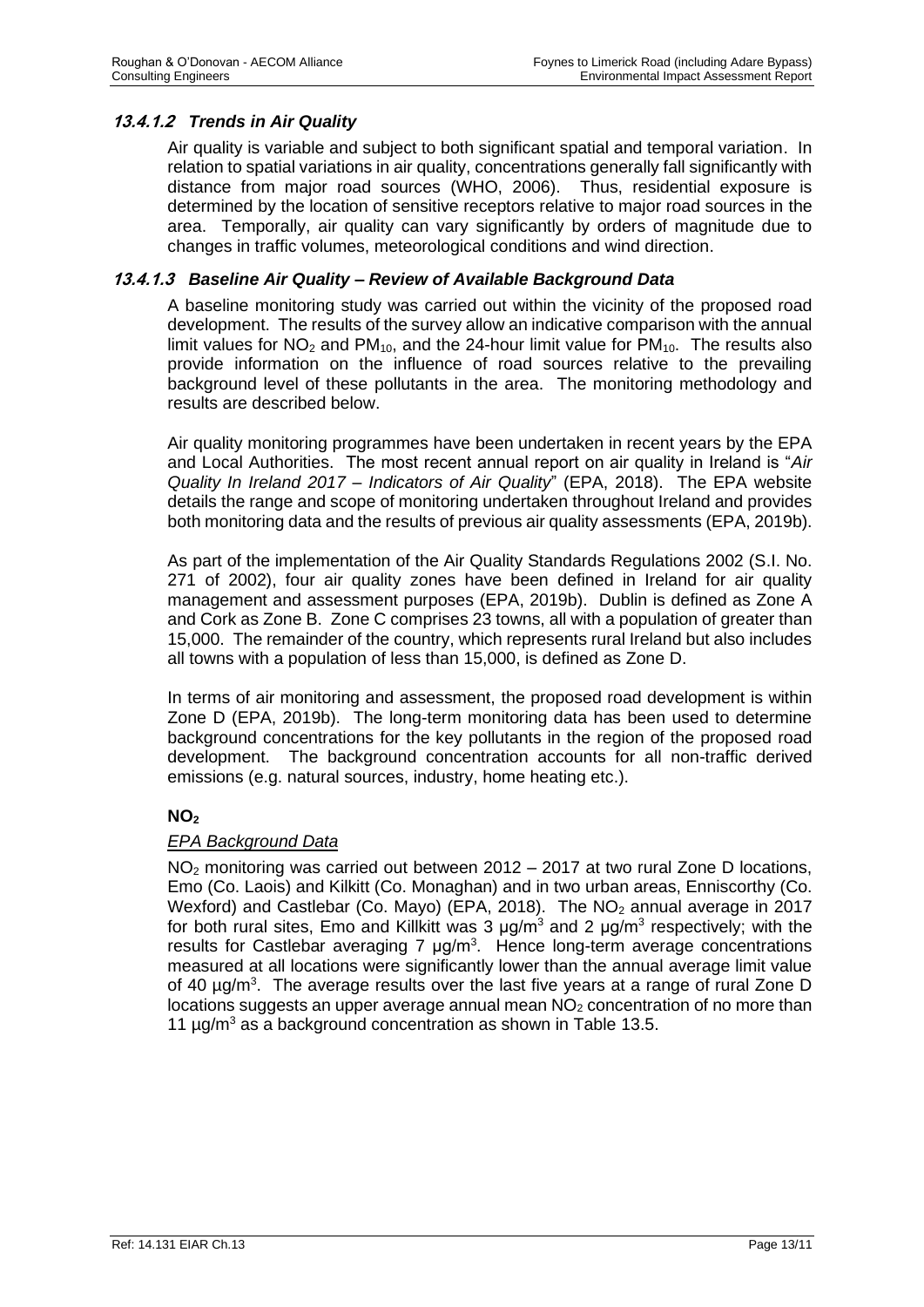|                |                                              | Year                     |      |      |      |                |                |
|----------------|----------------------------------------------|--------------------------|------|------|------|----------------|----------------|
| <b>Station</b> | <b>Averaging Period Notes 1,2</b>            | 2012                     | 2013 | 2014 | 2015 | 2016           | 2017           |
| Castlebar      | Annual Mean $NO2$ (µg/m <sup>3</sup> )       | 8                        | 11   | 8    | 8    | 9              | 7              |
|                | Max 1-hr $NO2$ (µg/m <sup>3</sup> )          | 74                       | 100  | 106  | 96   | 91             | 112            |
| Killkitt       | Annual Mean $NO2$ ( $\mu$ g/m <sup>3</sup> ) | $\overline{4}$           | 4    | 3    | 2    | 3              | $\overline{2}$ |
|                | Max 1-hr $NO2$ (µg/m <sup>3</sup> )          | 42                       | 72   | 38   | 97   | 80             | 25             |
| Emo            | Annual Mean $NO2$ (µg/m <sup>3</sup> )       |                          | 4    | 3    | 3    | $\overline{4}$ | 3              |
|                | Max 1-hr $NO2$ (µg/m <sup>3</sup> )          |                          | 38   | 30   | 34   | 194            | 33             |
| Enniscorthy    | Annual Mean $NO2$ (µg/m <sup>3</sup> )       | $\overline{\phantom{a}}$ |      | 13   | 9    | 10             |                |
|                | Max 1-hr $NO2$ (µg/m <sup>3</sup> )          |                          |      | 122  | 87   | 136            |                |

 $N^{O(16-1)}$  Annual average limit value - 40 μg/m<sup>3</sup> (EU Council Directive 2008/50/EC & S.I. No. 180 of 2011).

<sup>Note 2</sup> 1-hour limit value - 200 μg/m<sup>3</sup> as a 99.8<sup>th ol</sup>ile, i.e. not to be exceeded >18 times per year (EU Council Directive 2008/50/EC & S.I. No. 180 of 2011).

# *Monitoring Data*

NO<sup>2</sup> was monitored, using nitrogen dioxide passive diffusion tubes, over a two-month period (05/12/17 – 05/02/18) at 9 locations close to the route of the proposed road development (see Plate 13.2, Locations L1 – L9). The locations were chosen in order to assess roadside and background levels of  $NO<sub>2</sub>$ . Monitoring with passive diffusion tubes involves the molecular diffusion of  $NO<sub>2</sub>$  molecules through a polycarbonate tube and their subsequent adsorption onto a stainless steel disc coated with triethanolamine. Following sampling, the tubes were analysed using UV spectrophotometry, by SOCOTEC, Oxfordshire (a UKAS accredited laboratory). Results are in the form of an average concentration for the 4 week period.

The results allow an indicative comparison with the annual average limit value and an assessment of the spatial variation of  $NO<sub>2</sub>$  away from existing road sources. The spatial variation is particularly important for  $NO<sub>2</sub>$ , as a complex relationship exists between NO,  $NO<sub>2</sub>$  and  $O<sub>3</sub>$  leading to a non-linear variation of  $NO<sub>2</sub>$  concentrations with distance.

Studies in the UK have shown that diffusion tube monitoring results generally have a positive or negative bias when compared to continuous analysers. This bias is laboratory specific and is dependent on the specific analysis procedures at each laboratory. A diffusion tube bias of 0.77 was obtained for the SOCOTEC laboratory from the UK Department for Environment Food and Rural Affairs Local Air Quality Management website (UK DEFRA, 2018). This bias was applied to the diffusion tube monitoring results.

Table 13.6 shows the results of the baseline  $NO<sub>2</sub>$  diffusion tube monitoring at 9 locations, as shown in Plate 13.2. The bias adjusted average monitoring results for the two month period indicate that concentrations ranged from  $1.9 - 12.8$  µg/m<sup>3</sup> over the two monitoring periods. The highest concentrations were recorded at L1 along the existing N69. Baseline concentrations on the proposed road development are less than 32% of the annual mean limit for  $NO<sub>2</sub>$  of 40  $\mu$ g/m<sup>3</sup> at all locations. Due to low annual mean concentrations, it is not predicted that the maximum 1-hour limit value will be exceeded at any of the monitoring locations.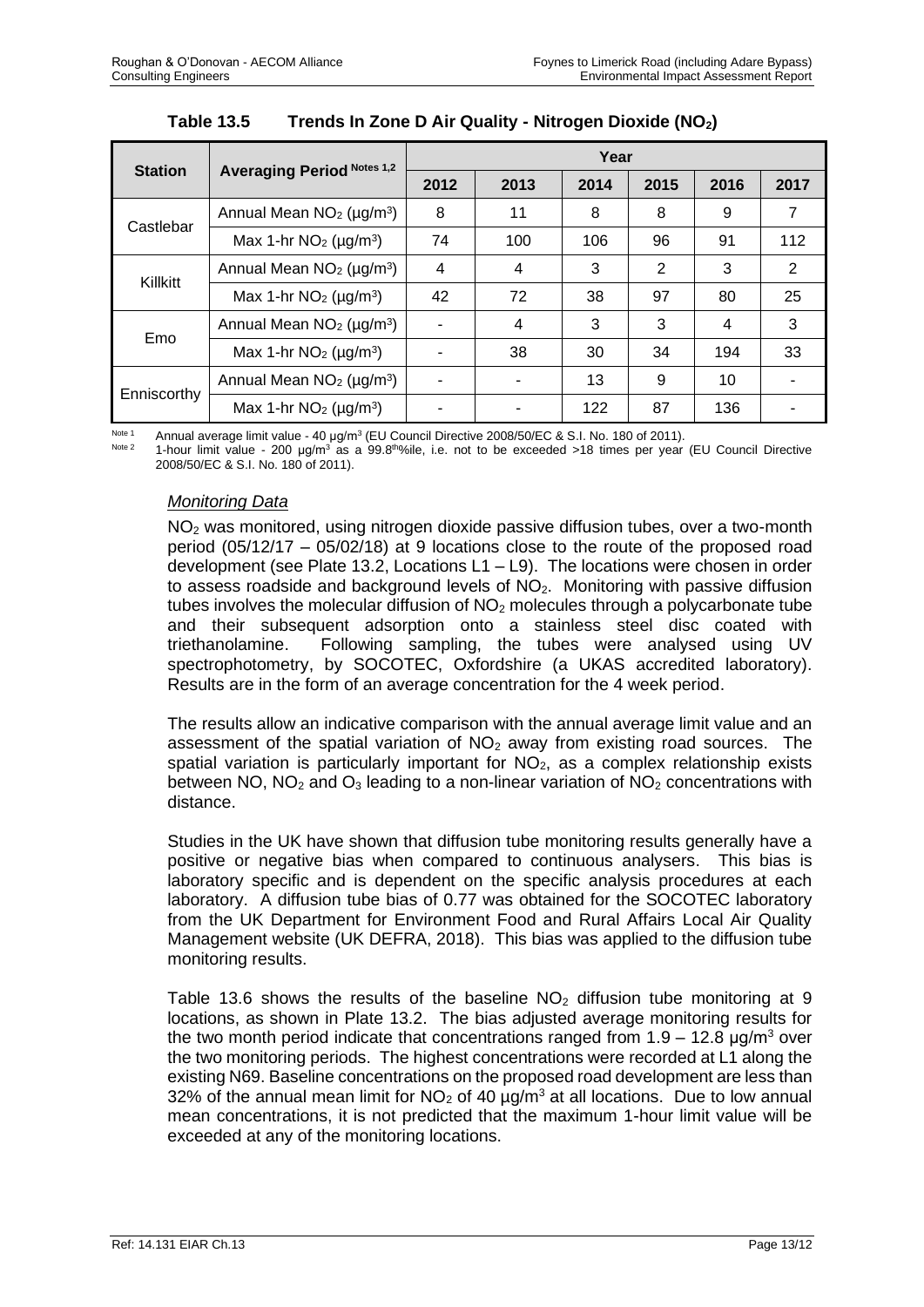Based on the above information and the EPA monitoring data, an estimate of the current background NO<sub>2</sub> concentration, for the region of the proposed road development in 2018 is 12  $\mu$ g/m<sup>3</sup>.

|                |                  |                            | $NO2$ Concentration ( $\mu$ g/m <sup>3</sup> ) |                                 | Average<br>as % of<br>Limit |  |
|----------------|------------------|----------------------------|------------------------------------------------|---------------------------------|-----------------------------|--|
| Location       | <b>Site Type</b> | <b>Period 1</b>            | Period 2                                       | <b>Bias Adjusted</b><br>Average |                             |  |
|                |                  | $(05/12/17 -$<br>05/01/18) | $(05/01/18 -$<br>05/02/18)                     | $(\mu g/m^3)$                   |                             |  |
| L1             | Roadside         | 13.1                       | 12.6                                           | 12.8                            | 32%                         |  |
| L <sub>2</sub> | Roadside         | 5.6                        | 5.8                                            | 5.7                             | 14%                         |  |
| L3             | Background       | 3.4                        | 2.9                                            | 3.2                             | 8%                          |  |
| L4             | Background       | 3.0                        | 3.0                                            | 3.0                             | 8%                          |  |
| L <sub>5</sub> | Background       | 4.2                        | 3.9                                            | 4.1                             | 10%                         |  |
| L <sub>6</sub> | Background       | 7.4                        | 6.1                                            | 6.7                             | 17%                         |  |
| L7             | Background       | 4.5                        | 4.4                                            | 4.5                             | 11%                         |  |
| L <sub>8</sub> | Background       | 6.0                        | 7.5                                            | 6.7                             | 17%                         |  |
| L <sub>9</sub> | Background       | 1.6                        | 2.2                                            | 1.9                             | 5%                          |  |
| Limit Value    |                  |                            | $40 \mu g/m^3$ Note 1                          |                                 |                             |  |

# **Table 13.6 NO<sup>2</sup> Monitoring Results**

Note 1 Limit Value from EU Council Directive 2008/50/EC

## **NO<sup>X</sup>**

Long term  $NO<sub>x</sub>$  monitoring has been carried out at two rural Zone D locations, Emo and Kilkitt and two urban stations, Castlebar and Enniscorthy. Annual mean concentrations of  $NO<sub>x</sub>$  at the urban monitoring sites over the period 2012 – 2017 ranged from 11 - 25  $\mu$ g/m<sup>3</sup>, with concentrations for the rural monitoring sites ranging from 2 – 6  $\mu$ g/m<sup>3</sup> for the same period. An estimate for the current background NO<sub>x</sub> concentration in the region of the proposed road development is 10  $\mu$ g/m<sup>3</sup>.

# **PM<sup>10</sup>**

# *EPA Background Data*

Long-term PM<sub>10</sub> monitoring was carried out at the urban Zone D locations of Castlebar, Enniscorthy and Claremorris. In 2017, the average annual mean concentration measured at the two urban sites was 11  $\mu$ g/m<sup>3</sup> (see Table 13.7). Long-term PM<sub>10</sub> measurements carried out at the rural Zone D location in Kilkitt gave an average level of 9  $\mu$ g/m<sup>3</sup> (EPA, 2018). The average results over the last five years at a range of Zone D locations suggests an upper average of no more than 19  $\mu$ g/m<sup>3</sup> as a background concentration. In addition, there were at most 9 exceedances (in Enniscorthy) of the daily limit value of 50  $\mu$ g/m<sup>3</sup> in 2015 (35 exceedances are allowed per year).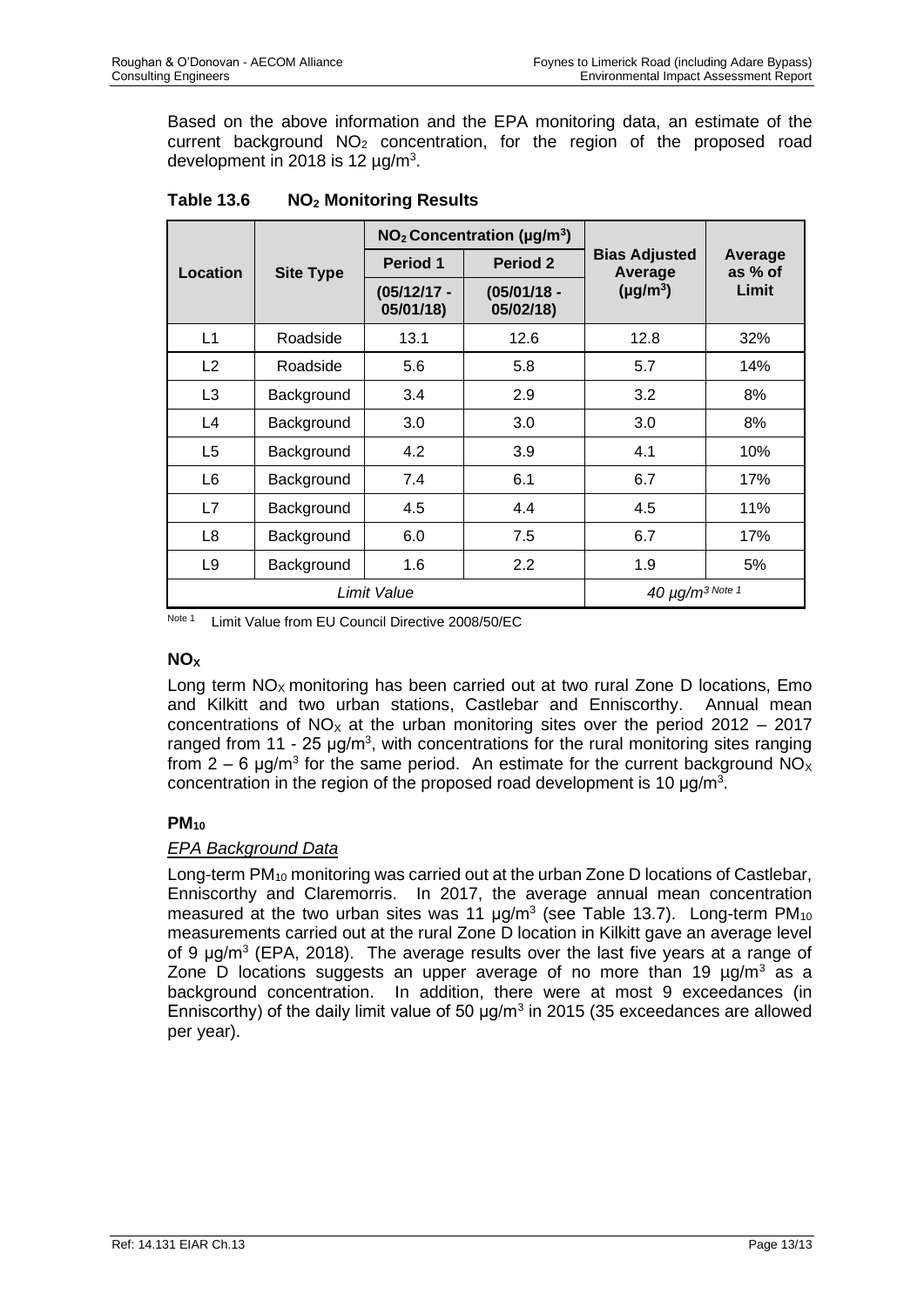| <b>Station</b> | <b>Averaging Period Notes 1,2</b>                 | Year |      |                 |      |          |          |
|----------------|---------------------------------------------------|------|------|-----------------|------|----------|----------|
|                |                                                   | 2012 | 2013 | 2014            | 2015 | 2016     | 2017     |
|                | Annual Mean $PM_{10}$ ( $\mu$ g/m <sup>3</sup> )  | 12   | 15   | 12 <sup>2</sup> | 13   | 12       | 11       |
| Castlebar      | 24-hr Mean $>$ 50 µg/m <sup>3</sup> (days)        | 1    | 7    | 2               | 2    |          |          |
|                | Annual Mean $PM_{10}$ ( $\mu$ g/m <sup>3</sup> )  | 9    | 11   | 9               | 9    | 8        | 8        |
| Killkitt       | 24-hr Mean $>$ 50 µg/m <sup>3</sup> (days)        | 1    | 3    | 2               | 1    | $\Omega$ | $\Omega$ |
| Claremorris    | Annual Mean PM <sub>10</sub> (µg/m <sup>3</sup> ) | 10   | 13   | 10              | 10   | 10       | 11       |
|                | 24-hr Mean $>$ 50 µg/m <sup>3</sup> (days)        | 0    | 3    | $\Omega$        | 0    | $\Omega$ |          |
| Enniscorthy    | Annual Mean PM <sub>10</sub> (µg/m <sup>3</sup> ) |      |      | 22              | 18   | 17       |          |
|                | 24-hr Mean $>$ 50 µg/m <sup>3</sup> (days)        |      |      | 6               | 9    | 7        |          |

Note1 Annual average limit value - 40 μg/m<sup>3</sup> (EU Council Directive 2008/50/EC & S.I. No. 180 of 2011).

<sup>Note 2</sup> 24-hour limit value - 50 μg/m<sup>3</sup> as a 90.4<sup>th o</sup> ile, i.e. not to be exceeded >35 times per year (EU Council Directive 1999/30/EC & S.I. No. 180 of 2011).

# *Monitoring Data*

The PM<sub>10</sub> & PM<sub>2.5</sub> monitoring program was carried out by means of a Turnkey Instruments® Osiris Environmental Dust Monitor at one location (see Location L9 in Plate 13.2). The location was positioned to allow an assessment of background levels in the vicinity of the proposed road development. The Osiris instrument is a light scattering device capable of continuous measurement of  $PM_{10}$ , and  $PM_{2.5}$ . The air sample was continuously drawn into the instrument by a pump through a heated inlet at a flow rate of 600 ml/min. The incoming air passed through a laser beam in a photometer. The light scattered by the individual particles of dust was measured by the photometer and this information used to measure the size and concentration of the dust particles.

Monitoring of  $PM_{10}$  and  $PM_{2.5}$  concentrations was carried out at a rural location along the proposed Foynes to Limerick Road, roughly 3km south of Askeaton. Data for PM<sub>10</sub> concentration measured over a 63 day period (05/12/17 – 05/02/18) found that average daily  $PM_{10}$  concentrations are 27% of the daily limit value and 34% of the annual mean limit value and average  $PM<sub>2.5</sub>$  concentrations are 39% of the annual limit value (Table 13.8). The average background value for  $PM_{10}$  at the rural location was 13.7  $\mu$ g/m<sup>3</sup>, this is well below the ambient air quality standard and in line with representative EPA data for rural Zone D locations.

Based on the above information and the EPA background data, an estimate of the current background  $PM_{10}$  concentration for the region of the proposed road development in 2018 is 15  $\mu$ g/m<sup>3</sup>.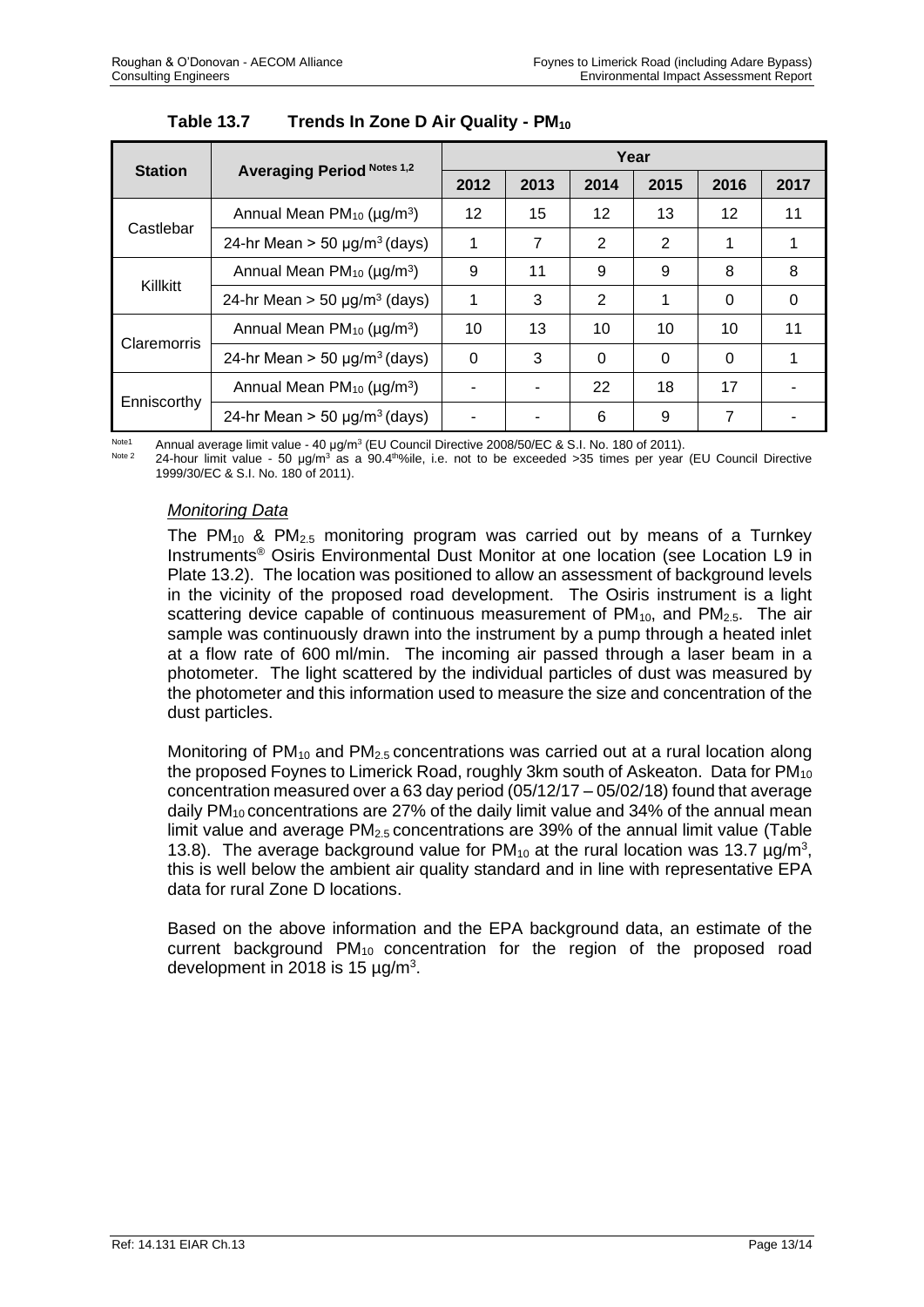#### **Table 13.8 Summary results for PM<sup>10</sup> and PM2.5 over the monitoring period (05/12/17 – 05/02/18)**

|                                                                              | $PM_{10}$ | PM <sub>2.5</sub> |
|------------------------------------------------------------------------------|-----------|-------------------|
| Total No. of Days Sampling                                                   | 63        | 63                |
| No. Days $>50 \mu g/m^3$                                                     |           | n/a               |
| 90.4 <sup>th</sup> percentile of 24-hour averages ( $\mu$ g/m <sup>3</sup> ) | 22.8      | n/a               |
| <b>Average Daily</b>                                                         | 13.7      | 9.7               |
| Maximum Daily                                                                | 51.0      | 36.2              |
| Limit value $(\mu g/m^3)$                                                    | 50        | 25                |

# **PM2.5**

The baseline monitoring programme showed an average  $PM_{2.5}$  result of 9.7  $\mu$ g/m<sup>3</sup> (Table 13.8) with a  $PM_{2.5}/PM_{10}$  ratio of 0.7. Monitoring of  $PM_{2.5}$  was undertaken at the EPA Zone D monitoring station at Claremorris from 2012 - 2017. The results of this EPA monitoring indicated a  $PM<sub>2.5</sub>/PM<sub>10</sub>$  ratio ranging from 0.50 - 0.62. Based on this information, a conservative ratio of 0.7 was used to generate a current background PM<sub>2.5</sub> concentration of 10.5  $\mu$ g/m<sup>3</sup>.

#### **Benzene**

In terms of benzene, monitoring data for the Zone D location of Shannon Town is available for the period 2011 – 2012 with an average concentration of 0.4  $\mu$ g/m<sup>3</sup>. More recent data for Zone D locations is not available. Monitoring in the Zone C location of Kilkenny for the period 2014 – 2017 showed an upper average concentration of no more than 0.2  $\mu$ g/m<sup>3</sup>, which is significantly below the 5  $\mu$ g/m<sup>3</sup> limit value. Based on this monitoring data an estimate of the current background concentration in the region of the proposed road development is  $0.2 \mu g/m^3$ .

# **Carbon Monoxide**

With regard to CO, annual averages at the Zone D, location of Enniscorthy for the 2014  $-$  2016 period are low, peaking at 6% of the limit value of 10 mg/m<sup>3</sup> (EPA, 2018). Based on this EPA data, an estimate of the current background CO concentration in the region of the proposed road development is 0.6 mg/m<sup>3</sup>.

Background concentrations for Opening Year 2024 and Design Year 2039 have been calculated. These have used current estimated background concentrations and the year on year reduction factors provided by Transport Infrastructure Ireland in the Guidelines for the Treatment of Air Quality During the Planning and Construction of *National Road Schemes* (2011) and the UK Department for Environment, Food and Rural Affairs LAQM.TG (16) (UK DEFRA, 2018).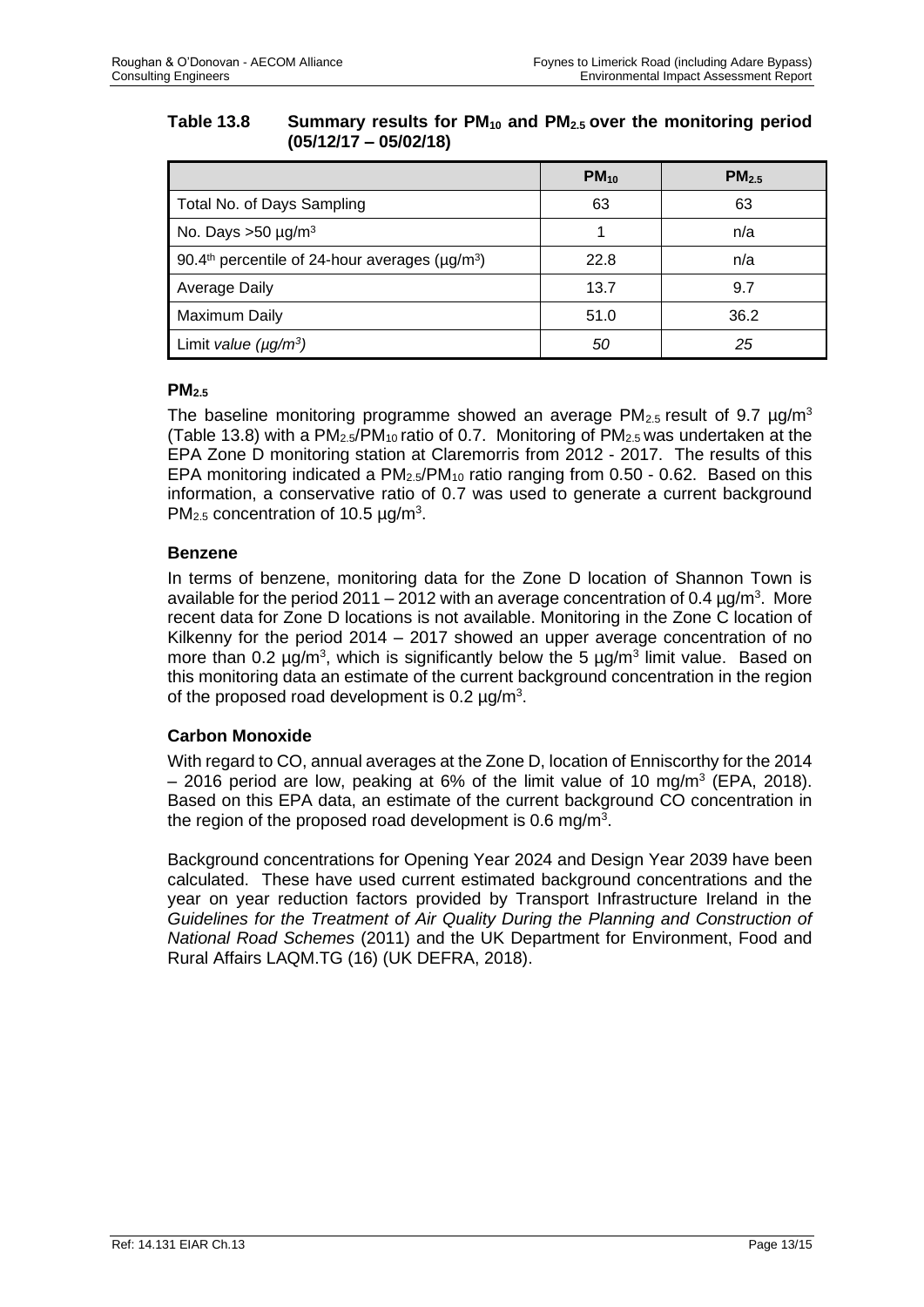

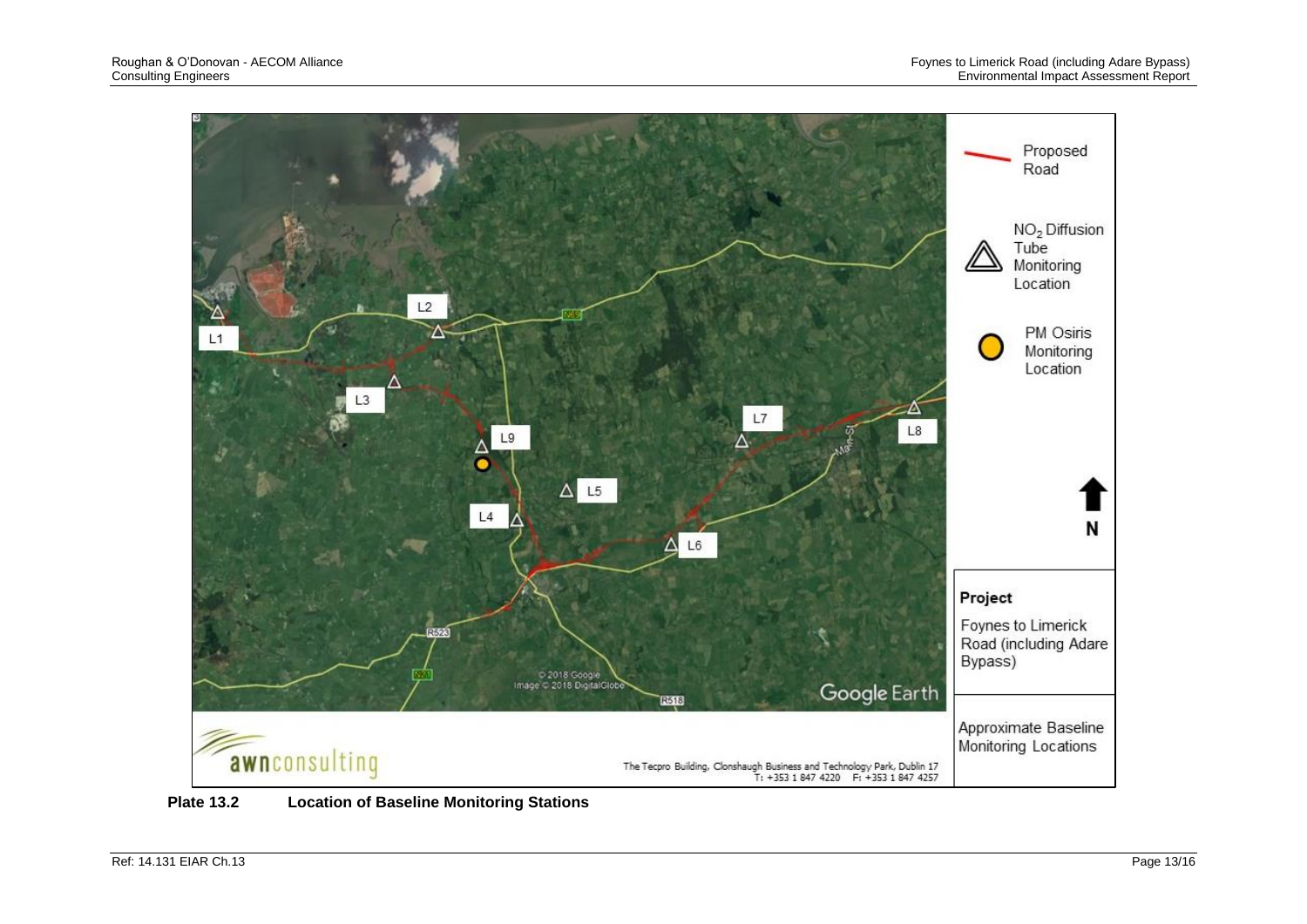#### **13.4.2 Climate**

Anthropogenic emissions of greenhouse gases in Ireland included in the EU 2020 strategy are outlined in the most recent review by the EPA which details emissions up to 2017 (EPA, 2019c). Agriculture was the largest contributor in 2017 at 33.3% of the total, with the transport sector accounting for 19.8% of emissions of  $CO<sub>2</sub>$  (EPA, 2019c).

GHG emissions from the transport sector decreased for the first time in four years by 2.4% in 2017. The use of biofuels in transport increased by 35.9% in 2017 with petrol use decreasing by 9.8% and diesel use increasing by 0.4% (EPA, 2019c).

2017 is the fifth year where compliance with the European Union's Effort Sharing Decision "EU 2020 Strategy" (Decision 406/2009/EC) was assessed. Ireland had total GHG emissions of 60.74 Mt CO<sub>2</sub>eq in 2017. This is 2.94 Mt CO<sub>2</sub>eq higher than Ireland's annual target for emissions in 2017 (EPA, 2019c). Emissions are predicted to continue to exceed the targets in future years, therefore, reduction measures are required in all sectors.

The EPA 2019 GHG Emissions Projections Report for 2018 – 2040 (EPA 2019d) notes that there is a long-term projected decrease in GHG emissions as a result of inclusion of new climate mitigation policies and measures that formed part of the National Development Plan (NDP) which was published in 2018. Implementation of these are classed as a "*With Additional Measures scenario*" for future scenarios. A change from generating electricity using coal and peat to wind power and from diesel and petrol vehicle engines to electric vehicle engines are envisaged under this scenario. While emissions are projected to decrease in these areas, emissions from agriculture are projected to grow steadily due to an increase in animal numbers. Moreover, over the period 2013 - 2020 Ireland is projected to cumulatively exceed its compliance obligations with the EU's Effort Sharing Decision (Decision No 406/2009/EC) 2020 targets by approximately 10 Mt CO<sub>2</sub>eq under the *With Existing Measures scenario* and 9 Mt CO2eq under the *With Additional Measures scenario* (EPA, 2019d).

The Climate Action and Low Carbon Development Act 2015 (Government of Ireland, 2015) was developed to provide for the approval of plans by the government in relation to climate change and to enable achievement of the national transition objective of achieving decarbonisation by 2050. Under this Act the National Mitigation Plan (DCCAE, 2017) and the National Adaptation Framework (DCCAE, 2018) were established. The National Mitigation Plan sets out objectives for achieving a reduction in GHG emissions and transitioning the four key sectors (power generation, built environment, transport and agriculture) to decarbonisation, while the National Adaptation Framework aims to reduce the vulnerability of the country to the negative effects of climate change and to avail of positive impacts. With the implementation of the Climate Action and Low Carbon Development Act 2015 Ireland has implemented a number of strategies to reduce GHG emissions in future years, with a number of other strategies currently being proposed. As a result of this, moving forward, GHG emissions should be lowered in future years, reducing impacts on climate.

# **13.5 Predicted Impacts for Air Quality and Climate**

The proposed road development has an expected opening year of 2024. When considering a development of this nature, the potential air quality and climate impact on the surroundings must be considered for each of two distinct stages:

- (a) construction phase, and;
- (b) operational phase.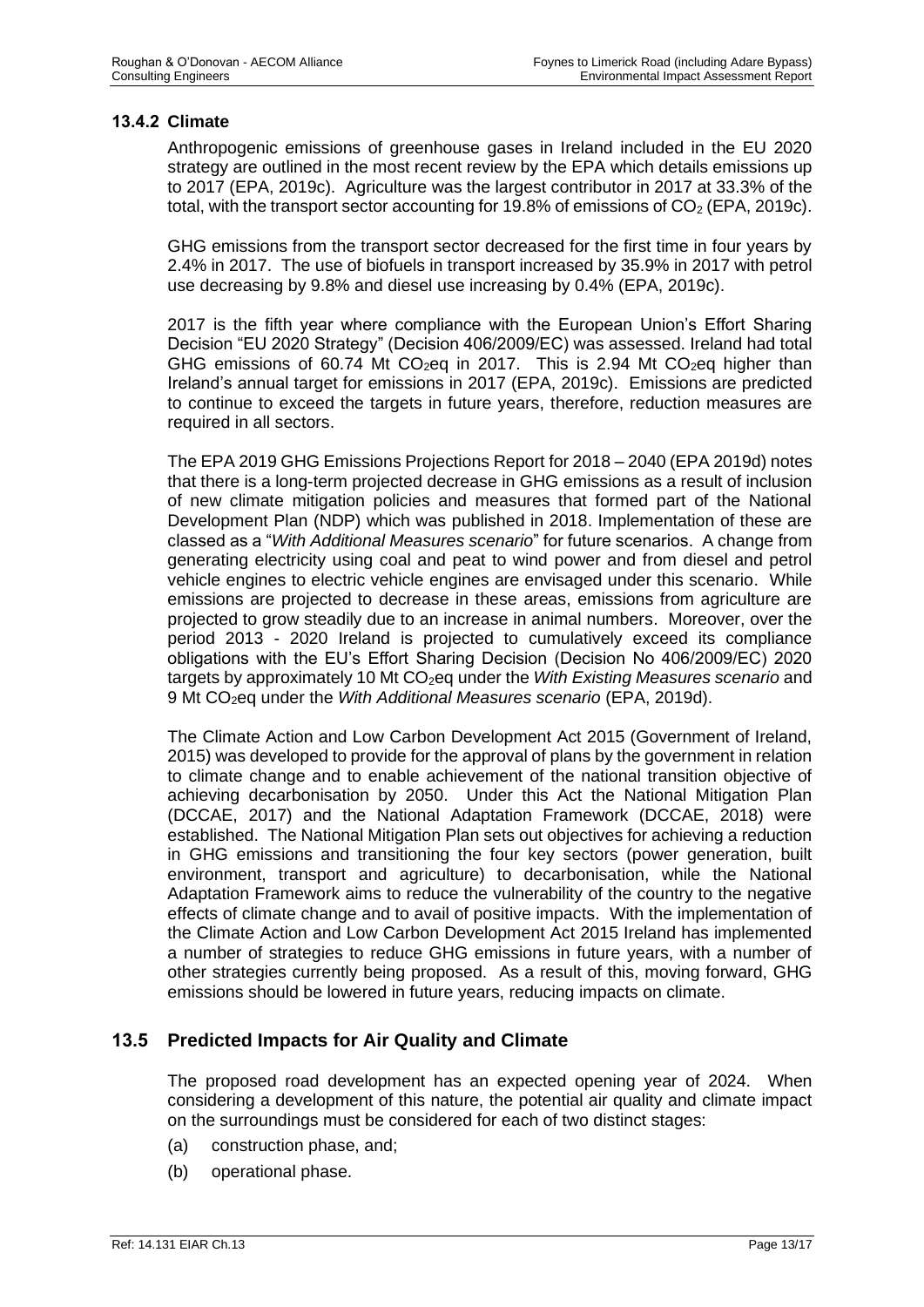The primary sources of air and climatic emissions in the operational context are deemed long term and will involve the change in traffic flows or congestion in the local areas which are associated with the proposed road development.

During the operational phase of the proposed road development there will be different sources of potential air quality impacts. The following describes the primary sources of potential air quality impacts which have been assessed as part of this EIAR.

# **13.5.1 Do-Minimum Scenario**

The Do-Minimum scenario includes retention of the current sites without the proposed road development. In this scenario, ambient air quality in the area will remain as per the baseline and will change in accordance with trends within the wider area (including influences from potential new developments in the surrounding area, changes in road traffic, etc).

The Do-Minimum scenario for the operational phase of the proposed road development is assessed in Section 13.5.3.1.

#### **13.5.2 Construction Phase**

# **13.5.2.1** *Air Quality in Construction Phase*

The greatest potential impact on air quality during the construction phase of the proposed road development is from construction dust emissions and the potential for nuisance dust and  $PM_{10}/PM_{2.5}$  emissions. Site activities such as excavation, movement of materials, movement of vehicles along unpaved roads, and stockpiling of materials will generate some dust emissions. While construction dust tends to be deposited within 200m of a construction site, the majority of the deposition occurs within the first 50m. As this is a major scale development there is the potential for soiling impacts up to 100m from the source with standard mitigation in place (Table 13.9). There are a number of sensitive receptors, predominantly residential properties along the length of the proposed road development in close proximity to potential works areas. Due to the nature of the proposed development, potential impacts as a result of construction dust emissions will be short-term in nature. In order to minimise dust emissions during construction, a series of mitigation measures have been prepared in the form of a dust management plan. In addition, all construction compounds will be located further than 100m from any inhabited dwelling which will reduce the risk for dust impacts. Provided the dust mitigation measures outlined in the plan (see Appendix 13.3) are adhered to, the air quality impacts during the construction phase will not be significant. These measures are summarised in Section 13.6.1.1.

#### **Table 13.9 Assessment Criteria for the Impact of Dust from Construction, with Standard Mitigation in Place (TII, 2011)**

|              | <b>Source</b>                                                         |                 | <b>Potential Distance for Significant</b><br><b>Effects (Distance From Source)</b> |                                     |  |  |
|--------------|-----------------------------------------------------------------------|-----------------|------------------------------------------------------------------------------------|-------------------------------------|--|--|
| <b>Scale</b> | <b>Description</b>                                                    | <b>Soiling</b>  | $PM_{10}$                                                                          | <b>Vegetation</b><br><b>Effects</b> |  |  |
| Major        | Large construction sites, with high<br>use of haul roads              | 100m            | 25m                                                                                | 25m                                 |  |  |
| Moderate     | Moderate sized construction sites,<br>with moderate use of haul roads | 50 <sub>m</sub> | 15m                                                                                | 15m                                 |  |  |
| Minor        | Minor construction sites, with limited<br>use of haul roads           | 25m             | 10m                                                                                | 10m                                 |  |  |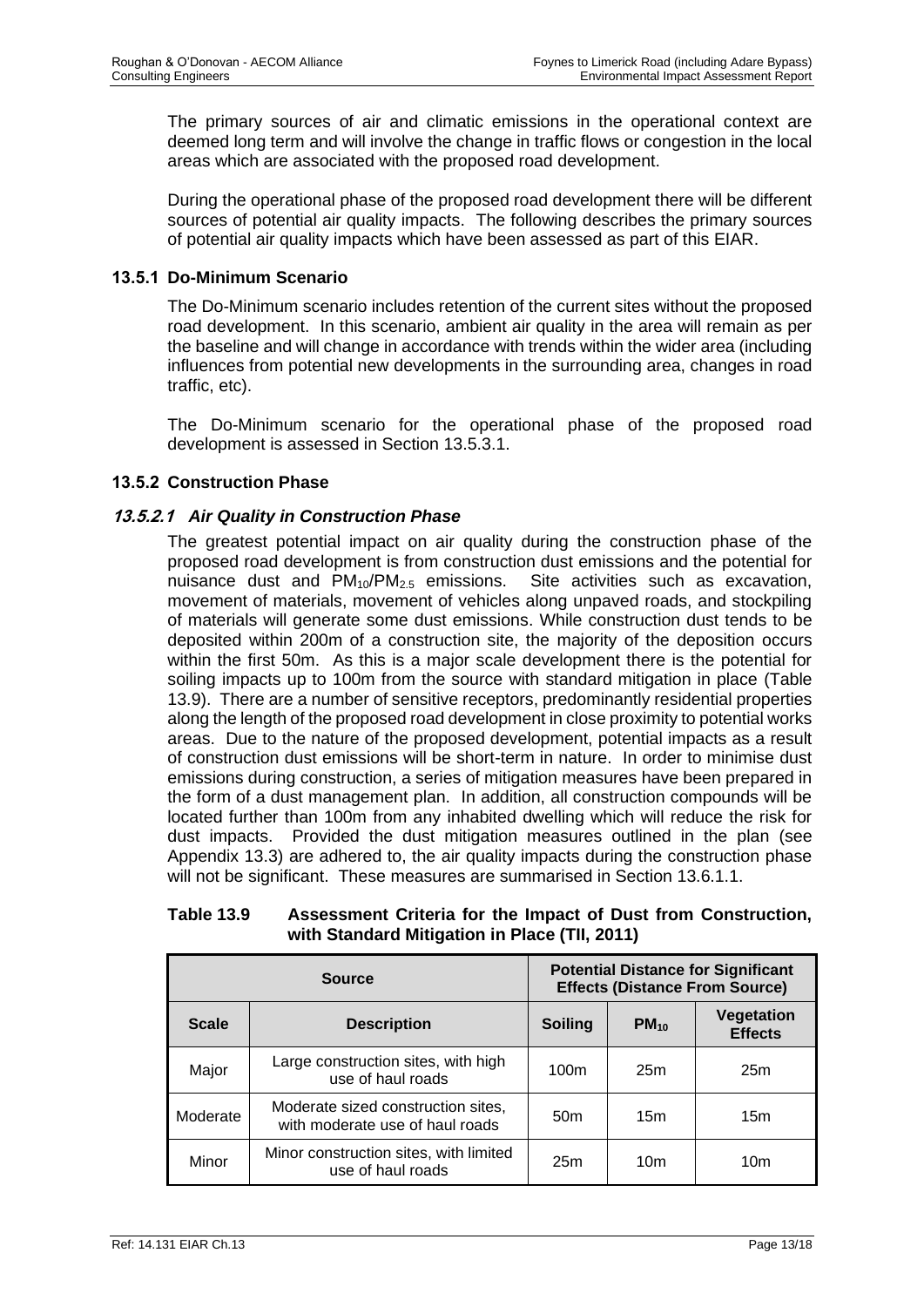# **13.5.2.2** *Climate in Construction Phase*

The construction phase of the proposed road development will result in a number of GHG emissions from various sources. Embodied carbon is carbon dioxide emitted during the manufacture, transport and construction of building materials, together with end of life emissions. As part of the proposed road development, construction stage embodied GHG emissions are categorised under the following headings:

- Land clearance activities;
- Manufacture of materials & transport to site;
- Construction works (including excavations, construction, water usage, personnel travel and project size); and
- Construction waste products (including transport off-site).

Detailed project information including volumes of materials were obtained from Chapter 4 and from Roughan & O'Donovan. Table 13.10 details the embodied carbon emissions associated with each category. The proposed road development is expected to have a construction phase of 3 years approximately and an operational lifespan of 60 years. The predicted embodied emissions can be averaged over the full construction phase and the lifespan of the proposed road development to give the predicted annual emissions to allow for direct comparison with annual emissions and targets. Emissions have been compared against the total national GHG emissions in Ireland for 2017 (60,743,725 tonnes CO<sub>2</sub>eq) and against Ireland's EU 2020 target of 37,942,682 tonnes CO2eq (set out in *EU Commission Decision 2017/1471 of 10th August 2017 and amending decision 2013/162/EU to revise Member States' annual emissions allocations for the period from 2017 to 2020*).

The proposed road development will result in total construction phase emissions of 60,477 tonnes  $CO<sub>2</sub>$ eq, this amounts to 0.03% of Ireland's national GHG emissions in 2017 or 0.05% of Ireland's 2020 target. Over the predicted 60 year lifespan the annual emissions will reach at most 0.0027% of Ireland's 2020 emissions target. The predicted impact to climate during the construction phase is short-term, negative but overall not significant.

|                                                                                        | <b>Construction Phase</b><br><b>Embodied Emissions</b><br>(tonnes $CO2eq$ ) |
|----------------------------------------------------------------------------------------|-----------------------------------------------------------------------------|
| <b>Land Clearance Activities</b>                                                       | 162                                                                         |
| Manufacture of materials & transport to site                                           | 49,717                                                                      |
| Construction works                                                                     | 10,540                                                                      |
| <b>Construction Waste</b>                                                              | 59                                                                          |
| <b>Total Construction Phase Emissions</b>                                              | 60,477                                                                      |
| <b>Total Annual Emissions Over 3-year Construction Period</b>                          | 20,159                                                                      |
| Total Annual Emissions as % of Irelands Total GHG emissions<br>$(2017 \text{ actual})$ | 0.03%                                                                       |
| Total Annual Emissions as % of Irelands 2020 GHG emission<br>target                    | 0.05%                                                                       |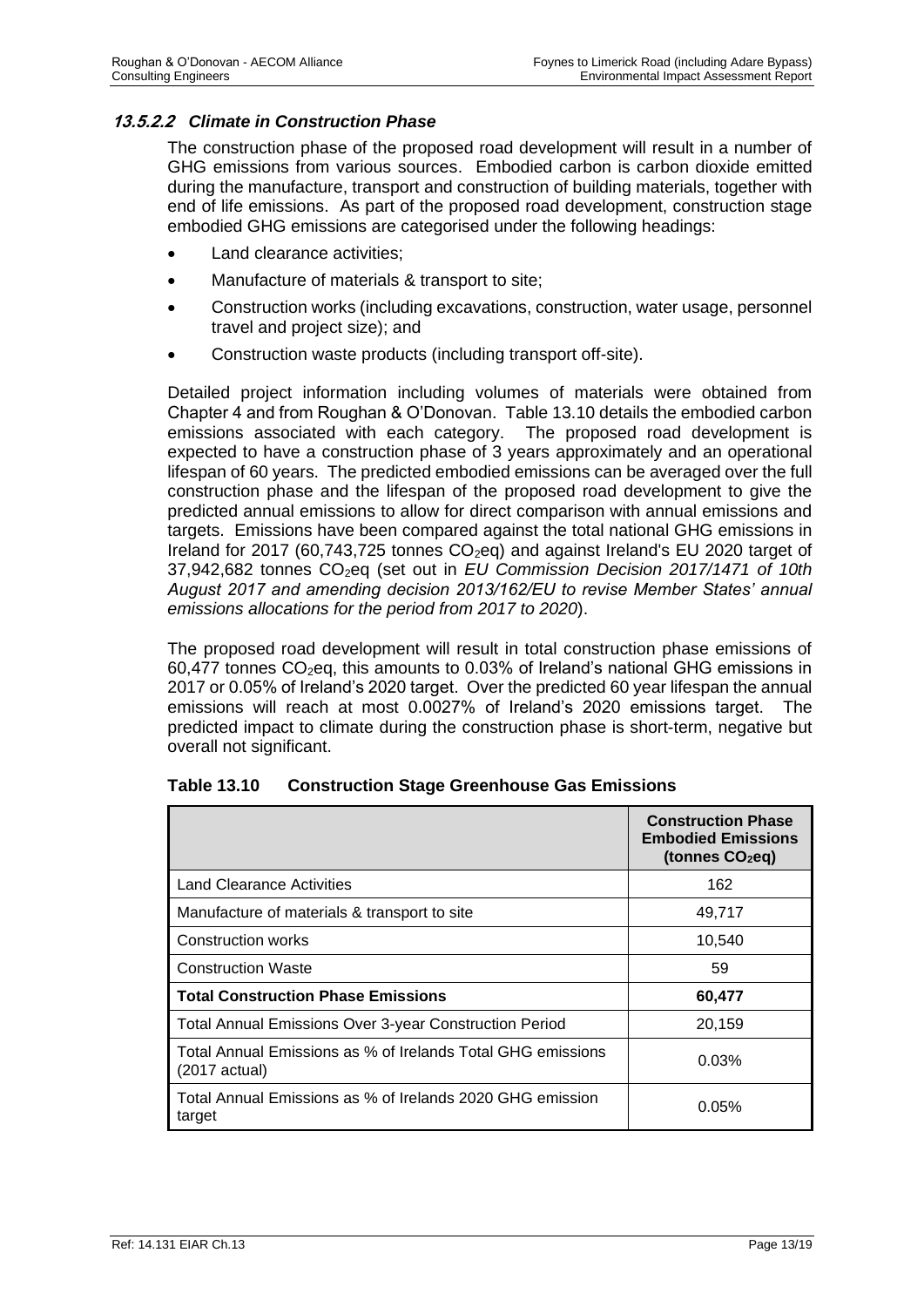# **13.5.3 Operational Phase**

## **13.5.3.1** *Local Air Quality*

There is the potential for a number of emissions to the atmosphere during the operational phase of the development. In particular, the traffic-related air emissions may generate quantities of air pollutants such as  $NO<sub>2</sub>$ , CO, benzene, PM<sub>10</sub> and PM<sub>2.5</sub>.

Traffic flow information was obtained from the traffic engineers for this project and has been used to model pollutant levels under various traffic scenarios and under sufficient spatial resolution to assess whether any significant air quality impact on sensitive receptors may occur. The traffic analysis for the proposed road development predicted Do-Minimum and Do-Something traffic figures for the proposed road development for the Opening Year of 2024 and the Design Year of 2039 using a 'High Growth' scenario which has been used for the assessment of Air Quality and Climate on a worst-case approach (refer to Chapter 5 for further details of traffic modelling).

Cumulative effects have been assessed, as required by Directive 2011/92/EU on the assessment of the effects of certain public and private projects on the environment (as amended by Directive 2014/52/EU) (the EIA Directive) and using the methodology of the UK DEFRA (2016; 2018). Firstly, background concentrations have been included in the modelling study. These background concentrations are year-specific and account for non-localised sources of the pollutants of concern. Appropriate background levels were selected based on the available on-site monitoring data and data provided by the EPA (EPA, 2018; 2019) (see Section 13.4.3).

The impact of the proposed road development has been assessed by modelling emissions from the traffic flows predicted for the proposed road development. The impact of CO, benzene,  $NO<sub>2</sub>$ ,  $PM<sub>10</sub>$  and  $PM<sub>2.5</sub>$  for the opening and design years was predicted at the nearest sensitive receptors (residential properties) to the development. This assessment allows the significance of the development, with respect to both relative and absolute impact, to be determined.

The receptors modelled represent a selection of the worst-case locations close to the proposed road. Receptors along the existing road links were also included in the assessment in order to account for the magnitude of change as a result of diverting traffic flows away from some areas. Receptors were chosen due to their close proximity (within 200m) to the road links impacted by the proposed road development.

Twenty-two sensitive residential receptors in the vicinity of the proposed road development have been assessed. Sensitive receptors have been chosen as they have the potential to be adversely impacted by the proposed road development. These receptors are detailed in Table 13.11 and are illustrated in Figure 13.1 of Volume 3 of this EIAR.

|              |             |                | <b>Irish National Grid Coordinates</b> |  |
|--------------|-------------|----------------|----------------------------------------|--|
| Receptor     | Type        | <b>Easting</b> | <b>Northing</b>                        |  |
| A00-018 (R1) | Residential | 125793         | 151086                                 |  |
| A01-001 (R2) | Residential | 125934         | 150744                                 |  |
| A02-007 (R3) | Residential | 126762         | 149708                                 |  |
| A03-007(R4)  | Residential | 127832         | 149650                                 |  |

**Table 13.11 Description of Sensitive Receptors**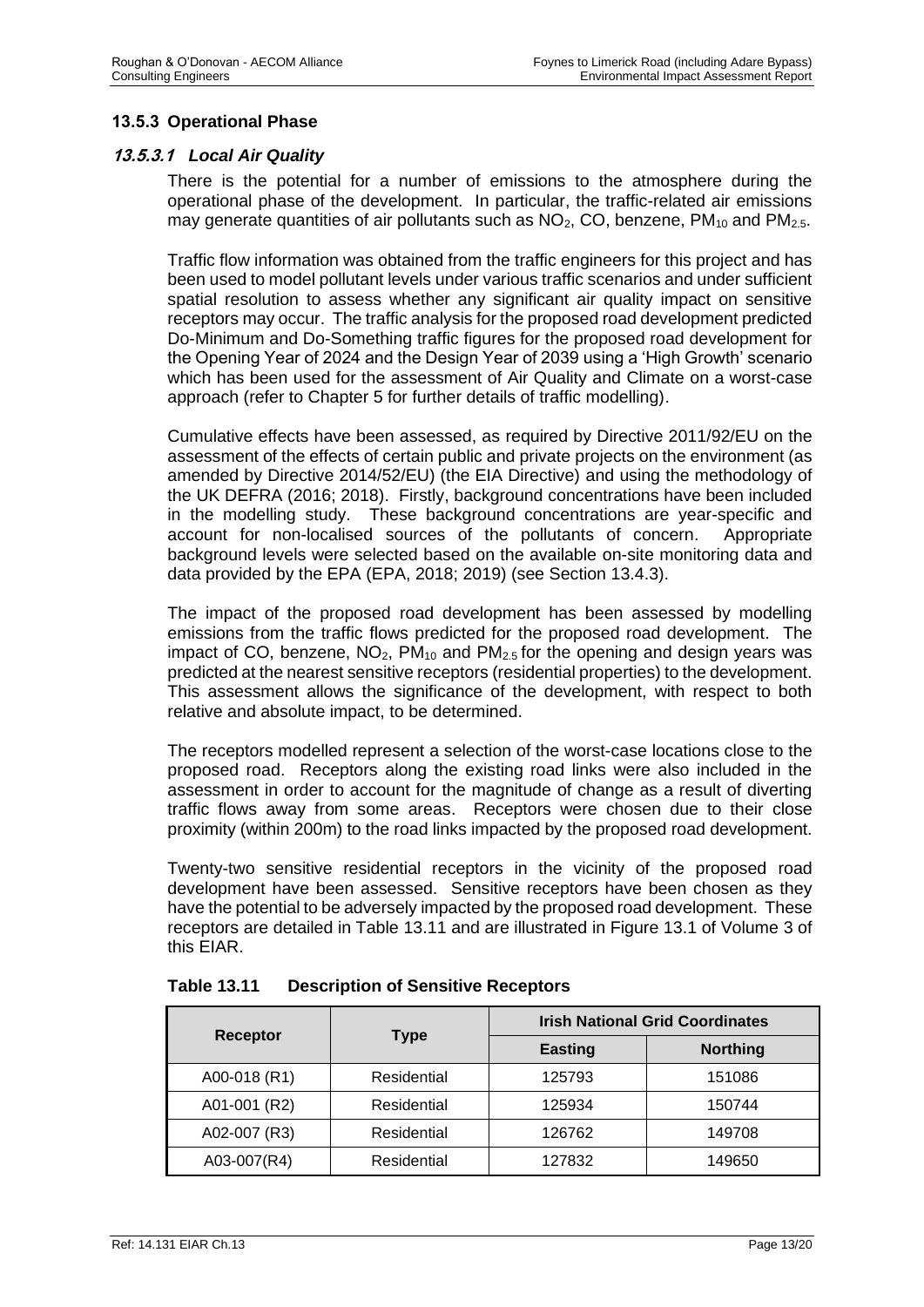|                |                    |                | <b>Irish National Grid Coordinates</b> |
|----------------|--------------------|----------------|----------------------------------------|
| Receptor       | <b>Type</b>        | <b>Easting</b> | <b>Northing</b>                        |
| A06-006 (R5)   | Residential        | 130419         | 149322                                 |
| B12-027A (R6)  | Residential        | 135638         | 150652                                 |
| B11-008 (R7)   | Residential        | 133181         | 150340                                 |
| B11-007A (R8)  | Residential        | 131599         | 150917                                 |
| C20-002 (R9)   | Residential        | 131795         | 148793                                 |
| C26-005 (R10)  | Residential        | 135740         | 144968                                 |
| D50-003 (R11)  | Residential        | 136607         | 142253                                 |
| D49-019 (R12)  | Residential        | 135941         | 142075                                 |
| D51-003 (R13)  | Residential        | 138154         | 142657                                 |
| D51-008A (R14) | Residential        | 138599         | 142431                                 |
| D54-001 (R15)  | Residential        | 140756         | 143299                                 |
| D55-002 (R16)  | Residential        | 141765         | 143659                                 |
| D56-005 (R17)  | Residential        | 141998         | 144501                                 |
| D57-007 (R18)  | <b>Residential</b> | 142953         | 145728                                 |
| D60-012A (R19) | Residential        | 146204         | 145870                                 |
| D61-014 (R20)  | Residential        | 146918         | 147004                                 |
| D64-001 (R21)  | Residential        | 149038         | 147655                                 |
| D65-001A (R22) | Residential        | 151208         | 147960                                 |

# **Air Quality Modelling Assessment**

Transport Infrastructure Ireland '*Guidelines for the Treatment of Air Quality during the Planning and Construction of National Road Schemes*' (2011) detail a methodology for determining air quality impact significance criteria for road schemes. The degree of impact is determined based on both the absolute and relative impact of the proposed road development. Results are compared against the 'Do-Minimum' scenario, which assumes that the proposed development is not in place in future years, in order to determine the degree of impact. The impact significance criteria are detailed in Tables 13.2 to 13.4.

#### **"Do-Minimum" (DM) Scenario**

#### *NO<sup>2</sup>*

The results of the "do-minimum" assessment of annual average  $NO<sub>2</sub>$  concentrations in the opening and design years are shown in Appendix 13.2, Table A13.2.1 using the Highways Agency IAN 170/12 and in Table A13.2.2 using the UK Department for Environment, Food and Rural Affairs technique respectively. Concentrations are below the limit value at all locations, with levels up to 41.3% of the limit in the opening year (2024) and up to 43.3% in the design year (2039) using the more conservative IAN 170/12 method, while concentrations are 38.5% and 42.1% of the annual limit value in 2024 and 2039 using the UK Department for Environment, Food & Rural Affairs technique.

The hourly limit value for  $NO<sub>2</sub>$  is 200  $\mu$ g/m<sup>3</sup> is expressed as a 99.8<sup>th</sup> percentile (i.e. it must not be exceeded more than 18 times per year). The maximum 1-hour  $NO<sub>2</sub>$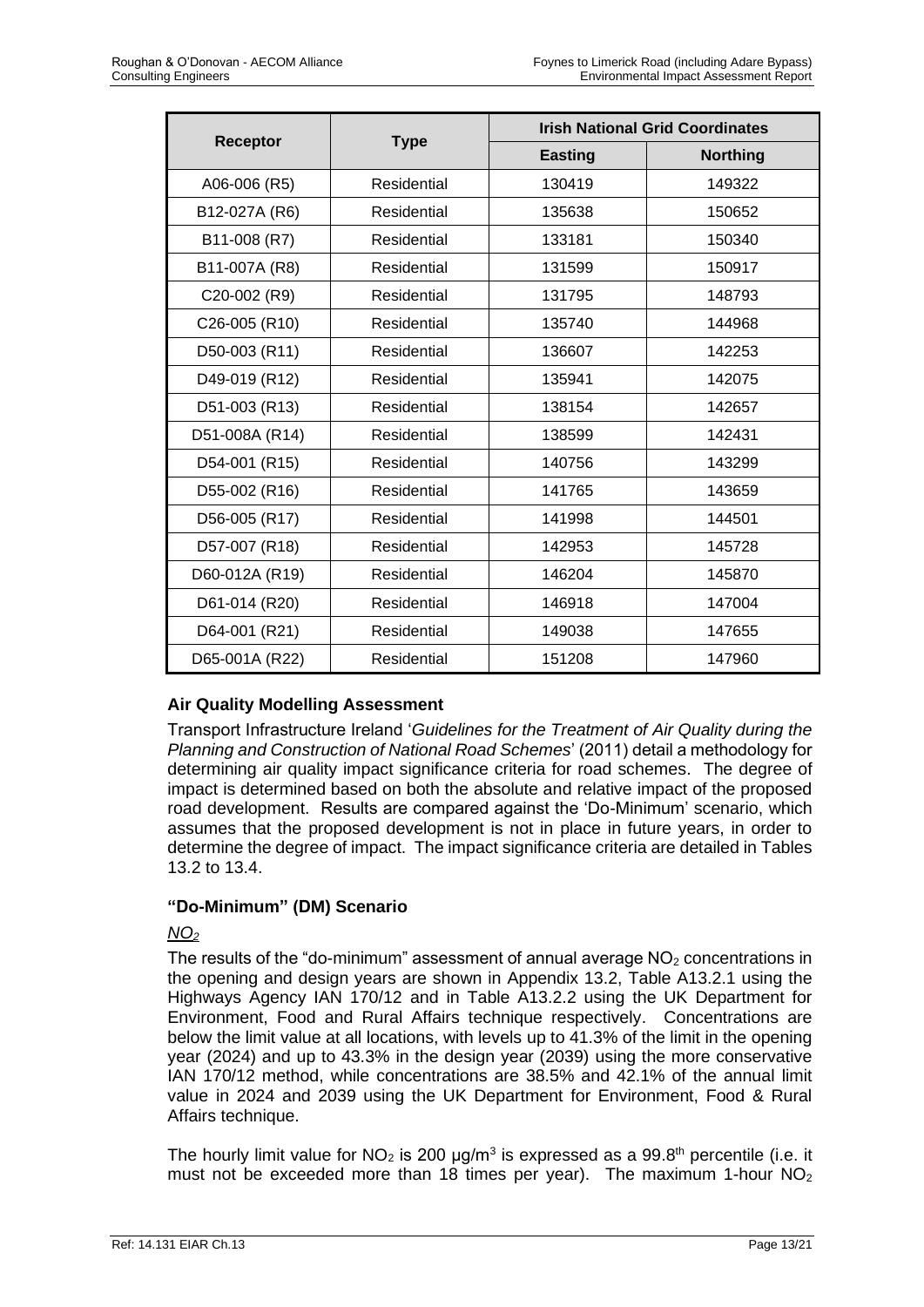concentrations for the "do-minimum" scenario is not predicted to be exceeded in 2024 or 2039 (see Appendix 13.2 Table A13.2.3).

# *PM<sup>10</sup>*

The results of the "do-minimum" modelling assessment for  $PM_{10}$  in the opening and design years are shown in Appendix 13.2, Table A13.2.4. Concentrations are well within the annual limit value (40  $\mu$ g/m<sup>3</sup>) at all worst-case receptors. Annual average  $PM_{10}$  concentrations are predicted to be up to 39.2% of the limit value in 2024 and up to 39.6% in 2039. In addition, the 24-hour PM<sub>10</sub> concentration of 50  $\mu$ g/m<sup>3</sup> is not exceeded at any of the receptors modelled (35 exceedances are allowed per year).

# *PM2.5*

The results of the "do-minimum" modelling assessment for  $PM<sub>2.5</sub>$  in the opening and design years are shown in Appendix 13.2, Table A13.2.5. The predicted concentrations at all worst-case receptors are well below the  $PM_{2.5}$  limit value of 25  $\mu$ g/m<sup>3</sup>. The annual average PM<sub>2.5</sub> concentration is predicted to be up to 43.9% of the limit value in 2024 and 44.4% in 2039.

#### *CO and Benzene*

The results of the modelled impact for CO and benzene in the opening and design years are shown in Appendix 13.2, Tables A13.2.6 and A13.2.7. The results for the "do-minimum" assessment are below the ambient standards at all locations. Levels of CO are predicted to be up to 32.6% of the limit value (10  $\mu$ g/m<sup>3</sup>) in 2024; with levels of benzene predicted to reach up to 5.3% of the limit value (5  $\mu$ g/m<sup>3</sup>). Future trends indicate similarly low levels of CO and benzene. Levels of both pollutants are below their respective limit values, with CO reaching up to 32.8% of the limit and benzene reaching up to 5.5% in 2039.

# **"Do-Something" (DS) Scenario**

#### *NO<sup>2</sup>*

The results of the assessment of the impact of the proposed road development on  $NO<sub>2</sub>$ in the opening and design years are shown Appendix 13.2, Table A13.2.1 for the Highways Agency IAN 170/12 and Table A13.2.2 using the UK Department for Environment, Food and Rural Affairs technique respectively. The annual average concentration is within the limit value at all worst-case receptors using both techniques. Levels of  $NO<sub>2</sub>$  are up to 41.2% and up to 41.1% of the annual limit value in 2024 and 2039 using the more conservative IAN technique, while concentrations are 38.7% and 40.3% of the annual limit value in 2024 and 2039 using the UK Department for Environment, Food and Rural Affairs technique. The hourly limit value for  $NO<sub>2</sub>$  is 200  $\mu$ g/m<sup>3</sup> and is expressed as a 99.8<sup>th</sup> percentile (i.e. it must not be exceeded more than 18 times per year). The maximum 1-hour  $NO<sub>2</sub>$  concentration is not predicted to be exceeded in 2024 or 2039 using either technique (Appendix 13.2, Table A13.2.3).

The impact of the proposed road development on annual mean  $NO<sub>2</sub>$  levels can be assessed relative to "Do-Minimum (DM)" levels in 2024 and 2039. Relative to baseline levels, some medium increases in pollutant levels are predicted as a result of the proposed road development. With regard to impacts at individual receptors, the greatest impact on  $NO<sub>2</sub>$  concentrations will be an increase of 9% of the annual limit value at Receptor A01-001. Thus, using the assessment criteria outlined in Tables 13.2 and 13.3, the impact of the proposed development in terms of  $NO<sub>2</sub>$  is negative but negligible. However, there are a number of receptors that will receive a beneficial impact with the development of the proposed road; there will be a decrease of 8.6% of the limit value at Receptor D60-012A in Adare once the proposed road development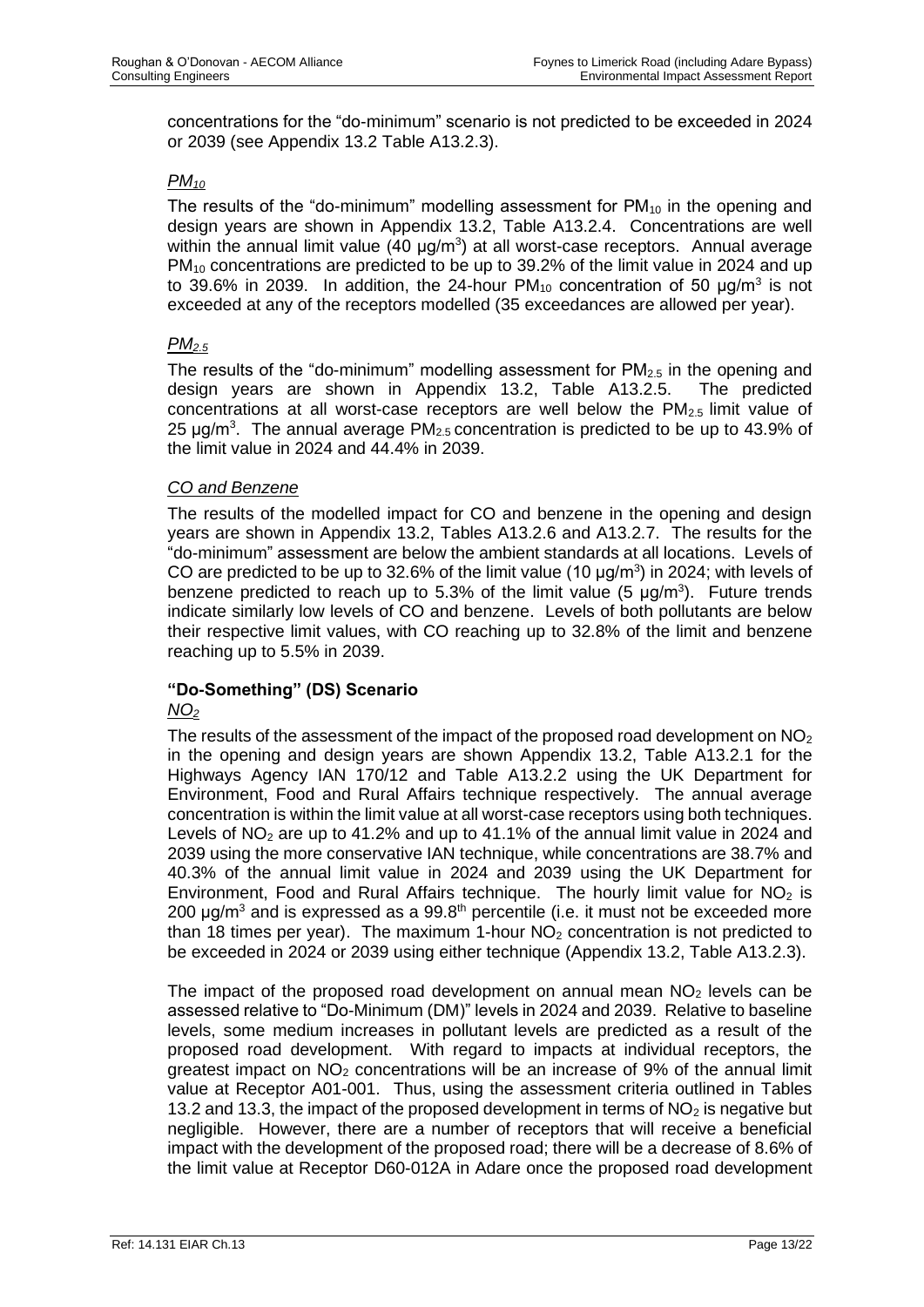is in place and Receptor B11-007A on the N69 west of Askeaton will see a decrease of 14.8% of the annual limit value. According to the criteria in Tables 13.2 – 13.3 this results in a slight beneficial rating for Receptor B11-007 and a negligible beneficial impact at receptor D60-012A (see Table 13.11 for the location of these receptors).

Therefore, the overall impact of  $NO<sub>2</sub>$  concentrations as a result of the proposed road is predicted to be long-term and imperceptible.

# *PM<sup>10</sup>*

The results of the modelled impact of the proposed road development for  $PM_{10}$  in the opening and design years are shown in Appendix 13.2, Table A13.2.4. Predicted annual average concentrations at the worst-case receptors in the region of the proposed development are up to 40.5% of the limit value  $(40 \text{ µg/m}^3)$  in 2024. Future trends with the proposed road development in place indicate similarly low levels of  $PM_{10}$ . Annual average  $PM_{10}$  concentrations are predicted to be up to 40.9% of the limit in 2039. Furthermore, it is not predicted that the worst-case receptors will have any exceedances of the 50 μg/m<sup>3</sup> 24-hour mean value in 2024 or 2039.

The impact of the proposed road development can be assessed relative to "Do-Minimum" levels in 2024 and 2039 (see Appendix 13.2, Table A13.2.4). Relative to baseline levels, some small increases in  $PM_{10}$  levels at the worst-case receptors are predicted as a result of the proposed road. The greatest increase in PM<sub>10</sub> concentrations in the vicinity of the proposed road development in either 2024 or 2039 will be an increase of 2.4% of the annual limit value at Receptor D56-005 in 2039, which results in a negligible rating according to Tables 13.2 to 13.4. However, there are some receptors for which the proposed road development will result in a beneficial impact. There will be a decrease of 1.7% of the limit value at Receptor D60-012A in Adare and Receptor B11-007A on the N69 west of Askeaton will see a decrease of 2.4% of the annual limit value in 2039, this equates to a negligible rating when assessed against the significance criteria in Tables 13.2 to 13.4.

Thus, the magnitude of the changes in air quality are negligible at all receptors based on the criteria outlined in Tables 13.2 to 13.4. Therefore, the overall impact of  $PM_{10}$ concentrations as a result of the proposed road development is long-term and imperceptible.

# *PM2.5*

The results of the modelled impact of the proposed road development for  $PM_{2.5}$  in the opening and design years are shown in Appendix 13.2, Table A13.2.5. Predicted annual average concentrations in the region of the proposed road are predicted to be up to 45.4% of the limit value in 2024 at the worst-case receptor. Future trends with the development in place indicate similarly low levels of  $PM_{2.5}$ . Annual average  $PM_{2.5}$ concentrations are predicted to reach 45.9% of the limit in 2039, at D64-001.

The impact of the proposed road development can be assessed relative to "Do-Minimum" levels in 2024 and 2039. Relative to baseline levels, small increases in PM<sub>2.5</sub> levels at the worst-case receptors are predicted as a result of the proposed road development. The greatest increase in  $PM<sub>2.5</sub>$  concentrations in the region of the proposed road in either 2024 or 2039 will be an increase of 2.7% of the annual limit value at Receptor D56-005 in 2039, which results in a negligible rating according to Tables 13.2 and 13.3. However, there are some receptors for which the proposed road will result in a beneficial impact. There will be a decrease of 2.1% of the limit value at Receptor D51-008A, and a decrease of 2.7% at Receptor B11-007A in 2039,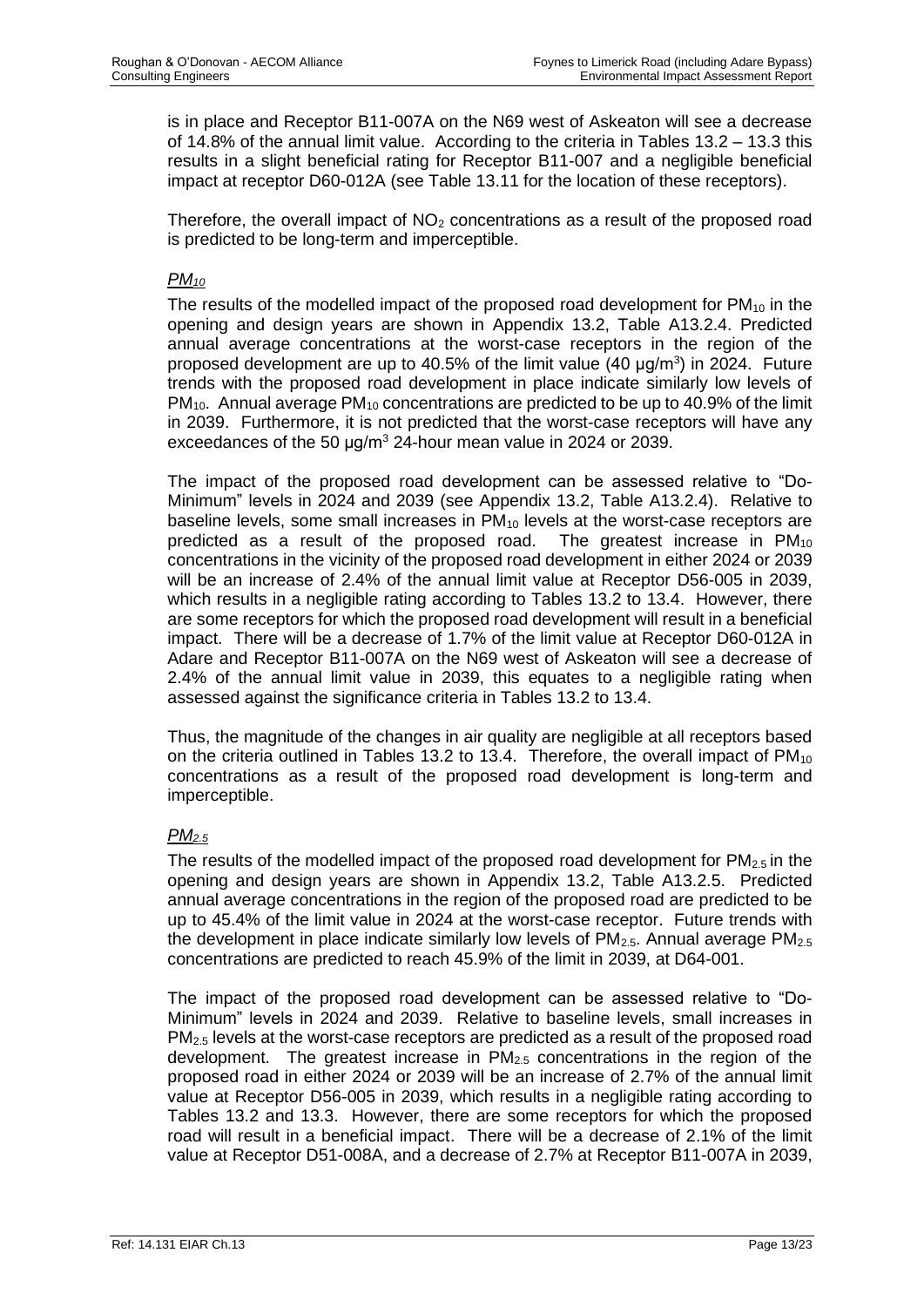this equates to a negligible rating when assessed against the significance criteria in Tables 13.2 and 13.3.

Therefore, using the assessment criteria outlined in Tables 13.2 and 13.3, the impact of the proposed road development with regard to  $PM_{2.5}$  is negligible at all of the receptors assessed. Overall, the impact of increased  $PM<sub>2.5</sub>$  concentrations as a result of the proposed road development is long-term and imperceptible.

#### *CO and Benzene*

The results of the modelled impact of the CO and benzene in the opening and design years are shown in Appendix 13.2, Table A13.2.6 and Table A13.2.7. Predicted pollutant concentrations with the proposed road development in place are below the ambient standards at all locations. Levels of CO are up to 31.4% of the limit value in 2024; with levels of benzene reaching 4.6% of the limit value. Future trends indicate similarly low levels of CO and benzene. Levels of both pollutants are below their respective limit values, with CO reaching up to 31.5% of the limit and benzene reaching up to 4.8% in 2039.

The impact of the proposed road development can be assessed relative to "Do-Minimum" levels in 2024 and 2039. Relative to baseline levels, some imperceptible increases in pollutant levels at the worst-case receptors are predicted as a result of the proposed road development. The greatest increase in CO and benzene concentrations in either 2024 or 2039 will be an increase of 0.88% of the limit value for CO and an increase of 0.4% of the limit value for benzene at Receptor D56-005. Any beneficial impacts as a result of the proposed road development with regard to CO and benzene are also considered imperceptible.

Thus, using the assessment criteria for  $NO<sub>2</sub>$  and PM<sub>10</sub> outlined in Tables 13.2 and 13.3 and applying these criteria to CO and benzene, the impact of the proposed road development in terms of CO and benzene is negligible and long-term.

#### **Summary of Modelling Assessment**

Levels of traffic-derived air pollutants for the proposed road development will not exceed the ambient air quality standards either with or without the proposed road development in place. Overall, of the 22 receptors modelled as part of the air quality assessment, 11 receptors will receive a beneficial impact in air quality due to a reduction in NO<sup>2</sup> concentrations. 12 receptors will experience a beneficial impact due to a reduction in concentrations of  $PM_{10}$ ,  $PM_{2.5}$ , CO and benzene. Therefore, the proposed road development will have a beneficial impact for the slight majority of receptors modelled. However, this impact will be imperceptible. The receptors experiencing beneficial impacts are those along the existing N69 and N21. There are a total of 153 residential properties on the existing N69 between Askeaton and the M7 west of Limerick and 52 properties between Foynes and Askeaton. There are 72 residential properties along the existing N21 between Rathkeale and Adare. Not all residential properties have been included in the modelling assessment as per the UK DMRB (UK Highways Agency, 2007) and TII (2011) guidance. However, there is the potential for these properties to experience beneficial air quality impacts due to a reduction in the traffic flows along these routes as a result of the proposed road development.

Using the assessment criteria outlined in Tables 13.2 to 13.4, the impact of the development in terms of  $NO<sub>2</sub>$ ,  $PM<sub>10</sub>$ ,  $PM<sub>2.5</sub>$ , CO and benzene is considered localised, imperceptible and long-term.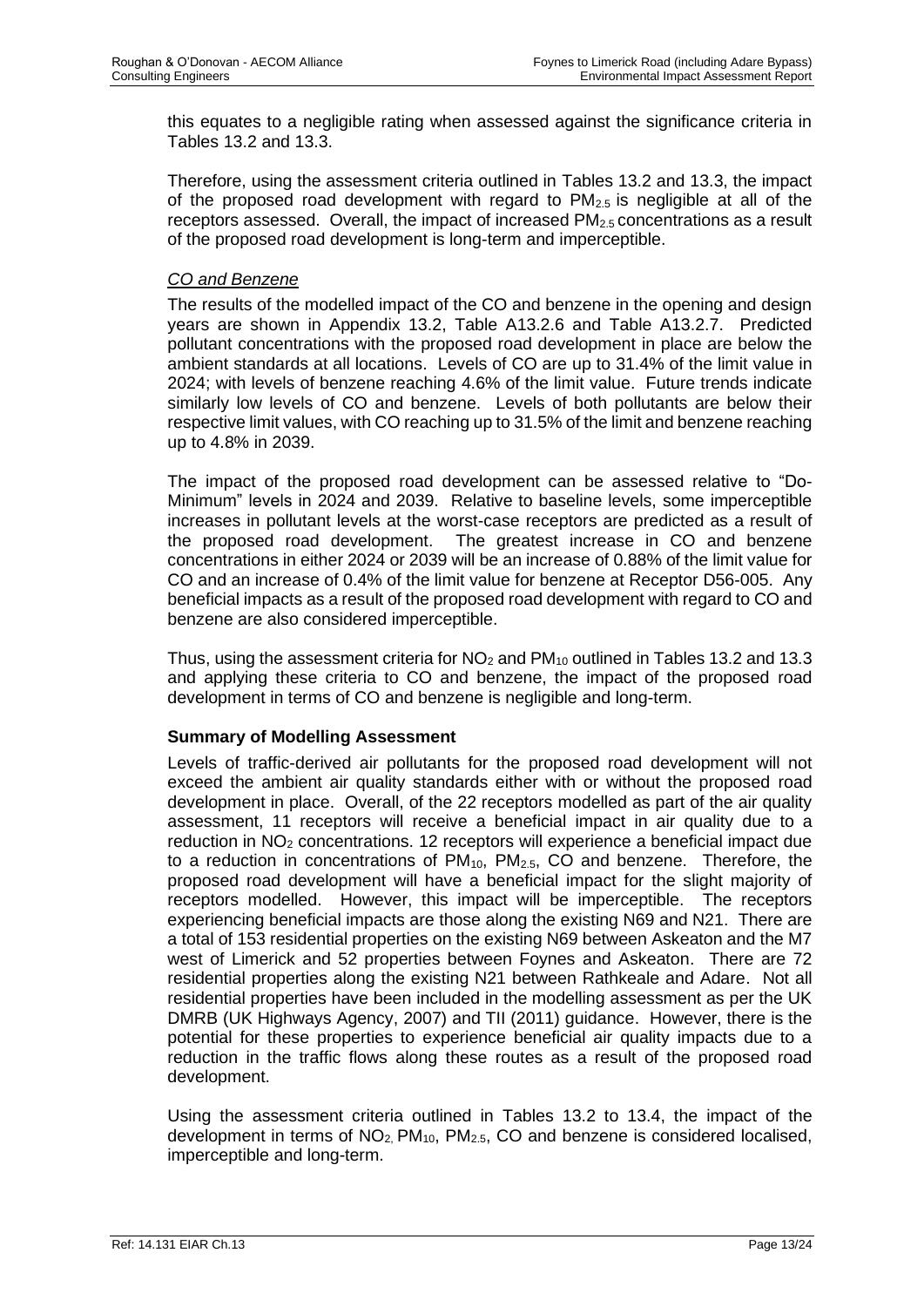It should be noted that emissions predicted for future years as part of this assessment do not take account for the increased uptake in hybrid and electric vehicles in recent years and the predicted continued trend for future years. As a result, the pollutant concentrations predicted for future years are a worst-case scenario and in reality, emissions are likely to be reduced due to increased use of electric vehicles. However, the predicted worst-case impact is imperceptible in terms of air quality.

# **13.5.3.2** *Air Quality Impact to Sensitive Ecosystems*

The impact of  $NO<sub>x</sub>$  (i.e. NO and  $NO<sub>2</sub>$ ) emissions resulting from the proposed road development at the Lower River Shannon SAC and River Shannon & River Fergus Estuaries SPA was assessed. Results for the Lower River Shannon SAC are presented in Table 13.12 and results for the River Shannon & River Fergus Estuaries SPA are presented in Table 13.13.

As part of the assessment on the Lower River Shannon SAC the road contribution from the existing N21 crossing in Adare was also included in the assessment. Ambient  $NO<sub>x</sub>$ concentrations predicted for the opening (2024) and design (2039) years along a transect of 0 m up to 200 m within the Lower River Shannon SAC are given in Table 13.12. The road contribution to dry deposition along the transect is also given and was calculated using the methodology of TII (2011). Modelling was undertaken at the posted speed limit on the road links, 120 km/h for the proposed bridge crossing and 50 km/hr for the existing N21 crossing.

The predicted annual average  $NO<sub>x</sub>$  level in the Lower River Shannon SAC near Islandea/Ardshanbally, Adare is above the limit value of 30 μg/m<sup>3</sup> for the "Do-Something" scenario in 2024 and 2039 with  $NO<sub>x</sub>$  concentrations reaching 116% of this limit in 2024 and 132% in 2039 including background levels.

The impact of the proposed road development can be assessed relative to "Do-Minimum" levels in 2024 and 2039 (see Table 13.12). The impact of the proposed road leads to an increase in NO<sub>X</sub> concentrations of at most 18.3  $\mu$ g/m<sup>3</sup> in 2039 within the Lower River Shannon SAC. As the proposed road development will cause an increase of greater than 2  $\mu$ g/m<sup>3</sup> NO<sub>x</sub> within the SAC up to 200m from the proposed road centreline and the predicted total concentrations (including background) are above the limit value for the protection of vegetation of 30  $\mu$ g/m<sup>3</sup>, as per the guidance instructions when an exceedance occurs, the project ecologist has been consulted.

The ecologist for the proposed road development has noted that the exceedance is marginal in the view of the nature of the habitats and is unlikely to cause a noticeable effect. In addition, the predicted concentrations are in exceedance of the limit value up to 20m within the SAC, however after 20m, concentrations decrease to below the limit value of 30  $\mu$ g/m<sup>3</sup>. Concentrations have been modelled at the maximum speed limit on the proposed road of 120 km/hr, a speed at which engines are not working as efficiently and therefore have higher pollutant emissions. In reality, not all vehicles will travel at this maximum speed and with moderately reduced speeds,  $NO<sub>x</sub>$ concentrations will be reduced. It must also be noted that the DMRB screening model does not accurately account for predicted concentrations to 2039 as it does not take into account recent trends in hybrid and electric vehicle usage and revised fleet emissions past the Euro V standards (see Section 13.8 for further details). Therefore, the concentrations stated within this report are conservative in nature and take a worstcase approach.

The road contribution to the  $NO<sub>2</sub>$  dry deposition rate along the 200m transect within the SAC at Islandea/Ardshanbally, Adare is also detailed in Table 13.12. The maximum increase in the  $NO<sub>2</sub>$  dry deposition rate is 0.74 Kg(N)/ha/yr in 2024 and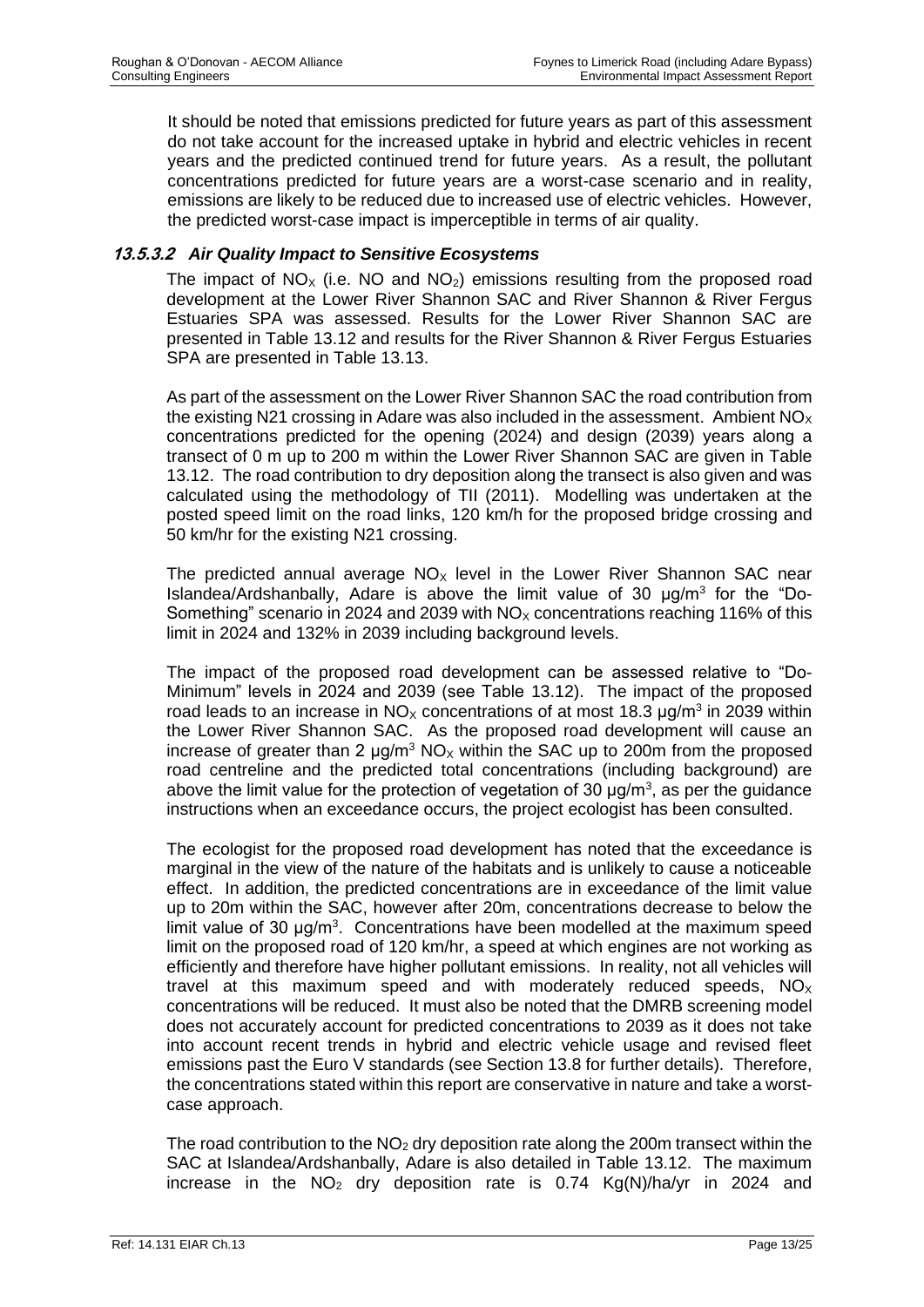0.89 Kg(N)/ha/yr in 2039. This reaches a maximum of 18% of the critical load for inland and surface water habitats of 5 - 10 Kg(N)/ha/yr (TII, 2011).

Therefore, the overall impact of the proposed road development on the Lower River Shannon SAC is negative, long-term and not significant.

The assessment of NOx concentrations within the River Shannon & River Fergus Estuaries SPA is shown in Table 13.13. Modelling was undertaken at the posted speed limit on the road links, 100 km/h for the proposed section of the new N69 and 80 km/h on the existing section of the N69.

The predicted annual average  $NO<sub>x</sub>$  level in the River Shannon & River Fergus Estuaries SPA at Robertstown is below the limit value of 30  $\mu$ g/m<sup>3</sup> for the "Do-Something" scenario in 2024 and 2039 with  $NO<sub>x</sub>$  concentrations reaching 34% of this limit in 2024 and 36% in 2039 including background levels. The proposed road development will cause a 11.52  $\mu$ g/m<sup>3</sup> decrease in concentrations in 2024 and a 15.68  $\mu$ g/m<sup>3</sup> decrease in concentrations in 2039 within the SPA when assessed against the Do Minimum scenario.

The road contribution to the  $NO<sub>2</sub>$  dry deposition rate along the 200m transect within the SPA at Robertstown is also detailed in Table 13.13. The proposed road development will result in a decrease in deposition rates at this location. The maximum decrease in the NO<sub>2</sub> dry deposition rate is 0.61 Kg(N)/ha/yr in 2024 and 0.80 Kg(N)/ha/yr in 2039. This reaches a maximum of 16% of the critical load for inland and surface water habitats of 5 - 10 Kg(N)/ha/yr (TII, 2011).

Overall, the impact of the proposed road development on the River Shannon & River Fergus Estuaries SPA is long-term, positive and not significant.

#### **13.5.3.3** *Impact on Regional Air Quality*

The regional impact of the proposed road development on emissions of  $NO<sub>x</sub>$  and VOCs has been assessed using the procedures of Transport Infrastructure Ireland (2011) and the UK Department for Environment, Food and Rural Affairs (2016). The results (see Table 13.14) show that the likely impact of the proposed road development on Ireland's obligations under the Targets set out by Directive EU 2016/2284 "*On the reduction of national emissions of certain atmospheric pollutants and amending Directive 2003/35/EC*" are imperceptible and long-term. For the assessment year of 2024, the predicted impact of the changes in AADT is to increase  $NO<sub>x</sub>$  levels by 0.073% of the  $NO<sub>x</sub>$  emissions ceiling and increase VOC levels by 0.013% of the VOC emissions ceiling to be complied with from 2020. For the assessment year of 2039, the predicted impact of the changes in AADT is to increase  $NO<sub>x</sub>$  levels by 0.163% of the  $NO<sub>X</sub>$  emissions ceiling and increase VOC levels by 0.019% of the VOC emissions ceiling to be complied with from 2030.

# **13.5.3.4** *Climate*

The impact of the operational phase of the proposed road development on emissions of CO<sup>2</sup> has also assessed using the Design Manual for Roads and Bridges screening model (see Table 13.14). The results show that the impact of the proposed development in 2024 will be to increase  $CO<sub>2</sub>$  emissions by 0.058% of Ireland's EU 2020 Target. In the design year of 2039, the proposed road development will increase CO<sup>2</sup> emissions by 0.078% of the EU 2020 Target. Thus, the impact of the proposed road development on national greenhouse gas emissions will be insignificant in terms of Ireland's obligations under the EU 2020 Target (EU, 2017).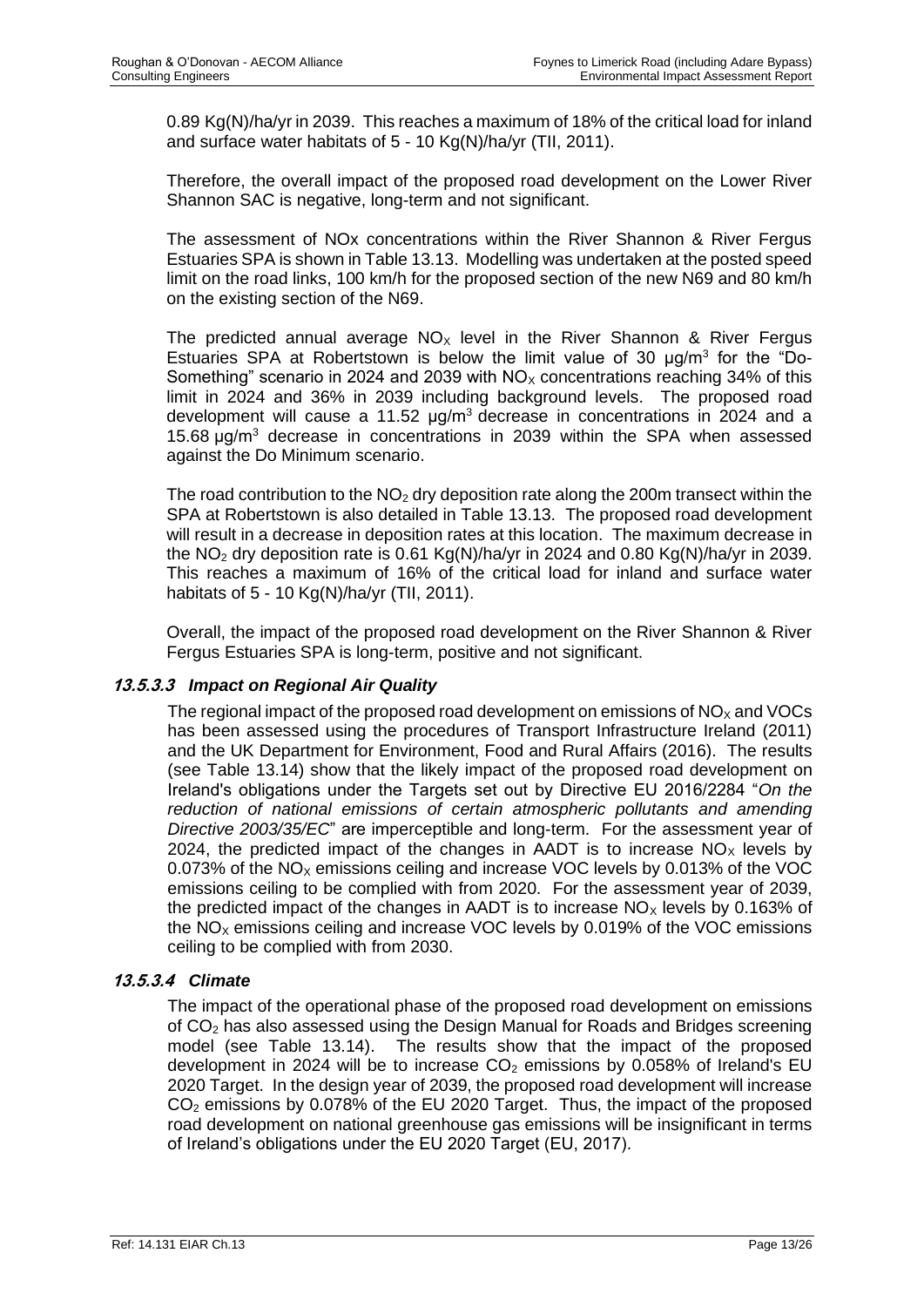Future climate change related impacts such as flooding have been accounted for when designing the proposed road development.

It should be noted that pollutant concentrations predicted for future years as part of this assessment do not take account for the increased uptake in hybrid and electric vehicles in recent years. As a result, the pollutant concentrations predicted for future years are a worst-case scenario and in reality, emissions are likely to be reduced due to increased use of electric vehicles and implementation of new government policies.

In addition, the construction of a Type 2 dual carriageway will allow for effective use of the road network. Allowing traffic to move at optimal speed and reductions in congestion will further reduce emissions and reduce the impact to climate. As part of the Route Selection stage of the proposed road development, the proposed route had one of the least negative impacts on climate and this was a key factor in the choice of this route going forward, other route options would have resulted in a greater negative impact to climate.

As part of the proposed road development planting is proposed in the form of trees and shrubs in tree lines and hedgerows along the length of the route for both screening and mitigation purposes. In total 181 ha are to be planted. Forests are an important part of the global carbon cycle and effective management at a regional scale can help to reduce GHG concentrations (IPCC, 2006). Based on a potential minimum  $CO<sub>2</sub>$ uptake rate of 10.85 tonnes  $CO<sub>2</sub>/ha/year$ , the GHG emissions associated with a maximum area of planting of 181 ha has been calculated and amounts to an upper limit of 1,964 tonnes of  $CO<sub>2</sub>$  per year. Over the 60 year lifespan of the development this would provide for sequestration of 117,831 tonnes of  $CO<sub>2</sub>$ . This is a beneficial impact to climate which is long-term and positive.

Therefore, the likely overall magnitude of the change on climate in the operational stage is imperceptible and long-term.

#### **13.5.3.5** *Impact from the HGV Service Area*

The proposed HGV Service Area will be located on a greenfield site off the Shannon - Foynes Port access road. There is the potential for local air quality impacts at nearby sensitive receptors as a result of HGVs accessing the site. The proposed HGV service area will not cause an increase in the number of vehicles on the Shannon - Foynes Port access road. The proposed HGV service area does not meet criteria stipulated in the DMRB guidance (UK Highways Agency, 2007) and detailed in Section 13.3.2.1, which would require a detailed assessment. In addition, the guidance states that only sensitive receptors within 200m of road links need to be considered. There are no sensitive receptors within 200m of the proposed HGV service area, the closest high sensitivity (residential) receptors to the site are 220m from the site on Dernish Avenue.

Nevertheless, an assessment using the UK DMRB screening model was undertaken at the closest sensitive receptors to the site (A00-011 and A00-021) to give an indication of potential air quality impacts. For the purposes of the assessment a conservative approach was taken, and it was assumed that 100% of the HGVs accessing the port accessed the service area. This is a worst-case assumption and will provide for potential worst-case impacts. The results of the assessment show that there is an imperceptible increase in pollutant concentrations  $(NO<sub>2</sub>, PM<sub>10</sub>, PM<sub>2.5</sub>, CO)$ and benzene) as a result of the HGV service area.

Concentrations of  $NO<sub>2</sub>$  are at most 27% of the annual limit value of 40  $\mu$ g/m<sup>3</sup> in 2024 and 2039. The HGV service area will cause an increase of at most 0.4% of the limit value at receptor A00-021. Concentrations of PM<sub>10</sub> are 37% of the annual mean PM<sub>10</sub>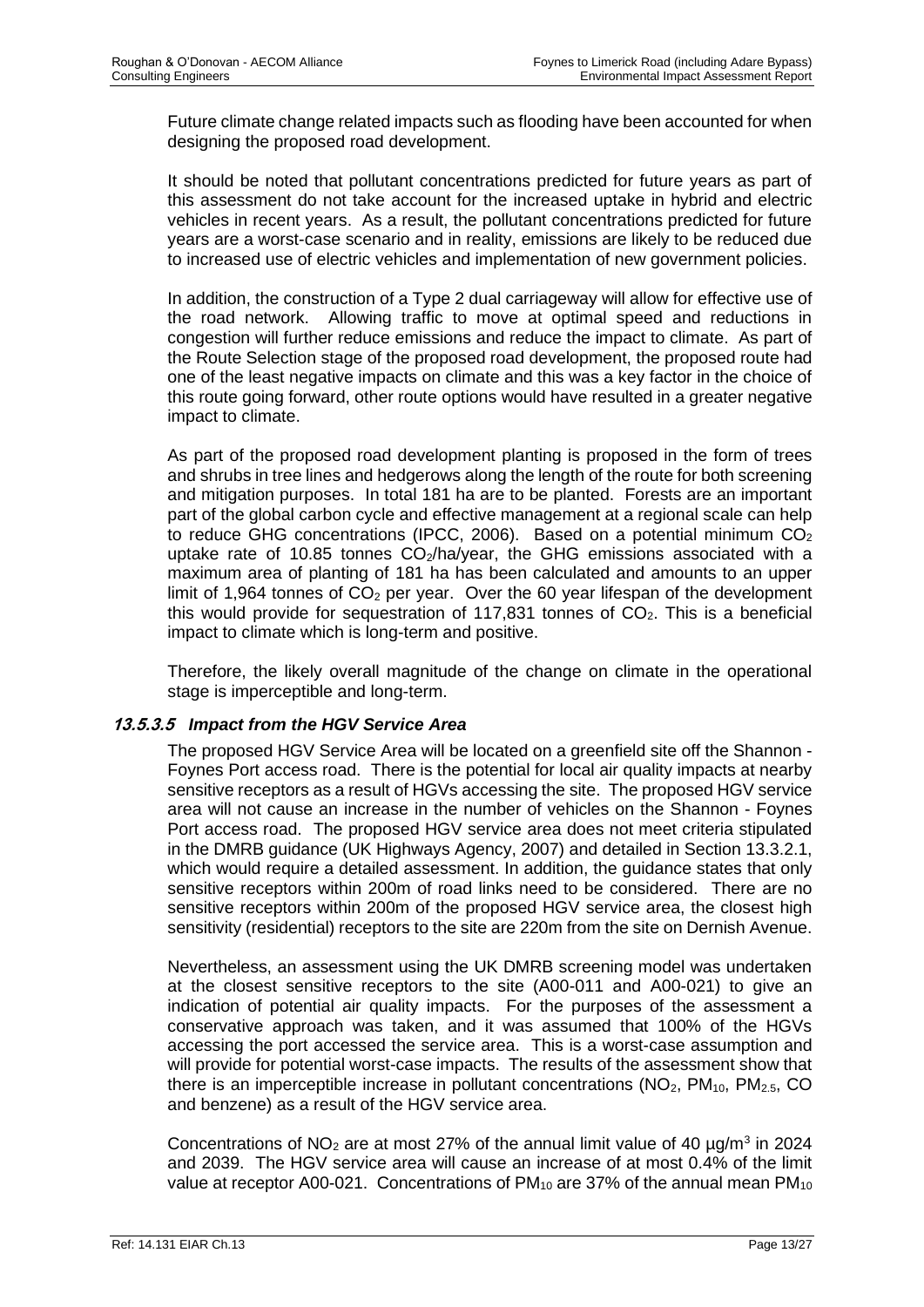limit value of 40  $\mu$ g/m<sup>3</sup>, the HGV service area will increase PM<sub>10</sub> concentrations by at most 0.07%. Concentrations of PM2.5 are similarly low, reaching at most 41% of the annual limit value of 25  $\mu$ g/m<sup>3</sup> in either 2024 or 2039. The HGV service area will increase PM2.5 concentrations by at most 0.08%. Concentrations of CO and benzene are also significantly below their respective limit values. Concentrations of CO are 30% of the limit value of 10 mg/m<sup>3</sup> and concentrations of benzene are 4% of the limit value of 5  $\mu$ g/m<sup>3</sup>.

Therefore, the impact of the proposed HGV service area on air quality can be described as long-term and imperceptible.

The traffic accessing the port and the proposed HGV service area has been included within the climate assessment detailed in Section 13.5.3.4 which resulted in an imperceptible impact on climate. It can therefore be concluded that the HGV service area in isolation would also have an imperceptible impact on climate.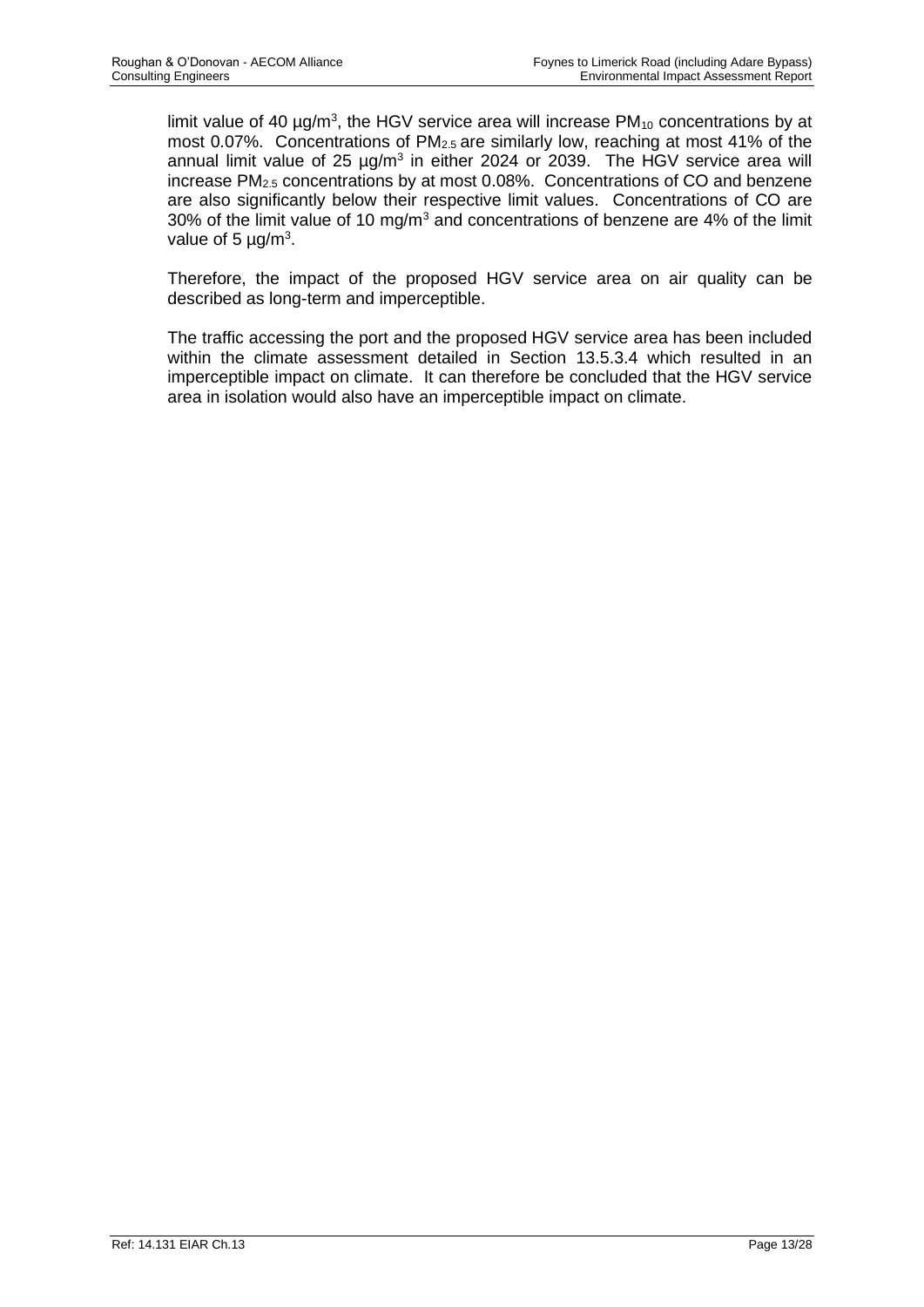| Distance to<br><b>Road</b> |                   | $NOx$ Conc. (µg/m <sup>3</sup> )<br><b>Opening Year (2024)</b> |                            | $NOX$ Conc. (µg/m <sup>3</sup> )<br>Design Year (2039) |                               |                                      | <b>NO<sub>2</sub></b> Dry Deposition<br><b>Rate Impact</b><br>(Kg(N)/halyr) |      |
|----------------------------|-------------------|----------------------------------------------------------------|----------------------------|--------------------------------------------------------|-------------------------------|--------------------------------------|-----------------------------------------------------------------------------|------|
| Centreline (m)             | <b>Do-Minimum</b> | <b>Do-Something</b><br>Note 1                                  | Increase in $NOx$<br>Conc. | <b>Do-Minimum</b>                                      | <b>Do-Something</b><br>Note 1 | Increase in<br>NO <sub>x</sub> Conc. | 2024                                                                        | 2039 |
| $\Omega$                   | 20.2              | 34.7                                                           | 14.5                       | 21.2                                                   | 39.5                          | 18.3                                 | 0.74                                                                        | 0.89 |
| 10                         | 17.7              | 30.7                                                           | 13.0                       | 18.5                                                   | 34.8                          | 16.3                                 | 0.67                                                                        | 0.80 |
| 20                         | 15.6              | 25.4                                                           | 9.8                        | 16.2                                                   | 28.4                          | 12.3                                 | 0.51                                                                        | 0.62 |
| 30                         | 14.0              | 21.6                                                           | 7.6                        | 14.5                                                   | 23.9                          | 9.4                                  | 0.40                                                                        | 0.48 |
| 40                         | 12.8              | 18.7                                                           | 5.9                        | 13.2                                                   | 20.6                          | 7.4                                  | 0.31                                                                        | 0.38 |
| 50                         | 12.0              | 16.6                                                           | 4.6                        | 12.2                                                   | 18.0                          | 5.8                                  | 0.25                                                                        | 0.30 |
| 60                         | 11.3              | 14.9                                                           | 3.6                        | 11.5                                                   | 16.1                          | 4.6                                  | 0.20                                                                        | 0.24 |
| 70                         | 10.7              | 13.6                                                           | 2.9                        | 10.9                                                   | 14.5                          | 3.6                                  | 0.16                                                                        | 0.19 |
| 80                         | 10.3              | 12.5                                                           | 2.3                        | 10.4                                                   | 13.2                          | 2.8                                  | 0.12                                                                        | 0.15 |
| 90                         | 9.9               | 11.7                                                           | 1.8                        | 10.0                                                   | 12.3                          | 2.2                                  | 0.10                                                                        | 0.12 |
| 100                        | 9.7               | 11.0                                                           | 1.4                        | 9.7                                                    | 11.5                          | 1.7                                  | 0.08                                                                        | 0.09 |
| 110                        | 9.4               | 10.5                                                           | 1.1                        | 9.5                                                    | 10.9                          | 1.3                                  | 0.06                                                                        | 0.07 |
| 120                        | 9.3               | 10.1                                                           | 0.8                        | 9.3                                                    | 10.4                          | 1.1                                  | 0.05                                                                        | 0.06 |
| 130                        | 9.2               | 9.8                                                            | 0.7                        | 9.2                                                    | 10.0                          | 0.8                                  | 0.04                                                                        | 0.04 |
| 140                        | 9.1               | 9.6                                                            | 0.5                        | 9.1                                                    | 9.8                           | 0.7                                  | 0.03                                                                        | 0.04 |
| 150                        | 9.0               | 9.5                                                            | 0.5                        | 9.1                                                    | 9.6                           | 0.6                                  | 0.03                                                                        | 0.03 |
| 160                        | 9.0               | 9.4                                                            | 0.4                        | 9.0                                                    | 9.6                           | 0.5                                  | 0.02                                                                        | 0.03 |
| 170                        | 9.0               | 9.4                                                            | 0.4                        | 9.0                                                    | 9.5                           | 0.5                                  | 0.02                                                                        | 0.03 |
| 180                        | 8.9               | 9.3                                                            | 0.3                        | 8.9                                                    | 9.4                           | 0.4                                  | 0.02                                                                        | 0.02 |

# **Table 13.12 Assessment of NO<sup>X</sup> Concentrations and NO<sup>2</sup> Dry Deposition Impact in Lower River Shannon SAC**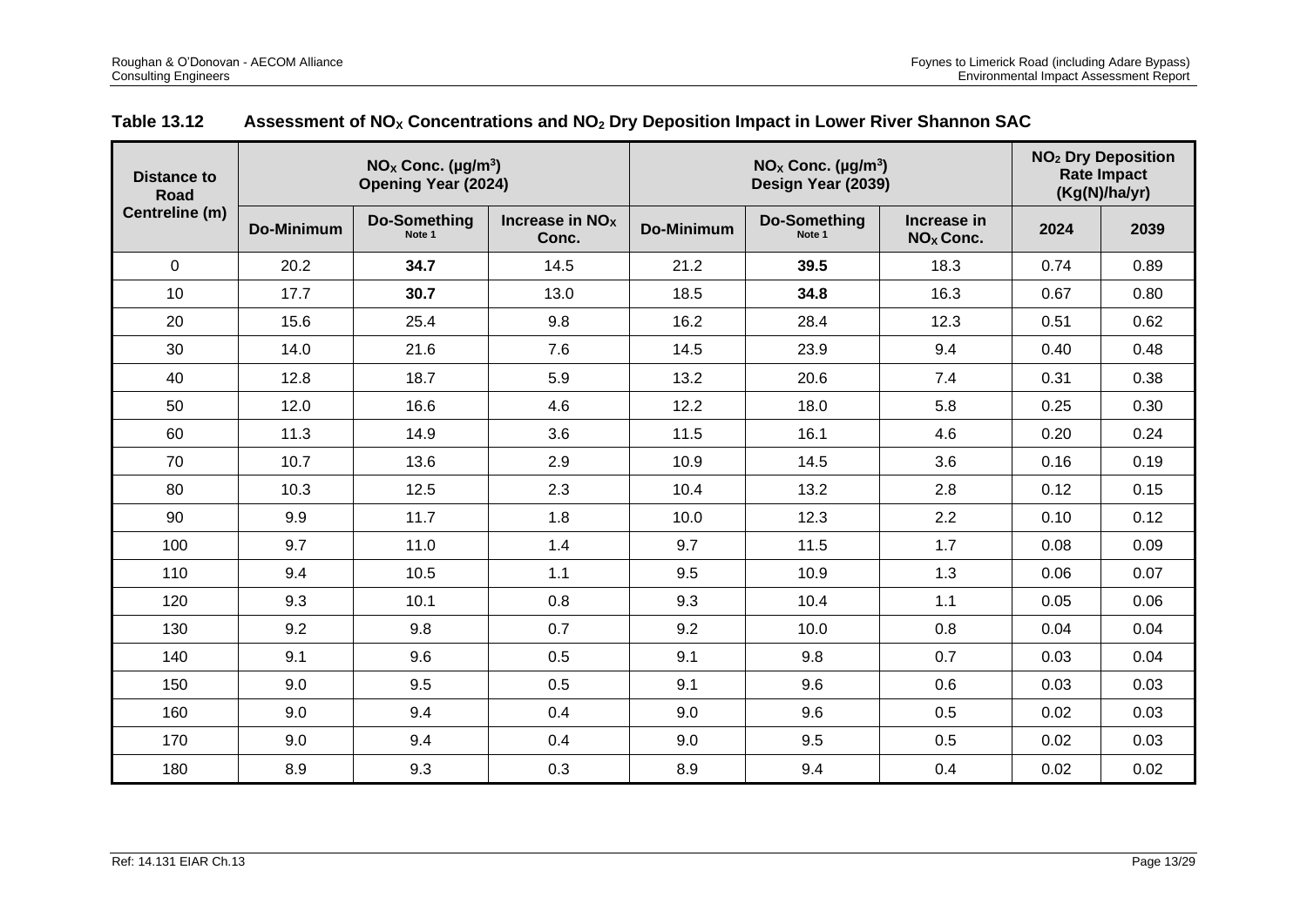| Distance to<br>Road |            | $NOx$ Conc. (µg/m <sup>3</sup> )<br><b>Opening Year (2024)</b> |                            |            | $NOx$ Conc. (µg/m <sup>3</sup> )<br>Design Year (2039) | <b>NO<sub>2</sub></b> Dry Deposition<br><b>Rate Impact</b><br>(Kg(N)/ha/yr) |      |      |
|---------------------|------------|----------------------------------------------------------------|----------------------------|------------|--------------------------------------------------------|-----------------------------------------------------------------------------|------|------|
| Centreline (m)      | Do-Minimum | Do-Something<br>Note 1                                         | Increase in $NOx$<br>Conc. | Do-Minimum | Do-Something<br>Note 1                                 | Increase in<br>$NOX$ Conc.                                                  | 2024 | 2039 |
| 190                 | 8.9        | 9.1                                                            | 0.3                        | 8.9        | 9.2                                                    | 0.3                                                                         | 0.01 | 0.02 |
| 200                 | 8.7        | 9.0                                                            | 0.3                        | 8.7        | 9.1                                                    | 0.4                                                                         | 0.02 | 0.02 |

Note 1 **Exceedances of the 30 µg/m<sup>3</sup> annual limit value are highlighted in <b>bold**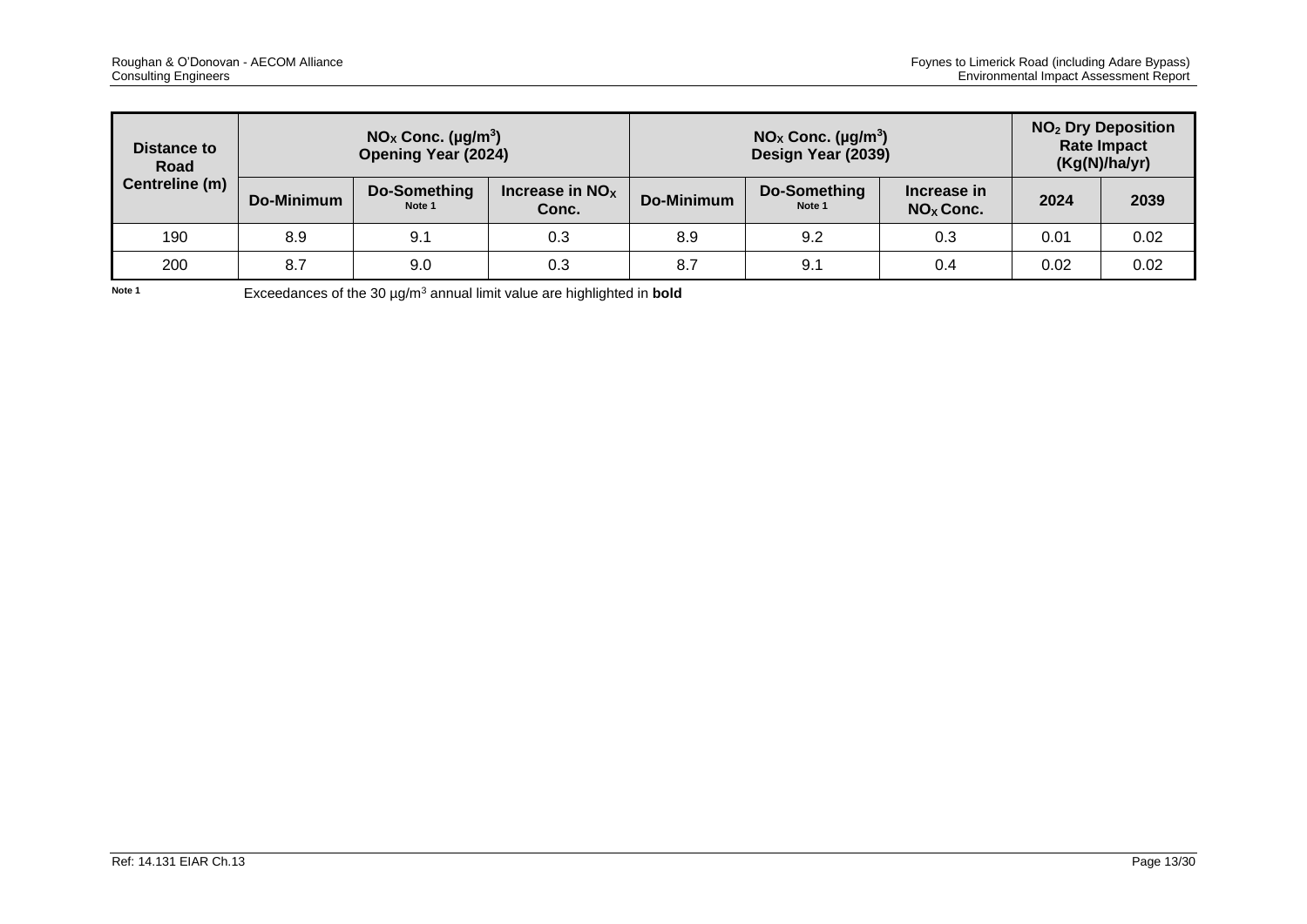| <b>Distance to</b> |                   | $NOx$ Conc. (µg/m <sup>3</sup> )<br><b>Opening Year (2024)</b> |                                 |                       | $NOX$ Conc. (µg/m <sup>3</sup> )<br>Design Year (2039) |                                           | <b>NO<sub>2</sub></b> Dry Deposition Rate<br>Impact (Kg(N)/ha/yr) |         |  |
|--------------------|-------------------|----------------------------------------------------------------|---------------------------------|-----------------------|--------------------------------------------------------|-------------------------------------------|-------------------------------------------------------------------|---------|--|
| Road (m)           | <b>Do-Minimum</b> | Do Something                                                   | Change in $NOx$<br>Conc. Note 1 | Do-<br><b>Minimum</b> | <b>Do</b><br>Something                                 | Change in NO <sub>x</sub><br>Conc. Note 1 | 2024                                                              | 2039    |  |
| $\overline{2}$     | 21.9              | 10.3                                                           | $-11.5$                         | 26.5                  | 10.8                                                   | $-15.7$                                   | $-0.61$                                                           | $-0.80$ |  |
| 10                 | 20.6              | 10.2                                                           | $-10.4$                         | 24.7                  | 10.6                                                   | $-14.1$                                   | $-0.55$                                                           | $-0.73$ |  |
| 20                 | 17.7              | 9.9                                                            | $-7.8$                          | 20.8                  | 10.2                                                   | $-10.6$                                   | $-0.42$                                                           | $-0.55$ |  |
| 30                 | 15.6              | 9.6                                                            | $-6.0$                          | 18.0                  | 9.9                                                    | $-8.1$                                    | $-0.32$                                                           | $-0.43$ |  |
| 40                 | 14.1              | 9.4                                                            | $-4.6$                          | 15.9                  | 9.6                                                    | $-6.3$                                    | $-0.25$                                                           | $-0.33$ |  |
| 50                 | 12.9              | 9.3                                                            | $-3.7$                          | 14.4                  | 9.4                                                    | $-5.0$                                    | $-0.20$                                                           | $-0.26$ |  |
| 60                 | 12.0              | 9.0                                                            | $-3.0$                          | 13.2                  | 9.1                                                    | $-4.1$                                    | $-0.16$                                                           | $-0.22$ |  |
| 70                 | 11.3              | 8.9                                                            | $-2.4$                          | 12.2                  | 9.0                                                    | $-3.2$                                    | $-0.13$                                                           | $-0.17$ |  |
| 80                 | 10.8              | 8.9                                                            | $-1.9$                          | 11.5                  | 8.9                                                    | $-2.5$                                    | $-0.10$                                                           | $-0.14$ |  |
| 90                 | 10.3              | 8.8                                                            | $-1.5$                          | 10.9                  | 8.9                                                    | $-2.0$                                    | $-0.08$                                                           | $-0.11$ |  |
| 100                | 10.0              | 8.8                                                            | $-1.1$                          | 10.4                  | 8.8                                                    | $-1.6$                                    | $-0.06$                                                           | $-0.08$ |  |
| 110                | 9.7               | 8.8                                                            | $-0.9$                          | 10.0                  | 8.8                                                    | $-1.2$                                    | $-0.05$                                                           | $-0.07$ |  |
| 120                | 9.5               | 8.8                                                            | $-0.7$                          | 9.7                   | 8.8                                                    | $-0.9$                                    | $-0.04$                                                           | $-0.05$ |  |
| 130                | 9.3               | 8.7                                                            | $-0.5$                          | 9.5                   | 8.8                                                    | $-0.7$                                    | $-0.03$                                                           | $-0.04$ |  |
| 140                | 9.2               | 8.7                                                            | $-0.4$                          | 9.4                   | 8.7                                                    | $-0.6$                                    | $-0.03$                                                           | $-0.03$ |  |
| 150                | 9.1               | 8.7                                                            | $-0.4$                          | 9.3                   | 8.7                                                    | $-0.5$                                    | $-0.02$                                                           | $-0.03$ |  |
| 160                | 9.1               | 8.7                                                            | $-0.3$                          | 9.2                   | 8.7                                                    | $-0.5$                                    | $-0.02$                                                           | $-0.03$ |  |
| 170                | 9.0               | 8.7                                                            | $-0.3$                          | 9.2                   | 8.7                                                    | $-0.4$                                    | $-0.02$                                                           | $-0.02$ |  |
| 180                | 9.0               | 8.7                                                            | $-0.3$                          | 9.1                   | 8.7                                                    | $-0.4$                                    | $-0.01$                                                           | $-0.02$ |  |
| 190                | 8.9               | 8.7                                                            | $-0.2$                          | 9.0                   | 8.7                                                    | $-0.3$                                    | $-0.01$                                                           | $-0.02$ |  |
| 200                | 8.9               | 8.7                                                            | $-0.2$                          | 8.9                   | 8.7                                                    | $-0.2$                                    | $-0.01$                                                           | $-0.01$ |  |

# **Table 13.13 Assessment of NO<sup>X</sup> Concentrations and NO<sup>2</sup> Dry Deposition Impact in River Shannon & River Fergus Estuaries SPA**

**Note 1** Negative values denote decrease in concentrations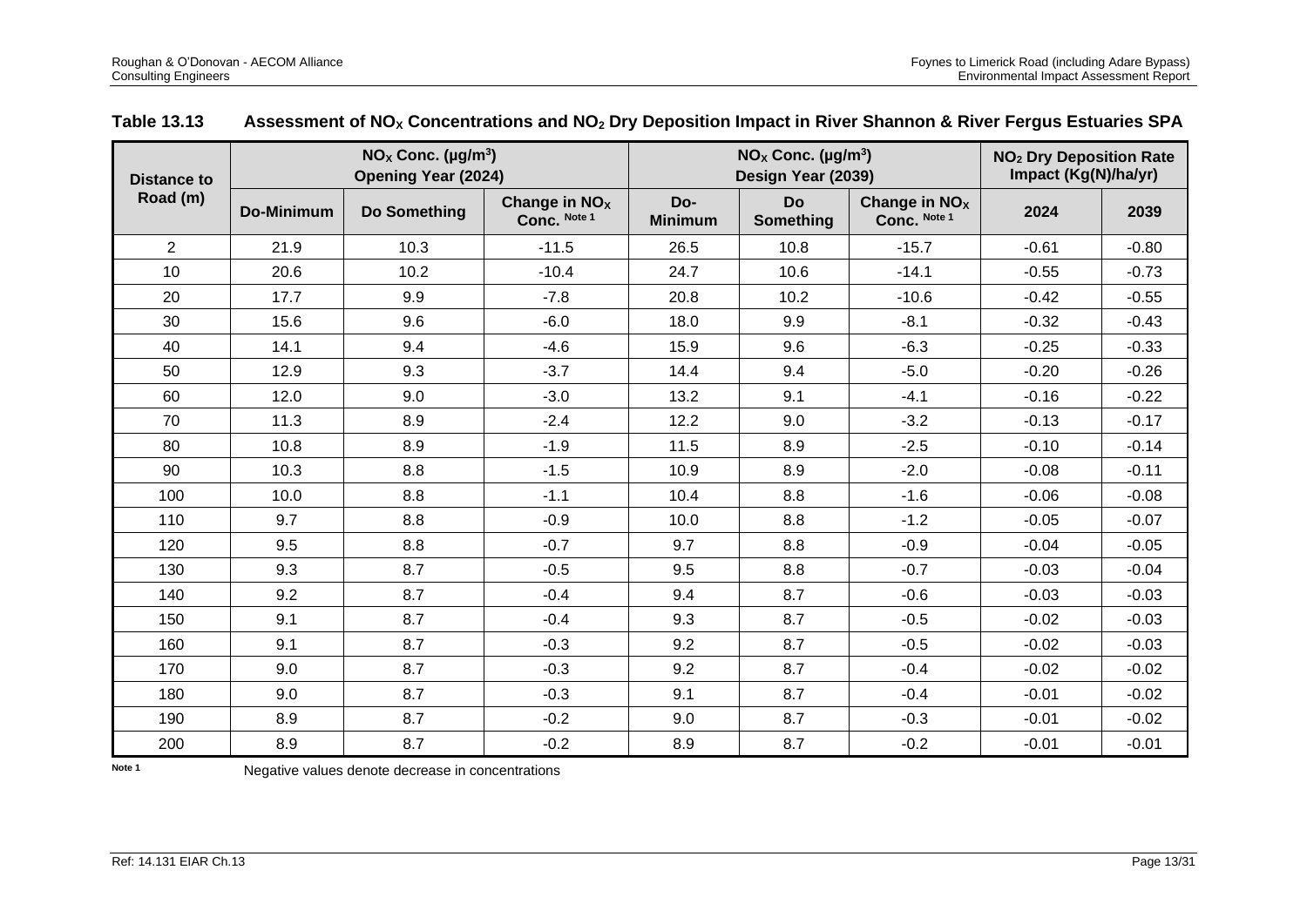| Year                                           | <b>Scenario</b>                                | <b>VOC</b> | NO <sub>X</sub> | CO <sub>2</sub> |  |
|------------------------------------------------|------------------------------------------------|------------|-----------------|-----------------|--|
|                                                |                                                | (kg/annum) | (kg/annum)      | (tonnes/annum)  |  |
|                                                | Do-Minimum                                     | 22,557     | 143,250         | 67,594          |  |
| 2024                                           | Do-Something                                   | 29,689     | 192,125         | 89,715          |  |
|                                                | Do-Minimum                                     | 30,285     | 194,606         | 89,918          |  |
| 2039                                           | Do-Something                                   | 39,932     | 260,957         | 119,638         |  |
|                                                | Increment in 2024                              | 7,132 kg   | 48,875 kg       | 22,121 tonnes   |  |
|                                                | Increment in 2039                              | 9,647 kg   | 66,351 kg       | 29,720 tonnes   |  |
|                                                | Emission Ceiling (kilo Tonnes) 2020 Notes 1,2  | 56.9       | 66.9            | 37,943          |  |
| Emission Ceiling (kilo Tonnes) 2030 Notes 1,2  |                                                | 51.6       | 40.7            | 37,943          |  |
|                                                | Impact in 2024 (as % of 2020 Emission Ceiling) | 0.013%     | 0.073%          | 0.058%          |  |
| Impact in 2039 (as % of 2030 Emission Ceiling) |                                                | 0.019%     | 0.163%          | 0.078%          |  |

# **Table 13.14 Regional Air Quality Assessment & Operational Phase Climate Assessment**

Note 1 Targets under Directive EU 2016/2284 "On the reduction of national emissions of certain atmospheric pollutants and amending Directive 2003/35/EC"<br>Note 2 Target under European Commission Decision 2017/1471 of 10th Au

Note 2 Target under *European Commission Decision 2017/1471 of 10th August 2017 and amending decision 2013/162/EU to revise Member States' annual emissions allocations for the period from 2017 to 2020*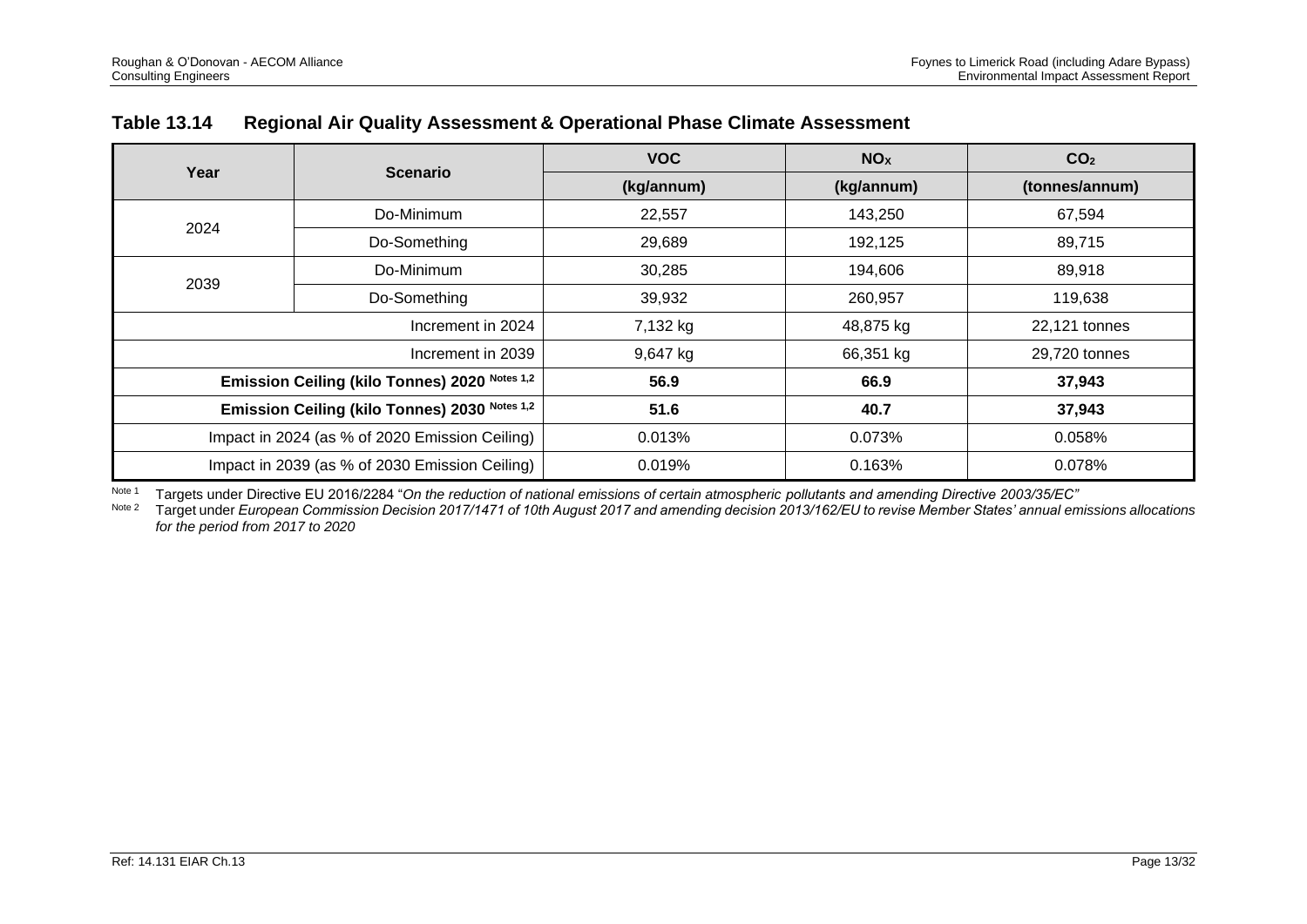#### **13.5.4 Cumulative Impacts**

Should the construction stage of the proposed road overlap with any other proposed developments within 350m based on the IAQM guidance (2014), including further development at Shannon - Foynes Port, there is the potential for cumulative dust impacts. Specifically, the Shannon – Foynes Port Company have applied for permission which involves infilling a large area to +4.44m OD. The import of fill materials and the raising of the ground level has the potential to cause dust related impacts to nearby sensitive receptors. If the construction phase coincides with that of the proposed road development, there is the potential for cumulative dust emissions. However, the dust mitigation measures outlined in the mitigation section of this chapter and detailed in Appendix 13.3 will mitigate any potential dust impacts at the nearby sensitive receptors. Provided that similar mitigation measures are in place at any other proposed site within 350m of the proposed road development then the impact of construction dust emissions is deemed short-term and imperceptible.

Cumulative impacts associated with the operational phase of the proposed road would be as a result of increased traffic emissions associated with other permitted and proposed developments in the area. The cumulative impact of traffic emissions on air quality and climate in the operational stage has been assessed in Section 13.5.3 where information for permitted and proposed developments was available, including the development at Shannon - Foynes Port, impacts were found to be long-term and imperceptible in terms of air quality and climate.

# **13.6 Mitigation Measures**

In order to sufficiently ameliorate the likely air quality impact, a schedule of air control measures has been formulated for both construction and operational phases associated with the proposed road development.

#### **13.6.1 Construction Phase**

#### **13.6.1.1** *Air Quality*

The pro-active control of fugitive dust will ensure the prevention of significant emissions, rather than an inefficient attempt to control them once they have been released. The main contractor will be responsible for the coordination, implementation and ongoing monitoring of the dust management plan. The key aspects of controlling dust include the following:

- The specification and circulation of a Dust Management Plan for the site and the identification of persons responsible for managing dust control and any potential issues;
- The development of a documented system for managing site practices with regard to dust control;
- The development of a means by which the performance of the dust management plan can be monitored and assessed; and,
- The specification of effective measures to deal with any complaints received.

Full details of the Dust Management Plan can be found in Appendix 13.3.

At all times, the procedures within the plan will be strictly monitored and assessed. In the event of dust nuisance occurring outside the site boundary, movements of materials likely to raise dust could be curtailed and satisfactory procedures implemented to rectify the problem before the resumption of construction operations.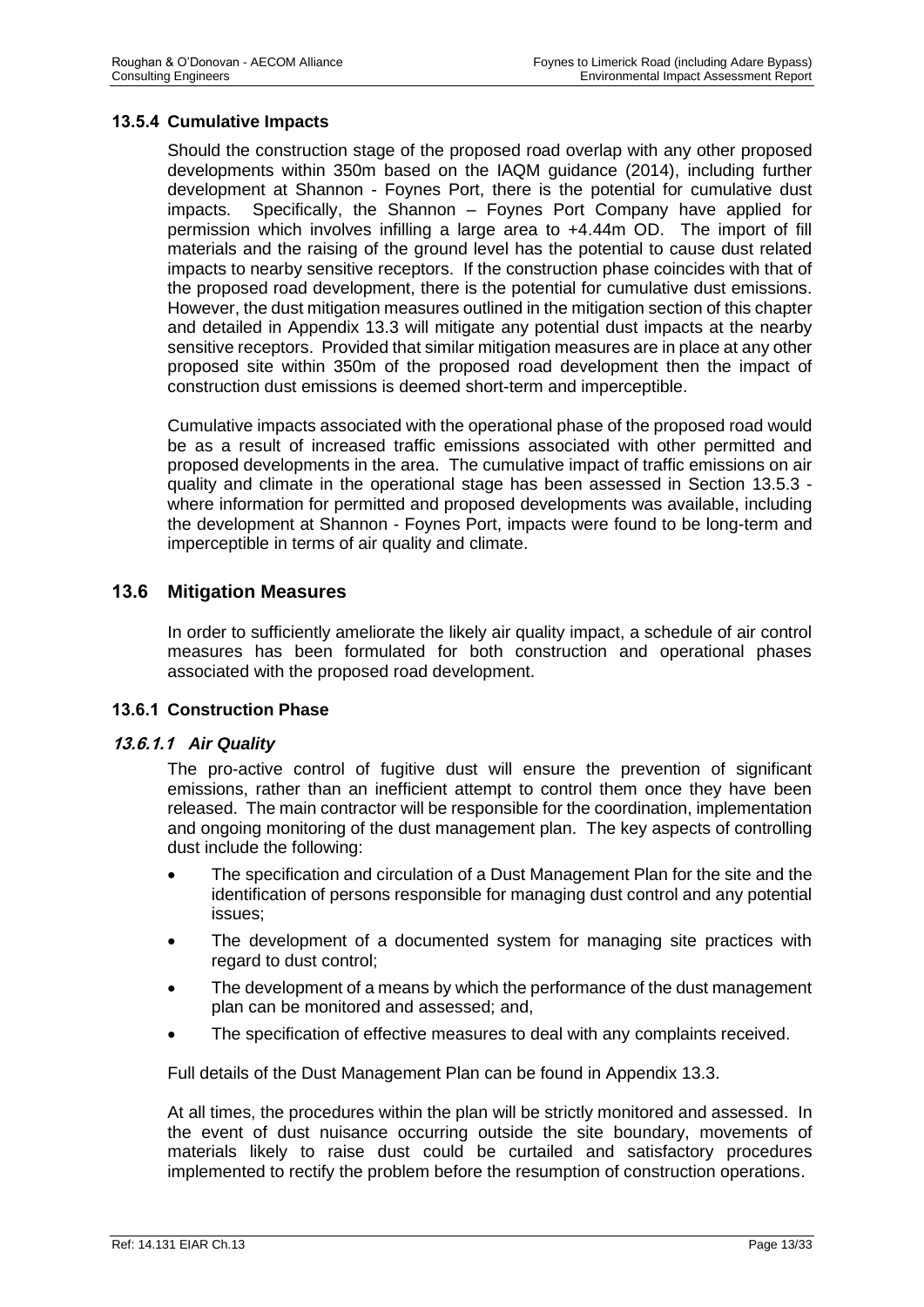# **13.6.1.2** *Climate*

Construction traffic and embodied energy of construction materials are expected to be the dominant source of greenhouse gas emissions as a result of the construction phase of the proposed road development. Construction vehicles, generators etc., may give rise to some  $CO<sub>2</sub>$  and  $N<sub>2</sub>O$  emissions. However, due to short-term and temporary nature of these works, the impact on climate will not be significant.

Nevertheless, some site-specific mitigation measures can be implemented during the construction phase of the proposed road development to ensure emissions are reduced further. In particular, the prevention of on-site or delivery vehicles from leaving engines idling, even over short periods, will reduce emissions. Minimising waste of materials due to poor timing or over ordering on site will help to minimise the embodied carbon footprint of the site. Materials will be reused as much as possible within the extent of the sites, in addition, materials will be sourced locally where possible to reduce the embodied emissions associated with transport. A Construction Stage Traffic Management Plan will be implemented throughout the construction stage to avoid congestion and thus reduce emissions (see Chapter 4 for more details). All plant and machinery will be maintained and serviced regularly.

# **13.6.2 Operational Phase**

#### **13.6.2.1** *Air Quality*

Mitigation measures in relation to traffic-derived pollutants have focused generally on improvements in both engine technology and fuel quality. EU legislation, based on the EU sponsored Auto-Oil programmes, has imposed stringent emission standards for key pollutants (REGULATION (EC) No 715/2007) for passenger cars which was complied with in 2009 (Euro V) and 2014 (Euro VI). Current emission standards which took effect in 2017 are Euro 6c and Euro  $6d_{temp}$ .

As outlined in the TII guidance (2011), the guidance states that "for the purpose of the EIS, it should be assumed that pollutant concentrations will decline in future years, as a result of various initiatives to reduce vehicle emissions both in Europe and in Ireland" (Page 52). A range of legislation in Europe over the period 1992 – 2013 has significantly reduced the allowable steady cycle emissions of both  $NO<sub>x</sub>$  and PM from road vehicles with  $NO<sub>x</sub>$  emissions from HDV (Heavy Diesel Vehicles) reduced by a factor of 20 and PM by a factor of 36 over this period (Euro I to Euro VI). In relation to LDV (Light Diesel Vehicles) the reduction of  $NO<sub>x</sub>$  and PM from road vehicles has also been significant with  $NO<sub>x</sub>$  emissions from LDV reducing by a factor of 12 and PM by a factor of 40 over this period (Euro I to Euro VI). Although actual on-road emission reductions will be less dramatic, significant reductions in vehicle-related  $NO<sub>X</sub>$  and PM emissions are to be expected over the next 5-10 years as the fleet replacement occurs.

The Climate Action Plan 2019 (Government of Ireland, 2019) has outlined a number of actions to reduce the use of petrol/diesel vehicles and promote the uptake of electric vehicles in order to achieve the target of 500,000 electric vehicles on the road by 2030. The measures proposed include changes to VRT and motor tax to allow for this to be calculated based on  $CO<sub>2</sub>$ eq, therefore higher emitting vehicles will pay increased tax rates, thus incentivising the purchase of lower emitting vehicles. VRT relief and Benefit in Kind exemptions as well as a vehicle scrappage scheme are among other measures proposed. In addition, as part of Budget 2020, it is planned to introduce a  $NO<sub>X</sub>$ emissions levy to all passenger cars from January 2020. The levy will be charged on a  $NO<sub>x</sub>$  mg per kilometre basis. Overall, these measures will reduce pollutant levels in future years thus improving air quality.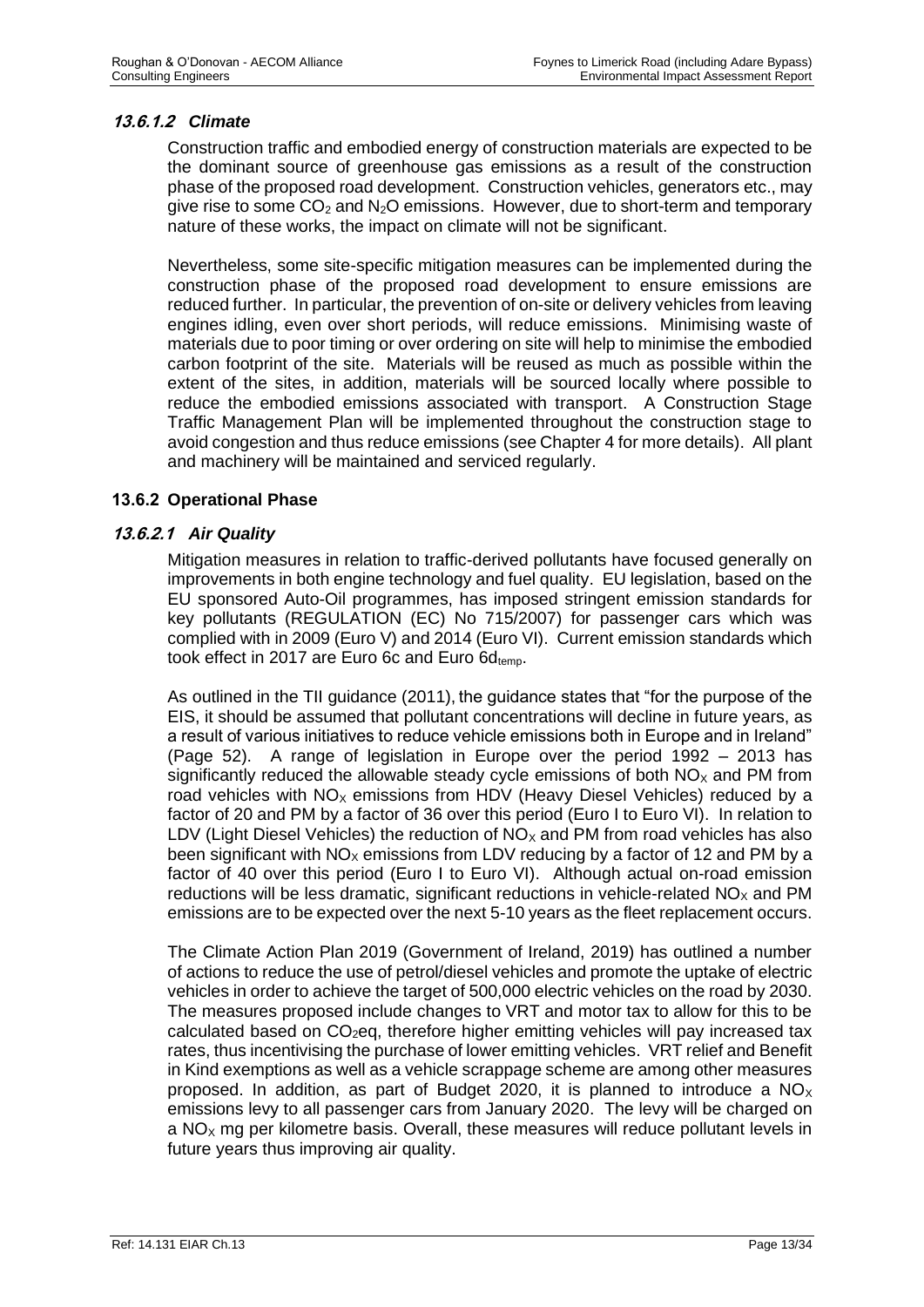Emissions of pollutants from road traffic can be controlled most effectively by either diverting traffic away from heavily congested areas or ensuring free flowing traffic through good traffic management plans and the use of automatic traffic control systems (UK DEFRA, 2016, 2018). The proposed road development will facilitate this change by bypassing heavily congested areas such as Adare village and the new road design will allow for vehicles to travel at optimal speeds.

# **13.6.2.2** *Climate*

Improvements in air quality and climate related emissions are likely over the next few years as a result of the on-going comprehensive vehicle inspection and maintenance program, fiscal measures to encourage the use of alternatively fuelled vehicles and the introduction of cleaner fuels.

 $CO<sub>2</sub>$  emissions for the average new car fleet were reduced to 120 g/km by 2012 through EU legislation on improvements in vehicle motor technology and by an increased use of biofuels. This measure has reduced  $CO<sub>2</sub>$  emissions from new cars by an average of 25% in the period from 1995 to 2008/2009 whilst 15% of the necessary effort towards the overall climate change target of the EU has been met by this measure alone (DEHLG, 2007).

Additional measures included in the National Climate Change Strategy (DEHLG, 2000, 2006, 2007) include: (1) VRT and Motor Tax rebalancing to favour the purchase of more fuel-efficient vehicles with lower  $CO<sub>2</sub>$  emissions; (2) continuing the Mineral Oils Tax Relief II Scheme and introduction of a biofuels obligation scheme; (3) implementation of a national efficient driving awareness campaign, to promote smooth and safe driving at lower engine revolutions; and (4) enhancing the existing mandatory vehicle labelling system to provide more information on  $CO<sub>2</sub>$  emission levels and on fuel economy.

Ireland has developed strategies for implementing the Paris Agreement which aims to limit global temperature rise to below  $2^{\circ}$ C above pre-industrial levels. The National Mitigation Plan (DCCAE, 2017) sets out objectives for achieving a reduction in GHG emissions and transitioning the four key sectors (power generation, built environment, transport and agriculture) to decarbonisation. Policy measures are included to manage GHG emissions in order to achieve the national transition objective. The goal is to achieve decarbonisation by 2050, with additional measures added to the plan as time progresses in line with emerging and developing technologies. In relation to decarbonising the transport sector, Ireland has set a target that all new cars and vans sold in Ireland will be zero carbon emissions or zero emission capable by 2030, targets are also included for public transport buses and trains. The Climate Action Plan 2019 (Government of Ireland, 2019) states that the uptake in electric vehicles needs to be increased to achieve the 2030 target. To facilitate this the electric vehicle charging network is to be developed further as well as other incentives to encourage the purchase of electric vehicles such as car scrappage schemes.

The Renewable Energy Directive specifies a legally binding 10% renewable energy in transport target to be achieved by all Member States by 2020, with the main driver of achieving this in Ireland being the Biofuels Obligations Scheme (DCCAE, 2017). The Climate Action Plan 2019 (Government of Ireland, 2019) intends to raise the blend of biofuels in road transport to 10% in petrol and 12% in diesel. The Limerick City and County Council Draft Climate Adaptation Strategy 2019 – 2024 (2019) also outlines measures to deal with and reduce the effects of climate change.

In addition, the proposed road development has been designed to reduce congestion in local areas and facilitate improved driving conditions and optimal driving speeds.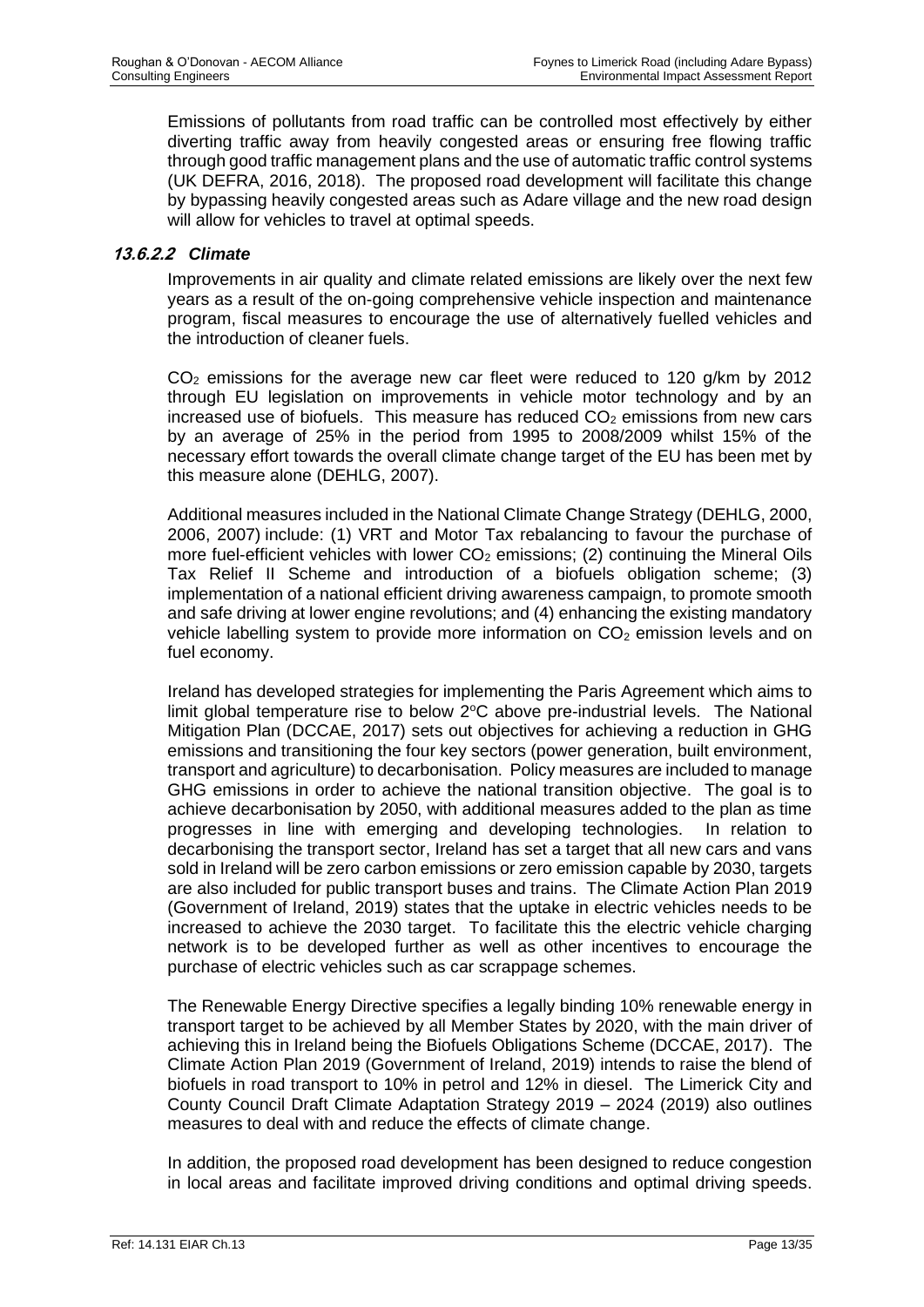The UK Highways Agency guidance document (UK Highways Agency, 2007) states that emissions tend to be higher under stop-start driving conditions, i.e. in congestion. Therefore, by reducing congestion through implementation of the proposed road development, emissions will be reduced which is beneficial towards climate.

With the implementation of the aforementioned measures carbon emissions should be greatly reduced in future years thus benefitting climate.

# **13.6.3 Monitoring**

Monitoring of construction dust deposition at nearby sensitive receptors (residential dwellings) during the construction phase of the proposed road development is recommended to ensure mitigation measures are working satisfactorily. This can be carried out using the Bergerhoff method in accordance with the requirements of the German Standard VDI 2119. The Bergerhoff Gauge consists of a collecting vessel and a stand with a protecting gauge. The collecting vessel is secured to the stand with the opening of the collecting vessel located approximately 2m above ground level. The TA Luft limit value is 350 mg/( $m^2$ .day) during the monitoring period between 28 - 32 days.

There is no monitoring recommended for the operational phase of the development as impacts to air quality and climate are predicted to be insignificant.

# **13.7 Residual Impacts**

#### **13.7.1 Construction Phase**

#### **13.7.1.1** *Air Quality*

Following the implementation of the dust minimisation measures detailed in the mitigation section of this Chapter and Appendix 13.3, fugitive emissions of dust from the site will be insignificant and pose no nuisance at nearby receptors.

#### **13.7.1.2** *Climate*

Due to the size and nature of the construction activities with appropriate mitigation measures,  $CO<sub>2</sub>$  and  $N<sub>2</sub>O$  emissions during construction will have an imperceptible impact on climate.

#### **13.7.2 Operational Phase**

The results of the air dispersion modelling study indicate that the residual impacts of the proposed road development on air quality and climate is predicted to be imperceptible with respect to the operational phase for the long and short term.

#### **13.8 Difficulties Encountered**

The UK DMRB screening model (UK Highways Agency, 2007) is the recommended tool by TII (2011) for assessing potential air quality impacts from road schemes. The DMRB model was last updated in 2007 and accounts for modelled years up to 2025. The model does account for improvements in the national fleet in future years but does not account for this to 2039. Vehicle emission standards up to Euro V are included but since 2017, Euro 6d standards are applicable for the new fleet. As a result of this predictions to 2039 are not as accurately reflected within the DMRB model and are conservative in nature. Therefore, it is possible that with the implementation of new climate change related legislation developed in recent years and the increased uptake in hybrid and electric vehicle use that pollutant concentrations in 2039 could be lower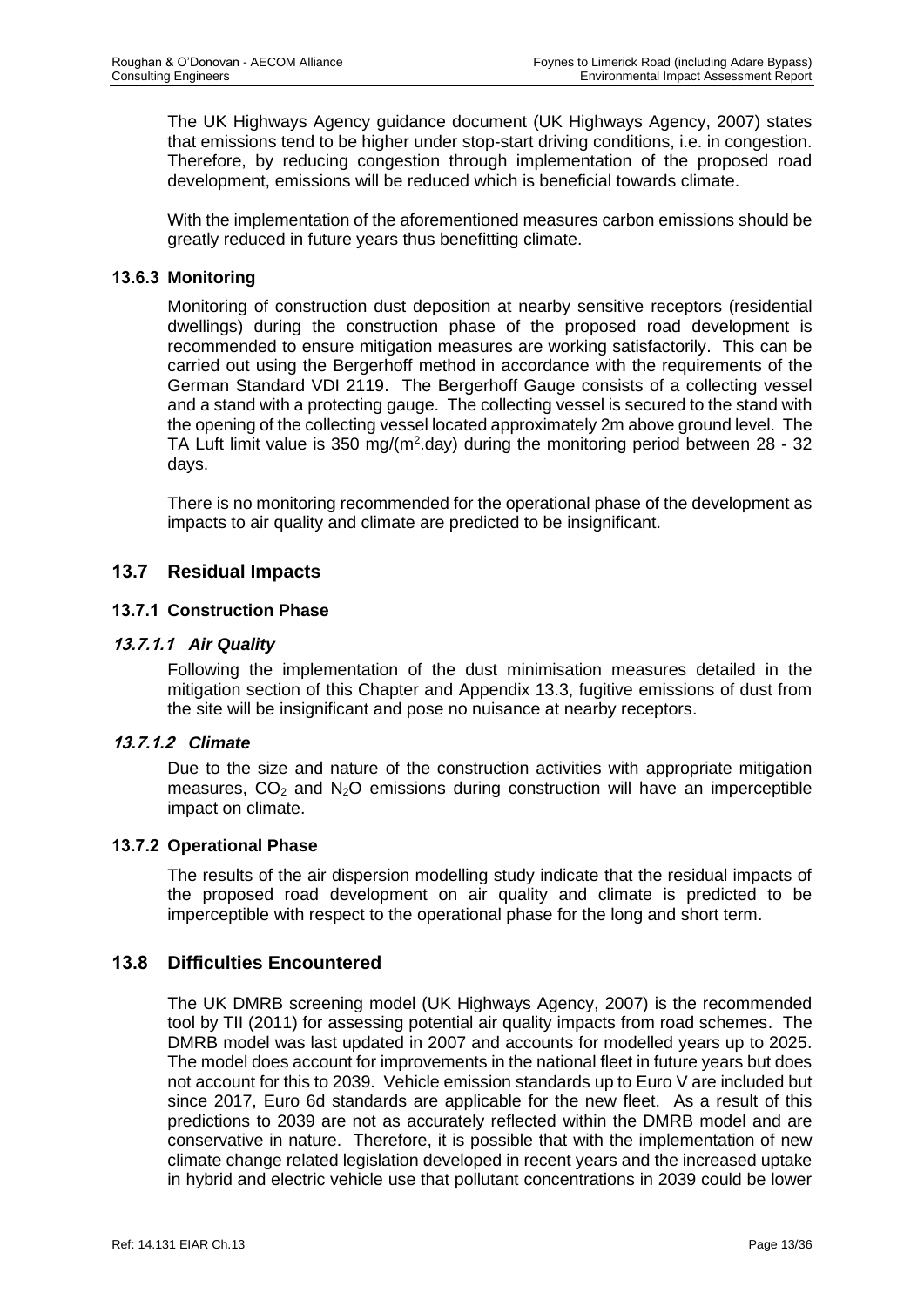than those detailed in this report. However, a worst-case approach has been adopted for this assessment in order to be conservative.

#### **13.9 References**

BRE (2003) Controlling Particles, Vapours & Noise Pollution from Construction Sites

Department of Communications, Climate Action and Environment (DCCAE) (2017) National Mitigation Plan

Department of the Environment, Heritage and Local Government (DEHLG) (2000) National Climate Change Strategy

Department of the Environment, Heritage and Local Government (DEHLG) (2004) National Programme for Ireland under Article 6 of Directive 2001/81/EC for the Progressive Reduction of National Emissions of Transboundary Pollutants by 2010

Department of the Environment, Heritage and Local Government (DEHLG) (2006) Ireland's Pathway to Kyoto Compliance – Review of the National Climate Change **Strategy** 

Department of the Environment, Heritage and Local Government (DEHLG) (2007) National Climate change Strategy 2007 - 2012

Department of the Environment, Heritage and Local Government (DEHLG) (2007) Update and Revision of the National Programme for Ireland under Article 6 of Directive 2001/81/EC for the Progressive Reduction of National Emissions of Transboundary Pollutants by 2010

Department of the Environment, Heritage and Local Government (DEHLG) (2010) Appropriate Assessment of Plans and Projects in Ireland – Guidance for Planning **Authorities** 

Environmental Protection Agency (2002) Guidelines on Information To Be Contained in Environmental Impact Statements

Environmental Protection Agency (2003) Advice Notes on Current Practice (In the Preparation of Environmental Impact Statements)

Environmental Protection Agency (2015) Advice Notes for Preparing Environmental Impact Statements – Draft

Environmental Protection Agency (2017) Guidelines on the Information to be Contained in Environmental Impact Assessment Reports – Draft

Environmental Protection Agency (2018) Air Quality in Ireland 2017 – Indicators of Air Quality (& previous annual reports)

Environmental Protection Agency (2019a) Ireland's Transboundary Gas Emissions 1990 – 2030

Environmental Protection Agency (2019b) Air Monitoring Data [\(http://www.epa.ie/air/quality/monitor/\)](http://www.epa.ie/air/quality/monitor/)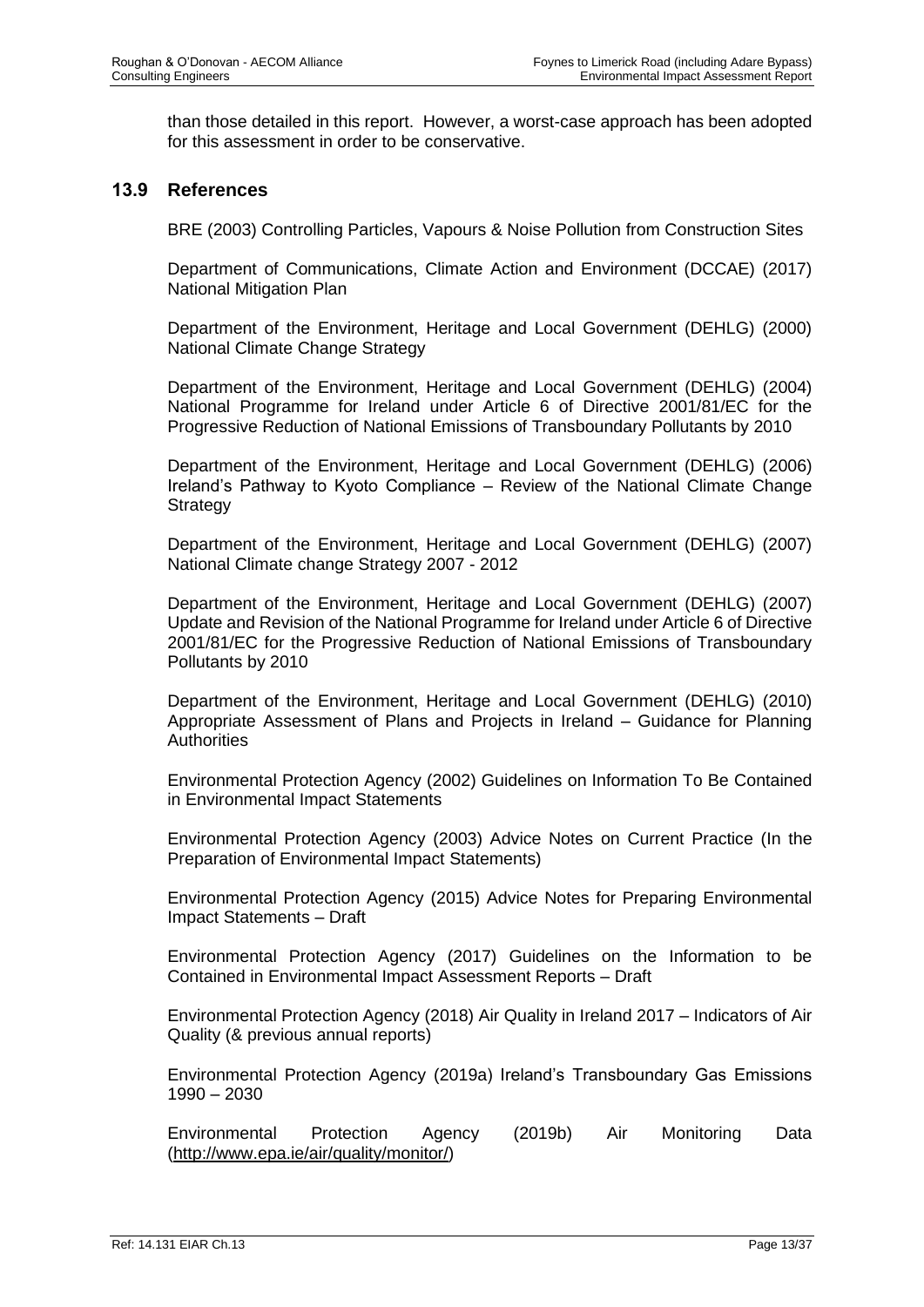Environmental Protection Agency (2019c) Ireland's Final Greenhouse Gas Emissions 1990 - 2017

Environmental Protection Agency (2019d) GHG Emissions Projections Report - Ireland's Greenhouse Gas Emissions Projections 2018 - 2040

ERM (1998) Limitation and Reduction of CO<sub>2</sub> and Other Greenhouse Gas Emissions in Ireland

EU (2009) Decision 406/2009/EC on the effort of Member States to reduce their greenhouse gas emissions to meet the Community's greenhouse gas emission reduction commitments up to 2020

EU (2014) EU 2030 Climate and Energy Framework

EU (2017) Ireland's Final Greenhouse Gas Emissions in 2015

European Commission (1996) Council Directive 96/62/EC Ambient Air Quality Assessment and Management

European Commission (1999) Council Directive 1999/30/EC relating to limit values for sulphur dioxide, nitrogen dioxide and oxides of nitrogen, particulate matter and lead in ambient air

European Commission (2014) A policy framework for climate and energy in the period from 2020 to 2030

European Commission (2016) Directive 2016/2284 On the Reduction of National Emissions of Certain Atmospheric Pollutants and Amending Directive 2003/35/EC and Repealing Directive 2001/81/EC

European Commission (2017) Decision 2017/1471 of 10<sup>th</sup> August 2017 and amending decision 2013/162/EU to revise Member States' annual emissions allocations for the period from 2017 to 2020

European Economic Area (2012) NEC Directive Status Reports 2011

European Union (2008) Directive 2008/50/EC Clean Air For Europe (CAFÉ) Directive

European Union (2014) Directive 2014/52/EU amending Directive 2011/92/EU on the assessment of the effects of certain public and private projects on the environment

Fehily Timoney & Co. (2012) Best Practice Guidelines for the Irish Wind Energy Industry

Government of Ireland (2011) S.I. No. 180 of 2011 *Air Quality Regulations 2011*. Stationary Office, Dublin

Government of Ireland (2015) Climate Action and Low Carbon Development Act

Government of Ireland (2019) Climate Action Plan 2019

Institute of Air Quality Management (IAQM) (2014) Guidance on the Assessment of Dust from Demolition and Construction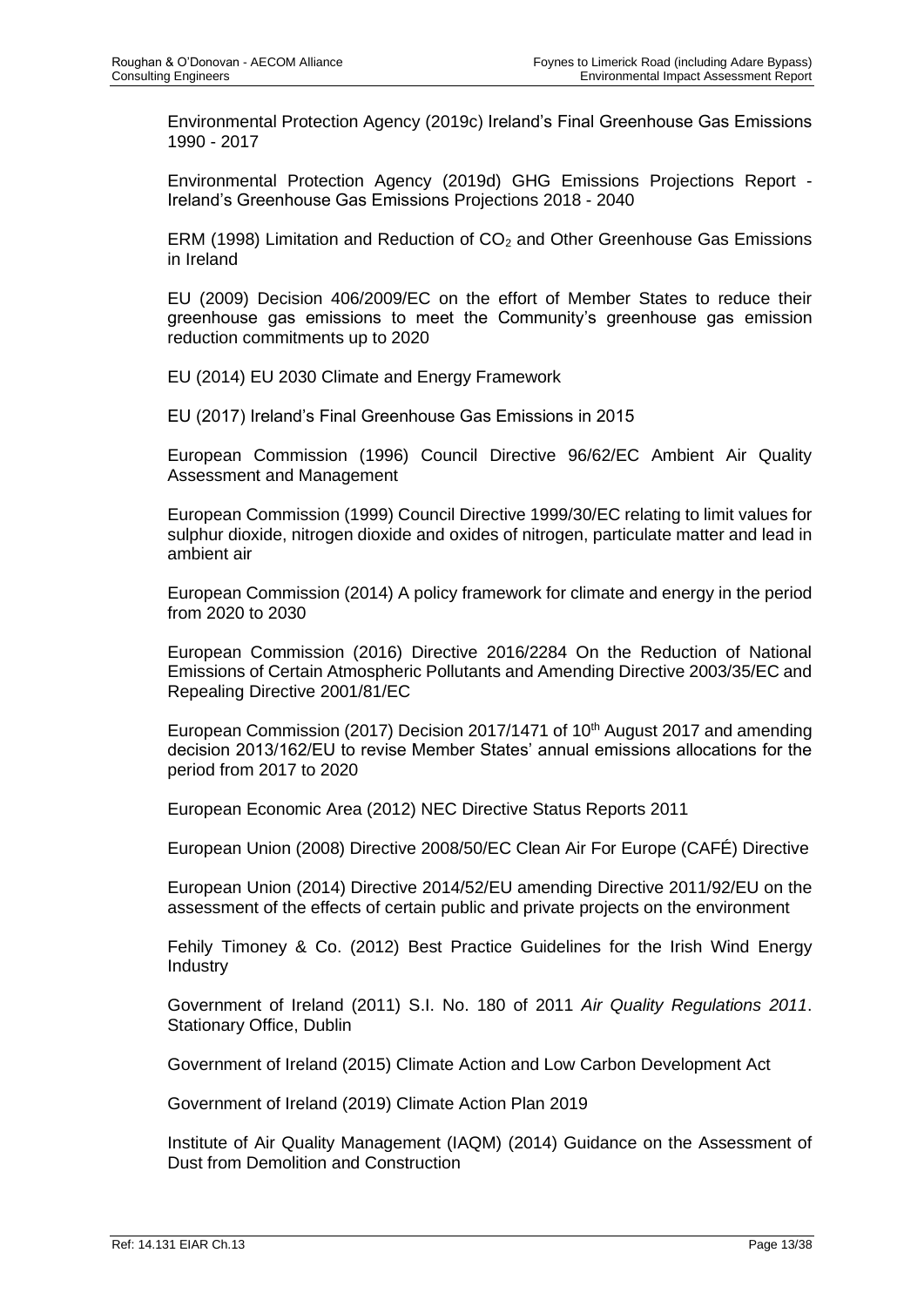Intergovernmental Panel on Climate Change (IPCC) (2006) Guidelines for National Greenhouse Gas Inventories, Volume 4 , Chapter 4 Forest Land

Limerick City and County Council (2019) Draft Climate Change Adaptation Strategy 2019 – 2024 (Version 1.6)

Met Éireann (2019) Met Eireann website:<https://www.met.ie/>

The Scottish Office (1996) Planning Advice Note PAN50 Annex B: Controlling the Environmental Effects Of Surface Mineral Workings Annex B: The Control of Dust at Surface Mineral Workings

Transport Infrastructure Ireland (2019 unpublished) Carbon Assessment Tool

Transport Infrastructure Ireland (2011) Guidelines for the Treatment of Air Quality During the Planning and Construction of National Road Schemes

Transport Infrastructure Ireland (TII) (2009) Guidelines for Assessment of Ecological Impacts of National Roads Schemes (Rev. 2, Transport Infrastructure Ireland, 2009)

UK DEFRA (2001) DMRB Model Validation for the Purposes of Review and Assessment

UK DEFRA (2011) Trends in  $NO<sub>x</sub>$  and  $NO<sub>2</sub>$  emissions and ambient measurements in the UK

UK DEFRA (2016) Part IV of the Environment Act 1995: Local Air Quality Management, LAQM. PG (16)

UK DEFRA (2017)  $NO_x$  to  $NO_2$  Conversion Spreadsheet (Version 6.1)

UK DEFRA (2018) Part IV of the Environment Act 1995: Local Air Quality Management, LAQM. TG (16)

UK DEFRA (2018) Local Air Quality Management – Diffusion Tubes (https://laqm.defra.gov.uk/diffusion-tubes/diffusion-tubes.html)

UK DETR (1998) Preparation of Environmental Statements for Planning Projects That Require Environmental Assessment - A Good Practice Guide, Appendix 8 - Air & Climate

UK Highways Agency (2007) Design Manual for Roads and Bridges Vol 11 Chapter 3, HA 207/07 (Document & Calculation Spreadsheet)

UK Highways Agency (2012) Interim Advice Note 170/12 Updated air quality advice on the assessment of future  $NO<sub>x</sub>$  and  $NO<sub>2</sub>$  projections for users of DMRB Volume 11, Section 3, Part 1 - Air Quality

UK Office of Deputy Prime Minister (2002) Controlling the Environmental Effects of Recycled and Secondary Aggregates Production Good Practice Guidance

UN Framework Convention on Climate Change (1997) Kyoto Protocol To The United Nations Framework Convention On Climate Change